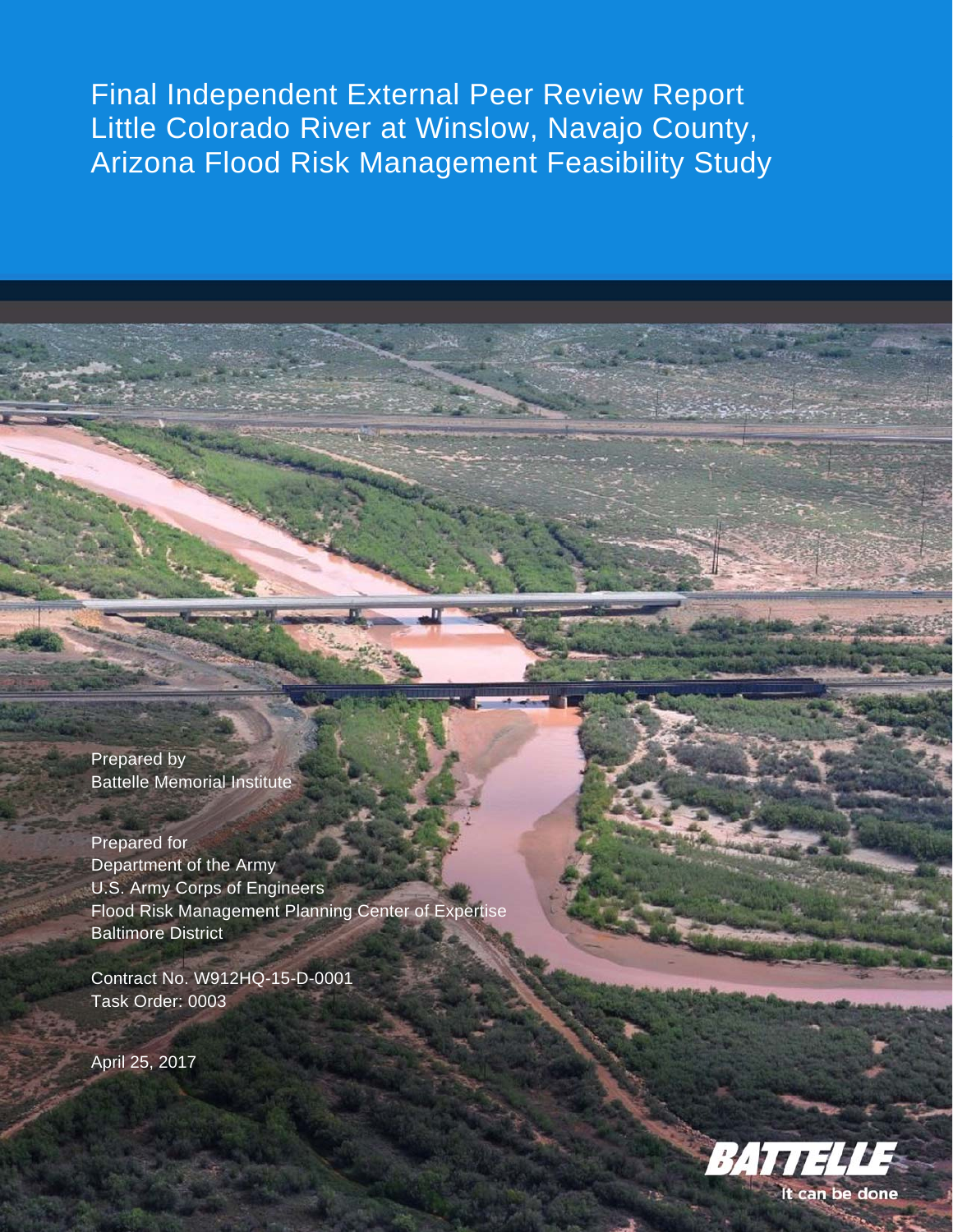This page is intentionally left blank.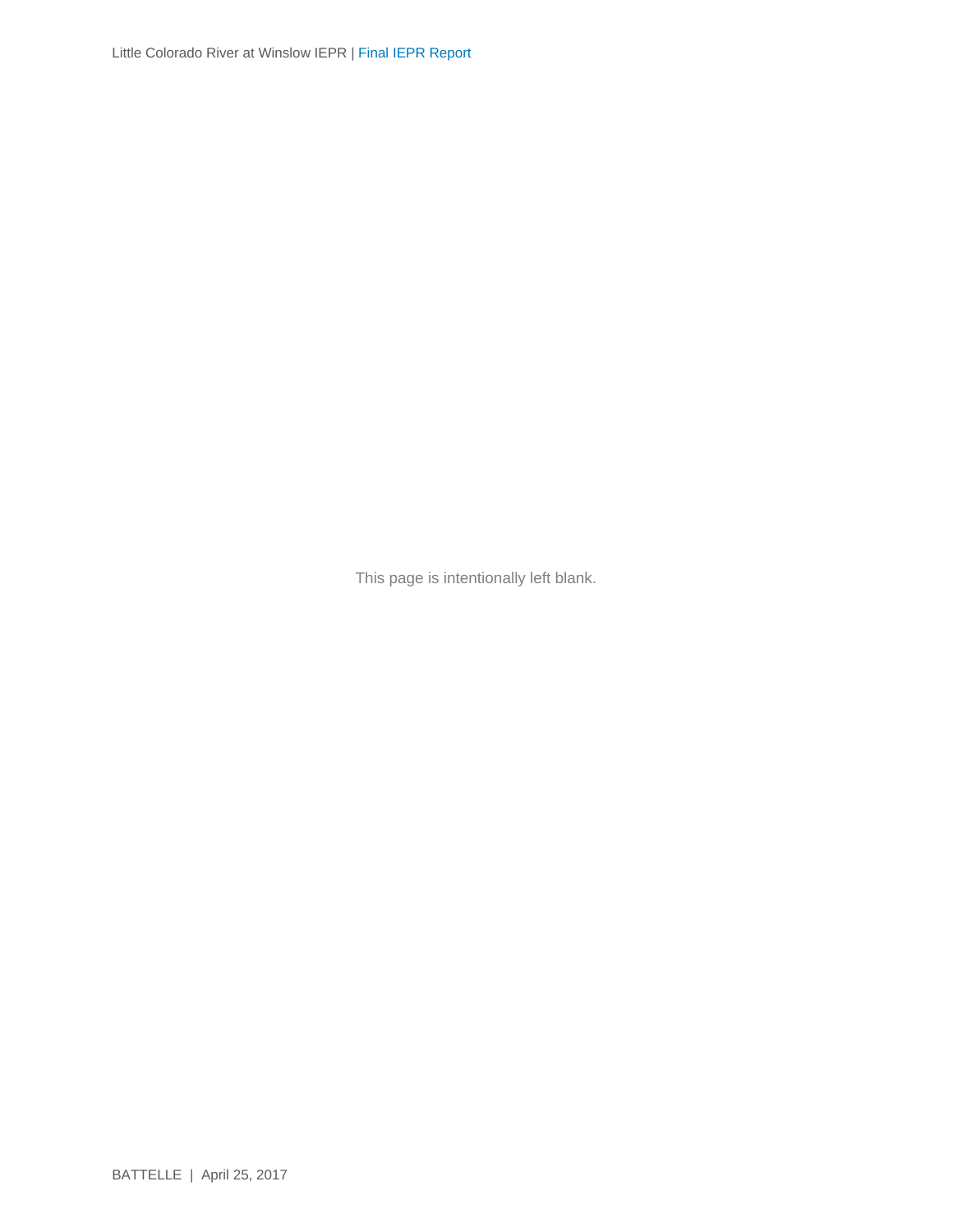CONTRACT NO. W912HQ-15-D-0001 Task Order: 0003

# Final Independent External Peer Review Report Little Colorado River at Winslow, Navajo County, Arizona Flood Risk Management Feasibility Study

Prepared by

Battelle 505 King Avenue Columbus, Ohio 43201

for

Department of the Army U.S. Army Corps of Engineers Flood Risk Management Planning Center of Expertise Baltimore District

April 25, 2017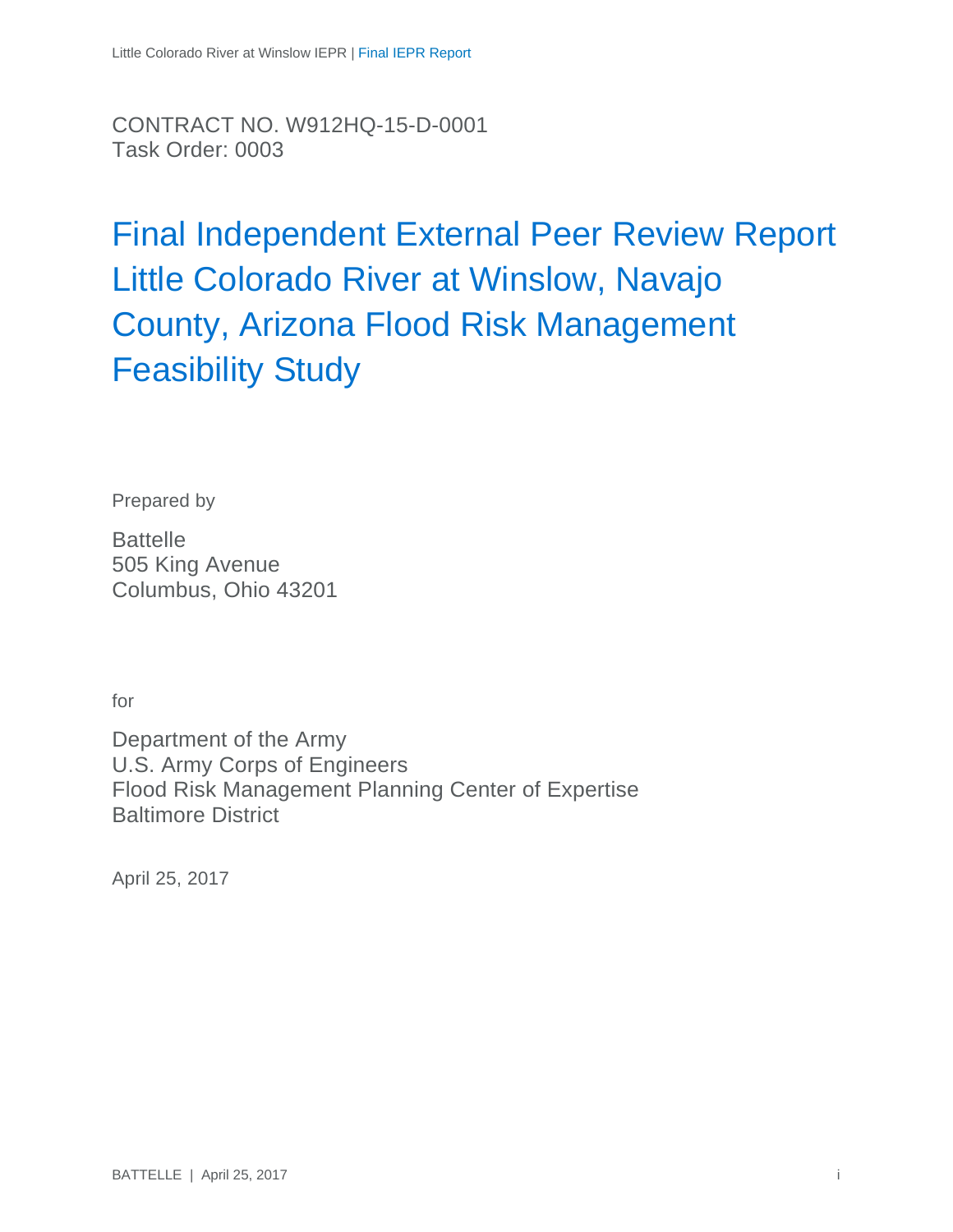This page is intentionally left blank.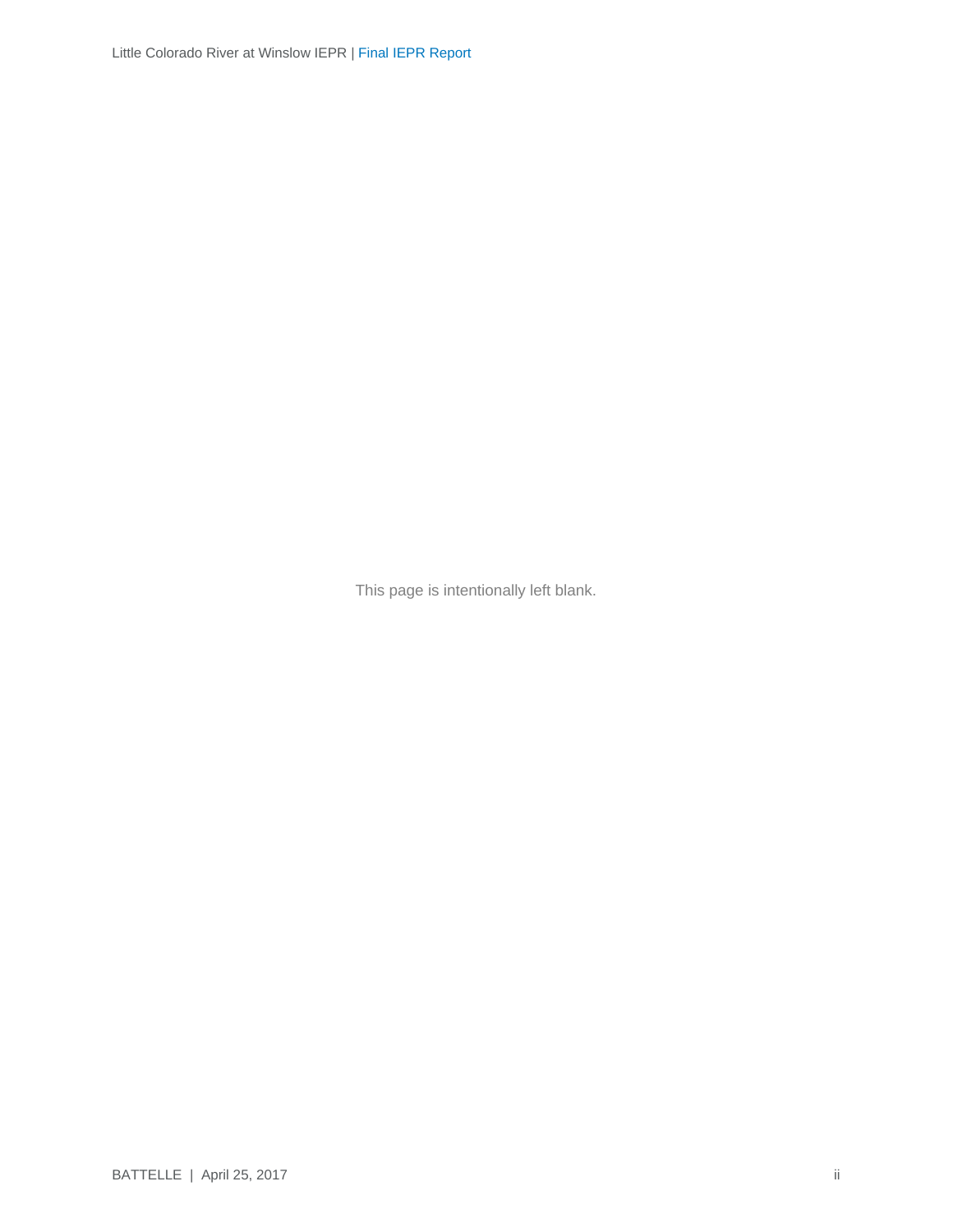# **Final Independent External Peer Review Report Little Colorado River at Winslow, Navajo County, Arizona Flood Risk Management Feasibility Study**

# Executive Summary

# **Project Background and Purpose**

Little Colorado River (LCR) at Winslow is a General Investigations study that was undertaken to evaluate structural and non-structural flood risk management measures to reduce the risk of flooding in the City of Winslow and vicinity. Removal of invasive species (tamarisk, saltcedar) was considered as part of larger plans, provided they contributed to the primary objective of flood risk management. The USACE study team did not formulate ecosystem restoration plans, and National Ecosystem Restoration (NER) benefits were not determined for the purpose of plan selection. The non-Federal sponsor for the study is the Navajo County Flood Control District, Navajo County, Arizona.

The overall LCR watershed encompasses an area of approximately 27,051 square miles in northeastern Arizona and northwestern New Mexico. Approximately 80 percent of the watershed is in Arizona and includes parts of Coconino, Navajo, and Apache Counties. The remaining 20 percent of the watershed is in New Mexico and includes parts of San Juan, McKinley, Cibola, and Catron Counties. The drainage basin of the LCR is approximately 245 miles long and 158 miles wide at its widest point. The mainstem of the LCR is entirely in Arizona, has a channel length of 356 miles, and total elevation drop of about 6,300 feet from its headwaters in the White Mountains to its confluence with the Colorado River. The LCR flows in generally a northwest direction and receives runoff from 18 sub-watershed basins and contributing drainage areas with hundreds of miles of small tributary streams. The LCR watershed is bound on the east by the Rio Grande Basin, on the south by the Gila River Basin, and on the north by the San Juan Basin.

The LCR at Winslow study area is located in and near the City of Winslow in western Navajo County, Arizona. The study area encompasses the floodplain of the LCR from the vicinity of the Clear Creek confluence downstream (northwest) to the north end of the existing Winslow Levee system. The study area includes the majority of the City of Winslow, including the Ruby Wash Diversion Levee and the Ruby Wash Levee. The tributaries of Ruby Wash, Clear Creek, Cottonwood Wash, and Salt Creek join the LCR mainstem within the study area.

The City of Winslow is located along both Interstate Highway 40 and the Burlington Northern Santa Fe Railroad along the western border of Navajo County. Winslow is the largest city in Navajo County. The area is supported by tourism, manufacturing, trade, and retail. The 27,000 square mile Navajo Reservation and the 2,410 square mile Hopi Reservation are located to the north. Elsewhere, the surrounding land consists of a patchwork of private and State Trust lands.

As stated previously, the study's purpose was to investigate problems and opportunities and potential alternatives to provide flood risk management for the City of Winslow and vicinity. Potential flood risk management solutions included both structural and non-structural measures. Structural measures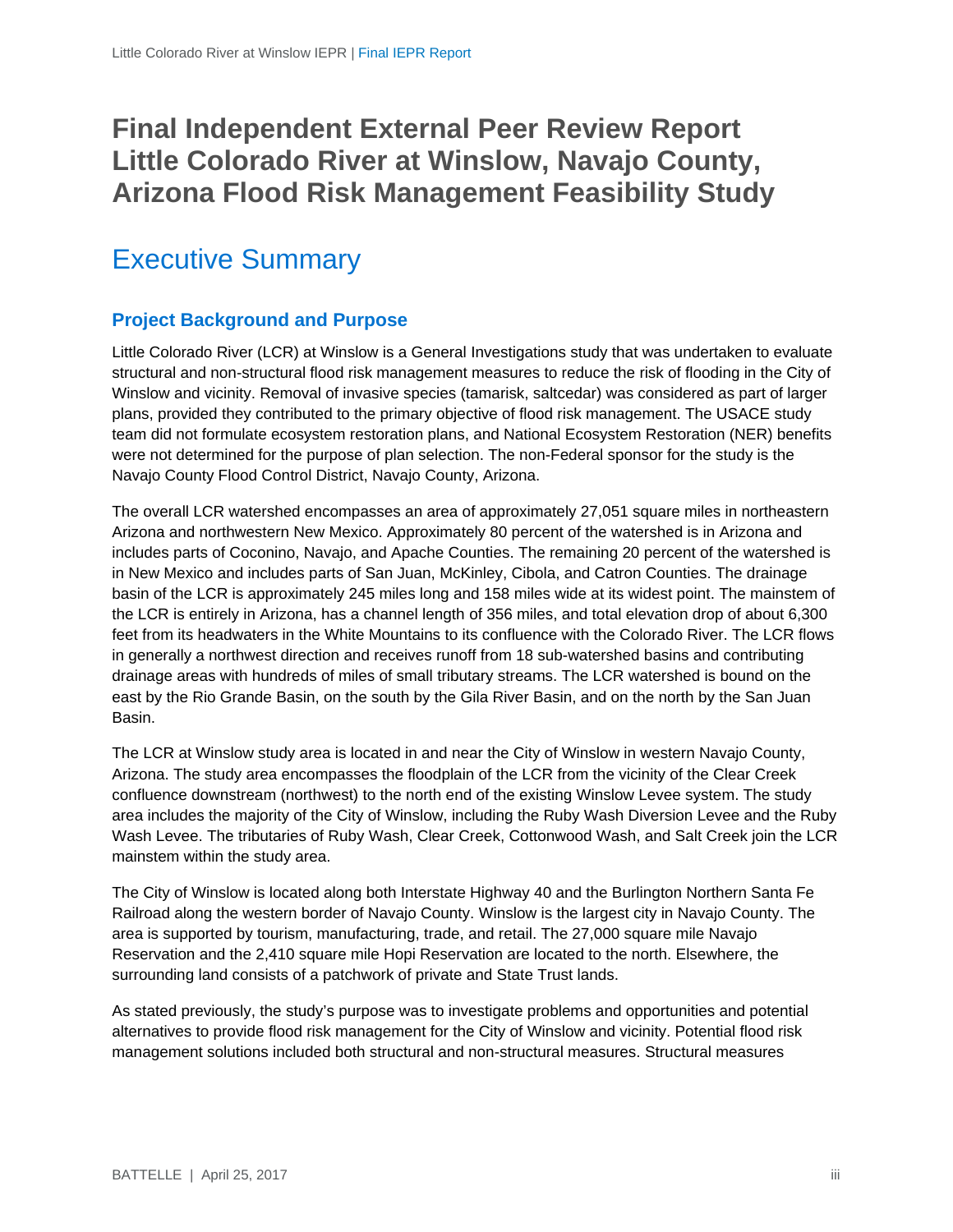included levee rehabilitation, new levees, channel improvements to increase conveyance capacity, grade control structures, bank stabilization, and on-line or off-line detention facilities. Non-structural floodplain management measures included assisting communities with floodplain management and flood warning systems in areas where needed. In addition, floodproofing, buyout, relocation, and dry flood-proofing were considered.

### **Independent External Peer Review Process**

Independent, objective peer review is regarded as a critical element in ensuring the reliability of scientific analysis. The U.S. Army Corps of Engineers (USACE) is conducting an Independent External Peer Review (IEPR) of the Little Colorado River at Winslow, Navajo County, Arizona Flood Risk Management Feasibility Study (hereinafter: Little Colorado River at Winslow IEPR). As a 501(c)(3) non-profit science and technology organization, Battelle is independent, free from conflicts of interest (COIs), and meets the requirements for an Outside Eligible Organization (OEO) per guidance described in USACE (2012a). Battelle has experience in establishing and administering peer review panels for USACE and was engaged to coordinate this IEPR. The IEPR was external to the agency and conducted following USACE and Office of Management and Budget (OMB) guidance described in USACE (2012a) and OMB (2004). This final report presents the Final Panel Comments of the IEPR Panel (the Panel). Details regarding the IEPR (including the process for selecting panel members, the panel members' biographical information and expertise, and the charge submitted to the Panel to guide its review) are presented in appendices.

Based on the technical content of the Little Colorado River at Winslow review documents and the overall scope of the project, Battelle identified potential candidates for the Panel in the following key technical areas: Civil Works planning/economics, biological resources and environmental law compliance, hydrology and hydraulic engineering, geotechnical engineering, and civil/cost engineering. Battelle screened the candidates to identify those most closely meeting the selection criteria and evaluated them for COIs and availability. USACE was given the list of final candidates to confirm that they had no COIs, but Battelle made the final selection of the five-person Panel.

The Panel received electronic versions of the Little Colorado River at Winslow Integrated Feasibility Report/Environmental Impact Statement (IFR/EIS) review documents (1,913 pages in total), along with a charge that solicited comments on specific sections of the documents to be reviewed. Following guidance provided in USACE (2012a) and OMB (2004), USACE prepared the charge questions, which were included in the draft and final Work Plans.

The USACE Project Delivery Team (PDT) briefed the Panel and Battelle during a kick-off meeting held via teleconference at the start of the review to provide the Panel an opportunity to ask questions of USACE and clarify uncertainties. Other than Battelle-facilitated teleconferences, there was no direct communication between the Panel and USACE during the peer review process. The Panel produced individual comments in response to the charge questions.

IEPR panel members reviewed the Little Colorado River at Winslow documents individually. The panel members then met via teleconference with Battelle to review key technical comments and reach agreement on the Final Panel Comments to be provided to USACE. Each Final Panel Comment was documented using a four-part format consisting of (1) a comment statement; (2) the basis for the comment; (3) the significance of the comment (high, medium/high, medium, medium/low, or low); and (4) recommendations on how to resolve the comment. Overall, nine Final Panel Comments were identified and documented. Of these, three were identified as having high significance, one was identified as having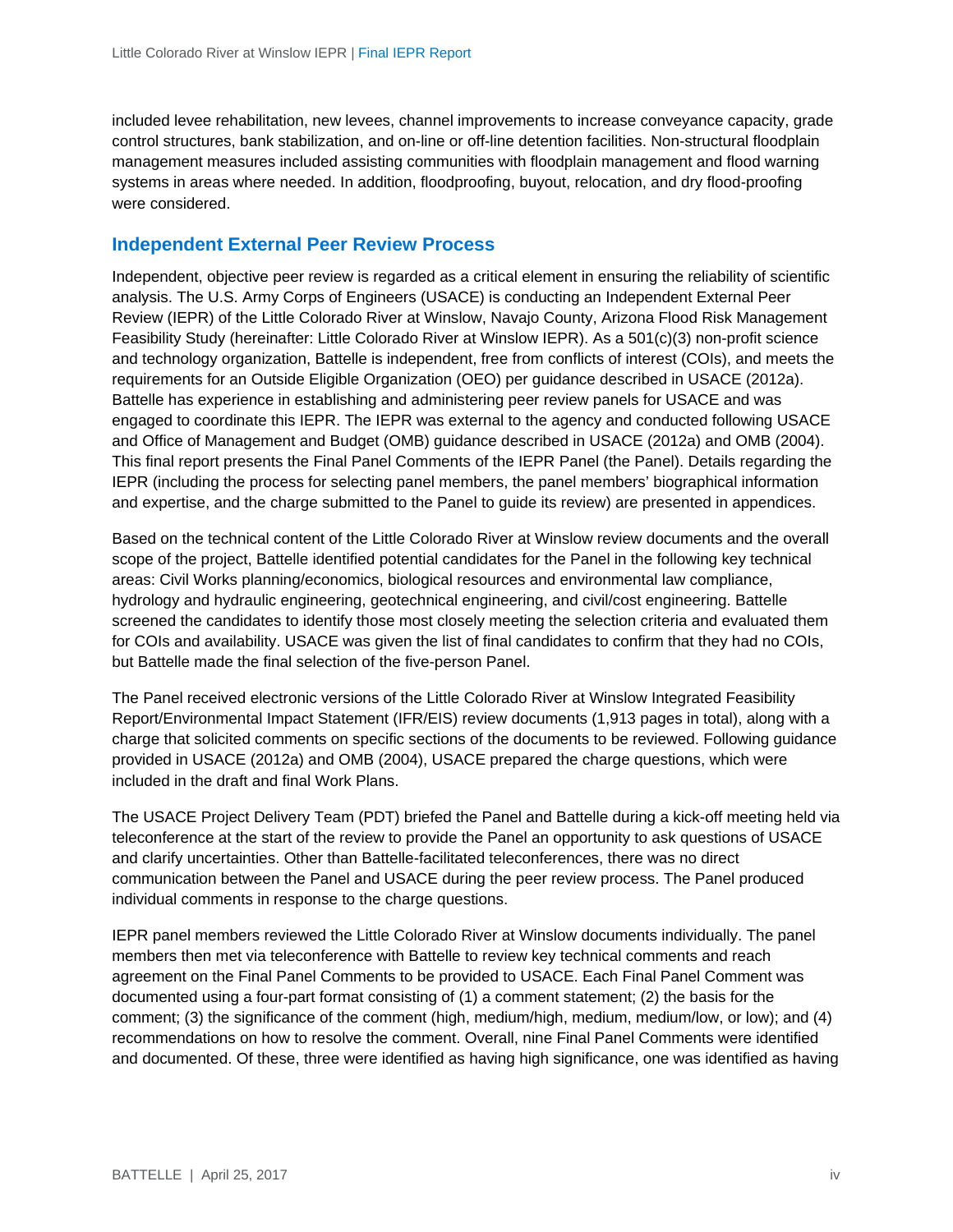medium/high significance, two had a medium significance, one had medium/low significance, and two had low significance.

Battelle received public comments from USACE on the Little Colorado River at Winslow project (six emailed comments, four comment cards, seven letters, one voicemail comment, and one public summary totaling approximately 34 pages of comments) and provided them to the IEPR panel members. The panel members were charged with determining if any information or concerns presented in the public comments raised any additional discipline-specific technical concerns with regard to the Little Colorado River at Winslow review documents. After completing its review, the Panel confirmed that no new issues or concerns were identified other than those already covered in the Final Panel Comments.

### **Results of the Independent External Peer Review**

The panel members agreed on their "assessment of the adequacy and acceptability of the economic, engineering, and environmental methods, models, and analyses used" (USACE, 2012a; p. D-4) in the Little Colorado River at Winslow review documents. Table ES-1 lists the Final Panel Comment statements by level of significance. The full text of the Final Panel Comments is presented in Section 4.2 of this report. The following summarizes the Panel's findings.

Based on the Panel's review, the IFR/EIS contains well-written and well-organized information on the engineering, environmental, economic, and plan formulation issues. The IFR/EIS provides a balanced assessment of the economic, engineering, and environmental issues of the overall project; however, the Panel identified several elements of the project where additional analysis are warranted and places where clarification of project findings and objectives need to be documented or revised.

**Plan Formulation and Economics:** From the plan formulation and economics perspectives, the IFR/EIS is well-assembled and well-written, representing a great deal of hard work, particularly for a project involving existing levee systems, which requires discipline in approach and execution. One particular concern, however, is that the total project and net project benefits may be affected by the addition of freeboard, which is not analyzed to determine if it improved expected project performance relative to the incremental costs of adding it. This issue could be addressed by, for example, providing an explanation in the IFR/EIS why the freeboard is justified in terms of overall performance versus expected costs. Of lesser concern, the Panel believes the IFR/EIS would benefit from identifying the dates of floodplain inventory and explaining why those inventory prices are still representative of current conditions.

**Engineering:** The engineering panel members commented that, with the extensive existing information available for the project area, the IFR/EIS does an excellent job of consolidating this information into the appendices. The hydraulic modeling efforts for baseline and future conditions have been developed according to industry standards, except that the models are uncalibrated. The geotechnical appendix presents a thorough compilation of available geological data, soil borings, and historic construction/repair details. The cost estimates are fairly thorough and include larger contingencies to cover project uncertainties, however, the basis for the various contingencies is not clearly presented. In addition, the IFR/EIS would benefit from more clarity regarding the long-term management of saltcedar tree growth within the project floodplain.

Of primary concern from a hydraulic engineering standpoint is that there may be inaccuracies in the computed 1% annual chance exceedance (ACE) flow, which may eliminate the need for the proposed project modifications or suggest that the modifications are insufficient to meet project goals. By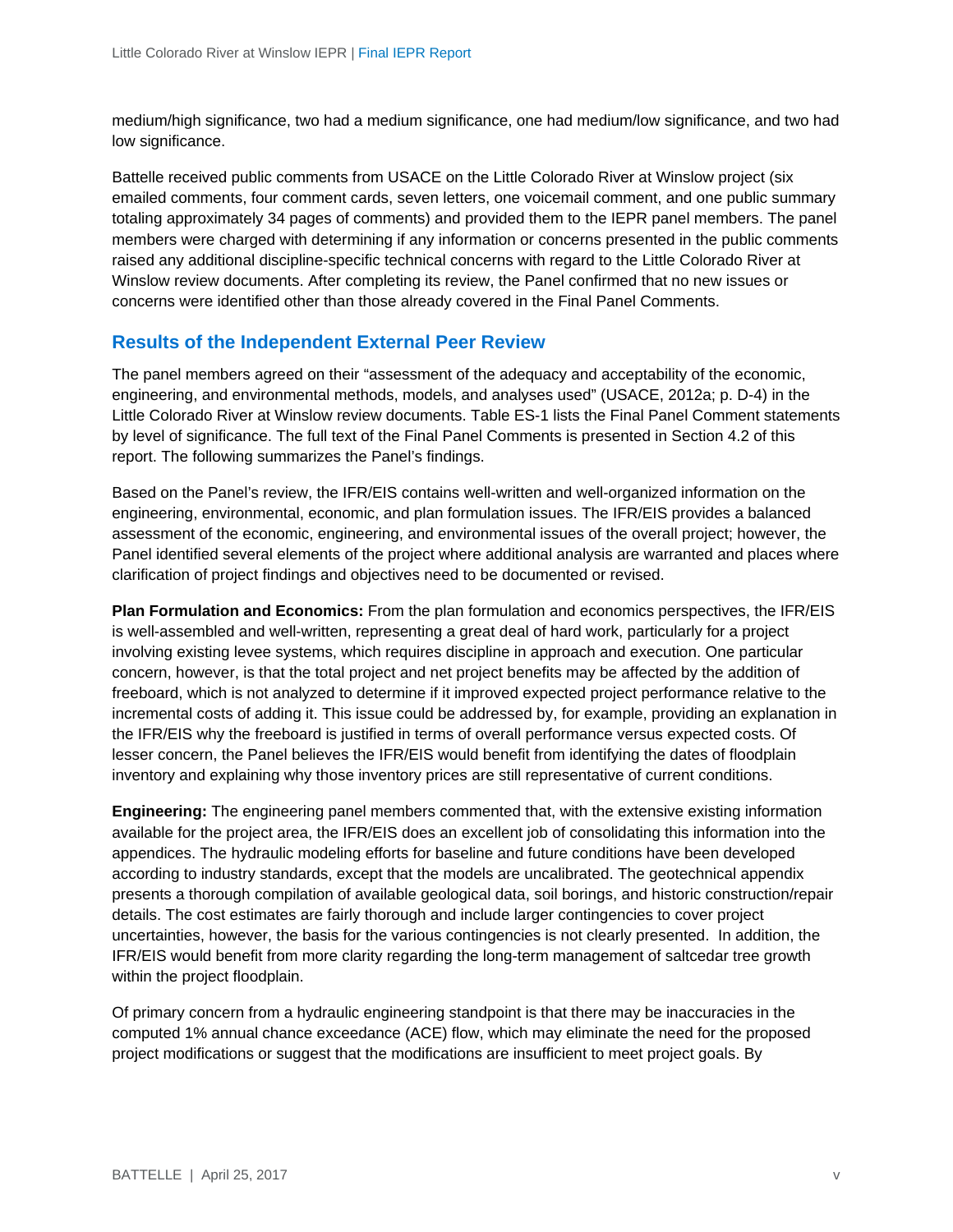developing a synthetic dataset of streamflows based on gauged and locally sourced information, the accuracy of the 1% ACE flow could be recomputed and then compared with the 1% ACE flow used in the IFR/EIS. In addition, a standard calibration of the HEC-RAS model has not been conducted, which may over- or under-compute water levels and flow rates and not produce results comparable to real-world conditions. By calibrating the model to U.S. Geological Survey records, confidence could be provided in the model's ability to reproduce observed conditions.

From a geotechnical standpoint, the Panel does not understand how the cost estimates account for the increased project risk and cost contingences associated with the lack of geotechnical subsurface information. Additional information on how these contingencies were developed would improve Appendix E. Another geotechnical concern is that there is no compilation or synthesis of existing available geotechnical information into Appendix F with respect to the preferred alternative. The Appendix would benefit from a site plan that includes available subsurface data, a summary table that notes assumed geotechnical properties versus laboratory-derived properties or those resulting from in situ testing, and updated analyses reflective of the preferred alternative.

Finally, the IFR/EIS does not clearly describe how the control of invasive saltcedar trees would be incorporated into the operations and maintenance of the levees and channel. The addition of a more detailed discussion on how saltcedar control activities will be managed, including the frequency of such activities and how they will be budgeted, would improve the IFR/EIS.

**Environmental:** Overall, the environmental analysis covers the major issues and is done well. However, the potential for the occurrence of some special-status species in the project area is not addressed and the conclusion that these species would not be affected is unsupported. The IFR/EIS could be improved by including evidence for the conclusions that certain species are not expected to occur in the project area and evaluating impacts on all special-status species that occur in the project area, including upland species. In addition, the Panel noted that construction activity timing is not clearly described in the IFR/EIS, including descriptions of how environmental impacts during those times can be minimized.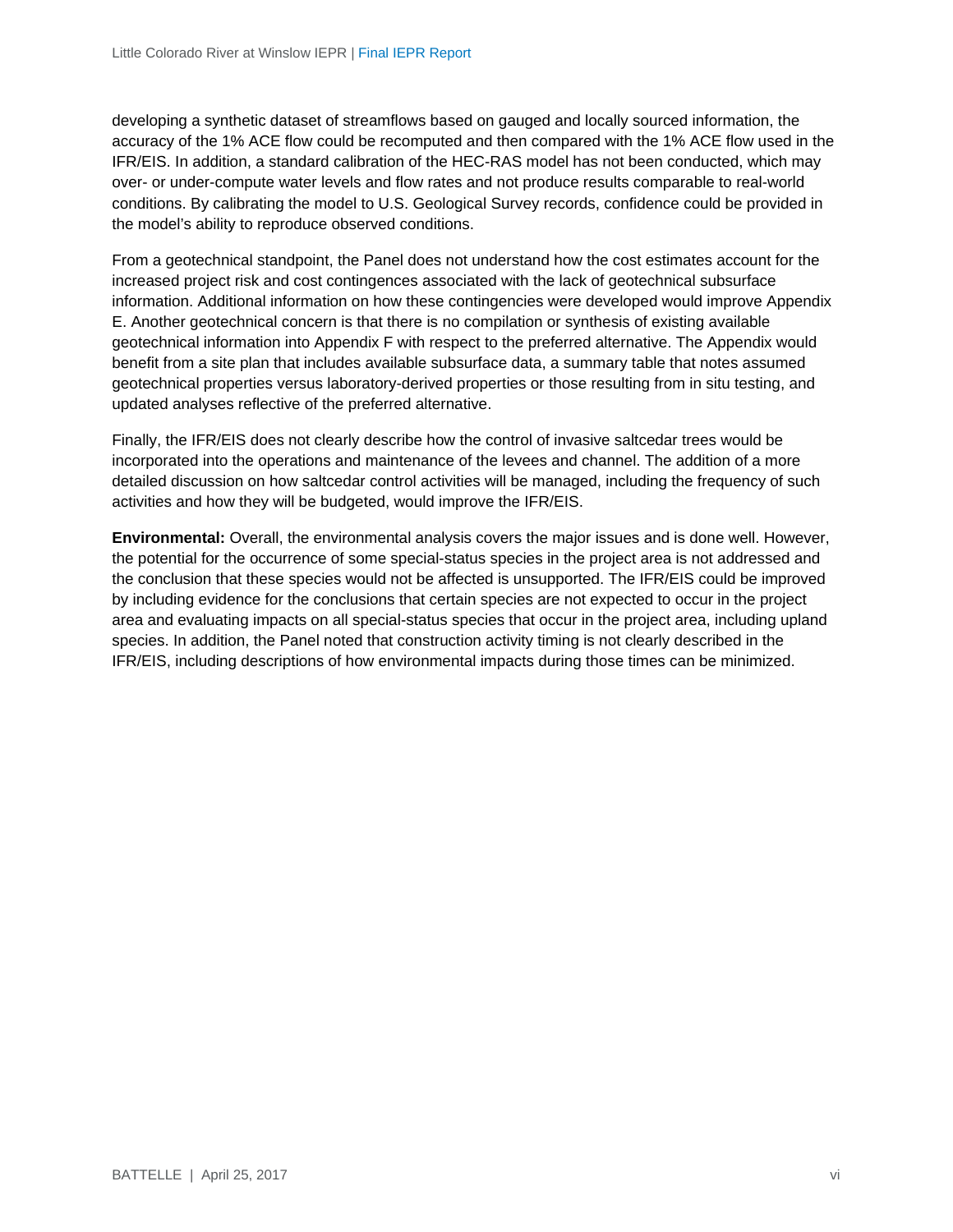#### **Table ES-1. Overview of Nine Final Panel Comments Identified by the Little Colorado River at Winslow IEPR Panel**

| No.                              | <b>Final Panel Comment</b>                                                                                                                                                                                                        |  |  |  |
|----------------------------------|-----------------------------------------------------------------------------------------------------------------------------------------------------------------------------------------------------------------------------------|--|--|--|
|                                  | Significance - High                                                                                                                                                                                                               |  |  |  |
| 1                                | The hydrologic analysis does not use all available streamflow and anecdotal data to verify the<br>accuracy of the calculated 1% annual chance exceedance flood.                                                                   |  |  |  |
| 2                                | The modeled "baseline conditions" may not be capable of containing the 1% ACE flood<br>because the models used are not calibrated to actual LCR flood events, low and high flow<br>periods, or average flow conditions.           |  |  |  |
| 3                                | The IFR/EIS provides the costs of using three feet of freeboard, but does not consider the<br>benefits that the height over the recommended plan would provide, which has implications for<br>the project benefit-cost analysis.  |  |  |  |
|                                  | Significance - Medium/High                                                                                                                                                                                                        |  |  |  |
| 4                                | It is unclear how the identified "increased project risk and cost contingencies" associated with<br>the lack of geotechnical subsurface information has been accounted for in Appendix E Cost<br>Engineering.                     |  |  |  |
| <b>Significance - Medium</b>     |                                                                                                                                                                                                                                   |  |  |  |
| 5                                | Geotechnical analyses of the preferred alternative have not been completed and incorporated<br>into Appendix F.                                                                                                                   |  |  |  |
| 6                                | It is not clear how the control of saltcedar trees will be part of the operations and maintenance<br>of the levees and channel.                                                                                                   |  |  |  |
| <b>Significance - Medium/Low</b> |                                                                                                                                                                                                                                   |  |  |  |
| 7                                | The potential for the occurrence of some special-status species in the project area is not<br>described and little evidence is presented for the conclusion that project activity would not affect<br>the species.                |  |  |  |
| <b>Significance - Low</b>        |                                                                                                                                                                                                                                   |  |  |  |
| 8                                | The timing of channel work activities and their concurrence with monsoon and dry seasons and<br>their potential impact on flannel mouth sucker and other special-status fish species are not<br>clearly described in the IFR/EIS. |  |  |  |
| 9                                | The dates of floodplain inventory collection have not been identified, and it is not clear why<br>these data are still representative of current conditions.                                                                      |  |  |  |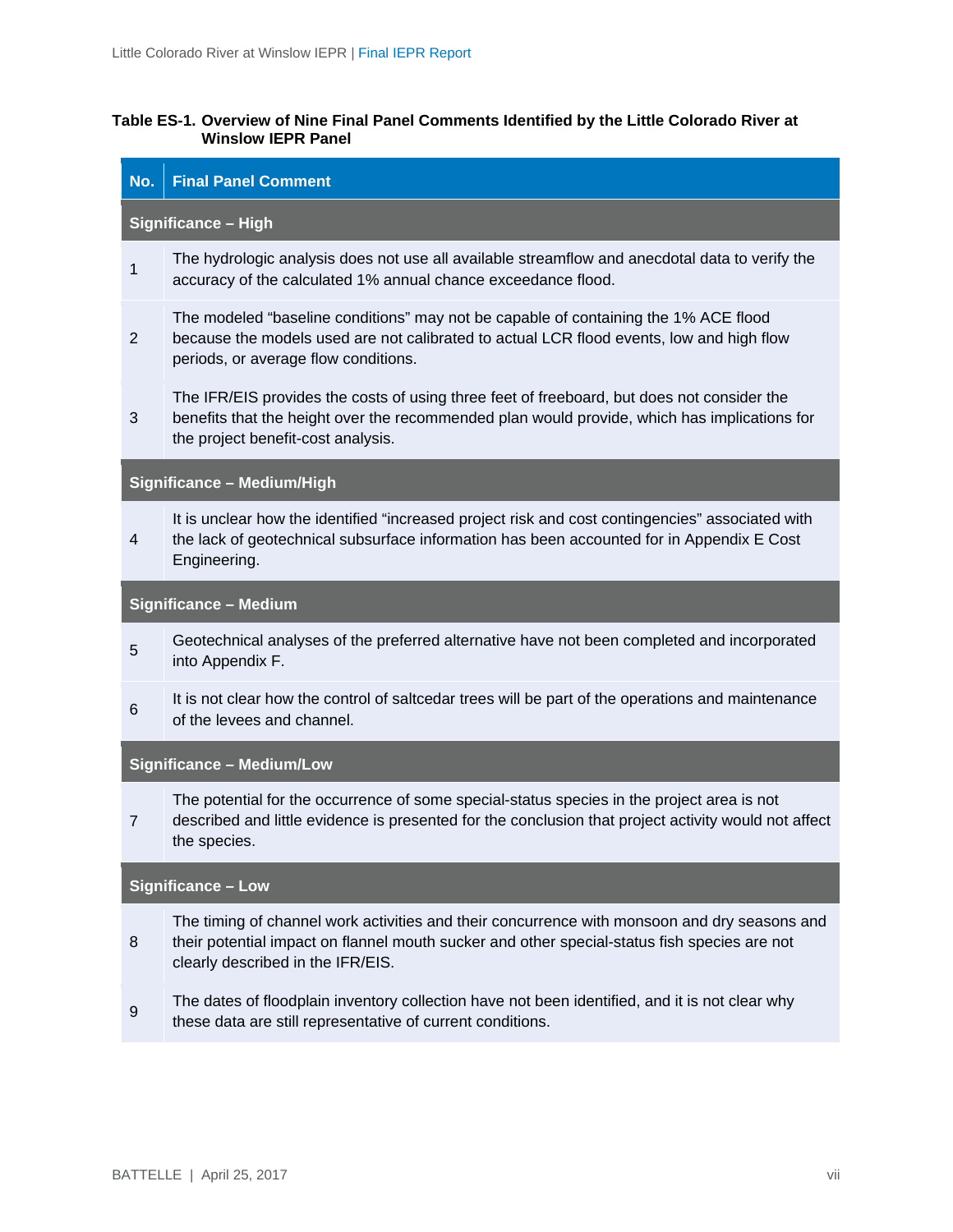This page is intentionally left blank.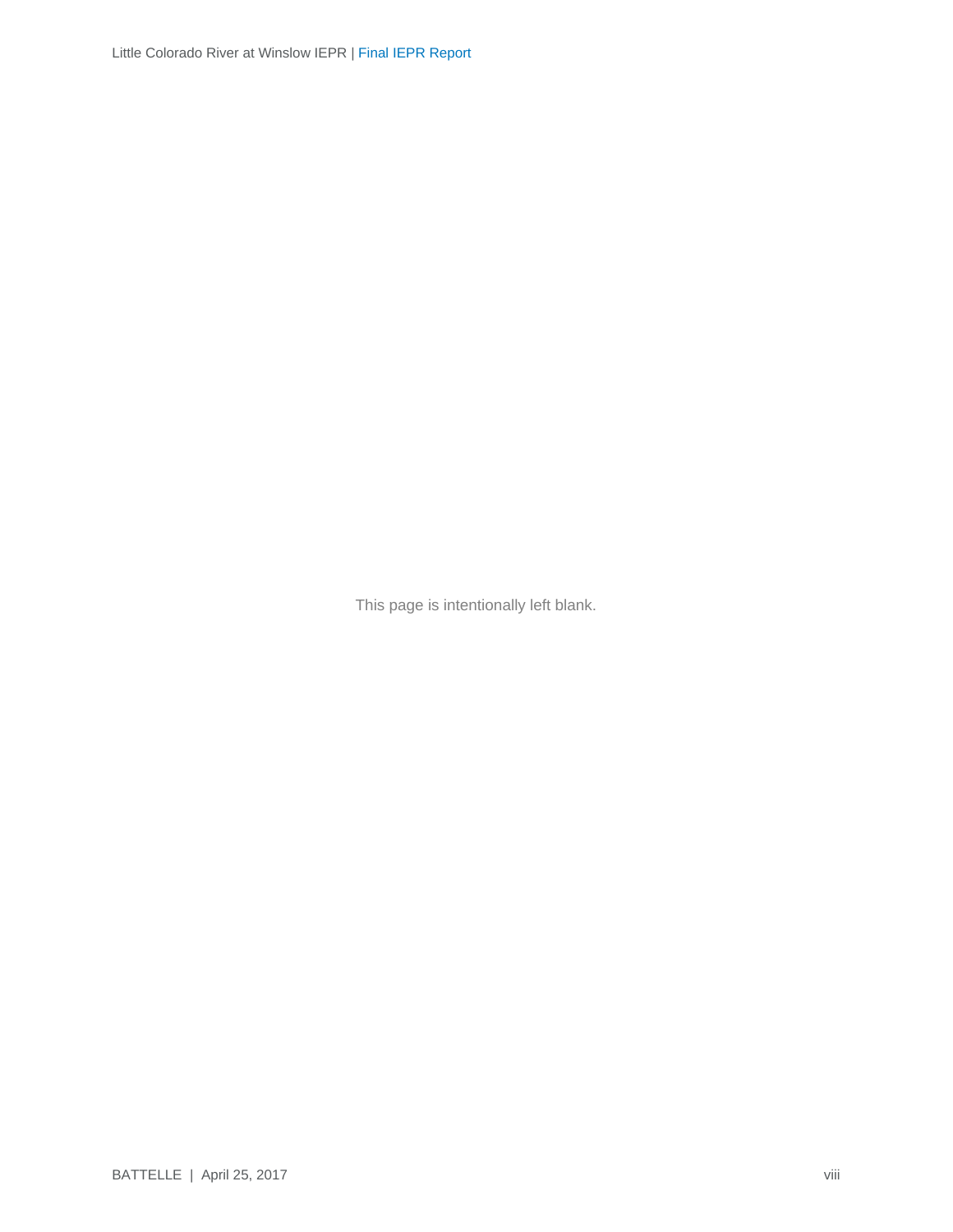# Table of Contents

# Page

| $\mathbf{1}$ . |  |                                                                                                                           |  |
|----------------|--|---------------------------------------------------------------------------------------------------------------------------|--|
| 2.             |  |                                                                                                                           |  |
| 3.             |  |                                                                                                                           |  |
| 4.             |  |                                                                                                                           |  |
|                |  |                                                                                                                           |  |
|                |  |                                                                                                                           |  |
| 5.             |  |                                                                                                                           |  |
|                |  |                                                                                                                           |  |
|                |  | Appendix A. IEPR Process for the Little Colorado River at Winslow Project                                                 |  |
|                |  | Appendix B. Identification and Selection of IEPR Panel Members for the Little Colorado River at<br><b>Winslow Project</b> |  |
|                |  | Appendix C. Final Charge for the Little Colorado River at Winslow IEPR                                                    |  |
|                |  | Appendix D. Conflict of Interest Form                                                                                     |  |
|                |  |                                                                                                                           |  |

# List of Tables

|          | Page                                                                                              |
|----------|---------------------------------------------------------------------------------------------------|
|          | Table ES-1. Overview of 9 Final Panel Comments Identified by the Little Colorado River at Winslow |
| Table 1. | Major Milestones and Deliverables of the Little Colorado River at Winslow IEPR3                   |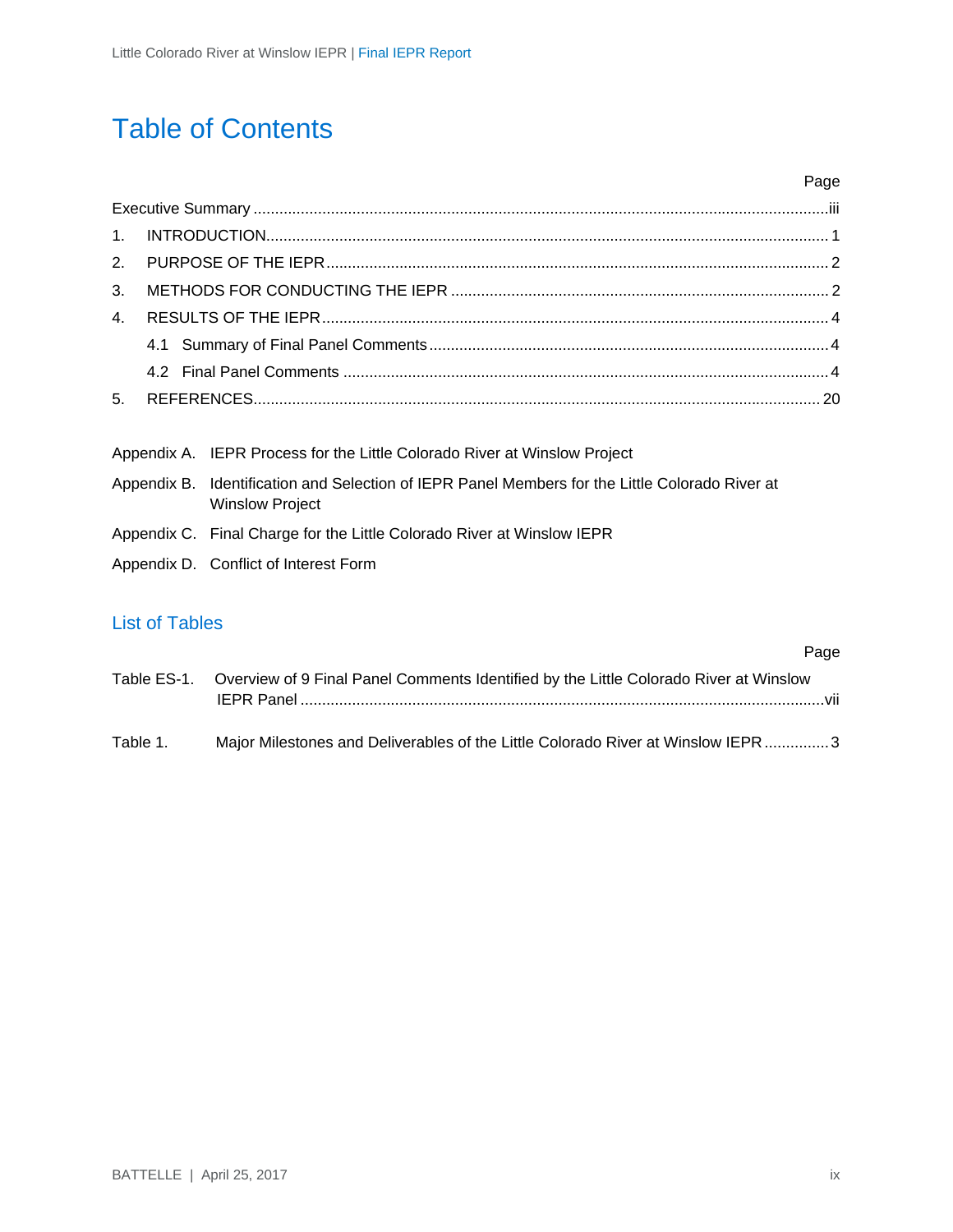# LIST OF ACRONYMS

| <b>ACE</b>      | annual chance exceedance                                        |
|-----------------|-----------------------------------------------------------------|
| <b>ADM</b>      | <b>Agency Decision Milestone</b>                                |
| <b>ATR</b>      | <b>Agency Technical Review</b>                                  |
| <b>CEQA</b>     | California Environmental Quality Act                            |
| <b>cfs</b>      | cubic feet per second                                           |
| <b>COI</b>      | <b>Conflict of Interest</b>                                     |
| <b>CWRB</b>     | <b>Civil Works Review Board</b>                                 |
| <b>DrChecks</b> | Design Review and Checking System                               |
| EC              | <b>Engineer Circular</b>                                        |
| EM              | <b>Engineer Manual</b>                                          |
| ER              | <b>Engineer Regulation</b>                                      |
| <b>HEC-FDA</b>  | Hydrologic Engineering Center's Flood Damage Reduction Analysis |
| <b>HEC-RAS</b>  | Hydrologic Engineering Center's River Analysis System           |
| <b>HEC-SSP</b>  | Hydrologic Engineering Center's Statistical Software Package    |
| <b>IEPR</b>     | Independent External Peer Review                                |
| <b>IFR/EIS</b>  | Integrated Feasibility Report/Environmental Impact Statement    |
| <b>IWR</b>      | Institute for Water Resources                                   |
| <b>LCR</b>      | Little Colorado River                                           |
| <b>MCACES</b>   | Micro-Computer Aided Cost Estimating System                     |
| <b>NDDOA</b>    | North Dakota Department of Agriculture                          |
| <b>NED</b>      | National Economic Development                                   |
| NEPA            | National Environmental Policy Act                               |
| <b>NER</b>      | National Ecosystem Restoration                                  |
| O&M             | Operations and maintenance                                      |
| <b>OEO</b>      | Outside Eligible Organization                                   |
| <b>OMB</b>      | Office of Management and Budget                                 |
| <b>PDT</b>      | Project Delivery Team                                           |
| <b>PED</b>      | Preconstruction Engineering and Design                          |
| <b>SAR</b>      | <b>Safety Assurance Review</b>                                  |
| <b>SGCN</b>     | Species of Greatest Conservation Need                           |
| <b>SWPPP</b>    | <b>Stormwater Pollution Prevention Plan</b>                     |
| <b>USACE</b>    | United States Army Corps of Engineers                           |
| <b>USFWS</b>    | United States Fish and Wildlife Services                        |
| <b>USGS</b>     | United States Geological Survey                                 |
| <b>TSP</b>      | <b>Tentatively Selected Plan</b>                                |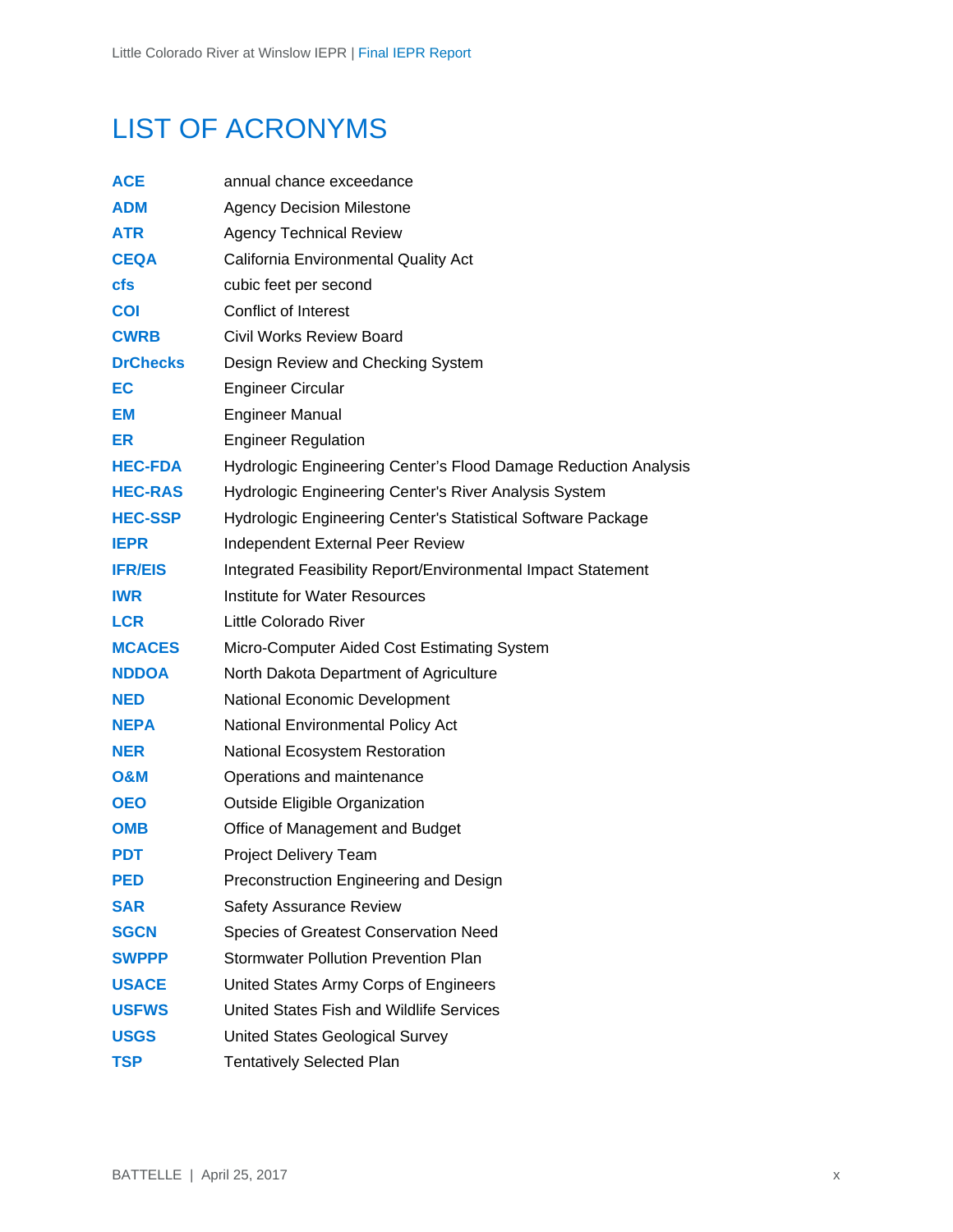# **1. INTRODUCTION**

Little Colorado River (LCR) at Winslow is a General Investigations study that was undertaken to evaluate structural and non-structural flood risk management measures to reduce the risk of flooding in the City of Winslow and vicinity. Removal of invasive species (tamarisk, saltcedar) was considered as part of larger plans provided they contributed to the primary objective of flood risk management. The study team did not formulate ecosystem restoration plans, and National Ecosystem Restoration (NER) benefits were not determined for the purpose of plan selection. The non-Federal sponsor for the study is the Navajo County Flood Control District, Navajo County, Arizona.

The overall LCR watershed encompasses an area of approximately 27,051 square miles in northeastern Arizona and northwestern New Mexico. Approximately 80 percent of the watershed is in Arizona and includes parts of Coconino, Navajo, and Apache Counties. The remaining 20 percent of the watershed is in New Mexico and includes parts of San Juan, McKinley, Cibola, and Catron Counties. The drainage basin of the LCR is approximately 245 miles long and 158 miles wide at its widest point. The mainstem of the LCR is entirely in Arizona, has a channel length of 356 miles, and total elevation drop of about 6,300 feet from its headwaters in the White Mountains to its confluence with the Colorado River. The LCR flows in generally a northwest direction and receives runoff from 18 sub-watershed basins and contributing drainage areas with hundreds of miles of small tributary streams. The LCR watershed is bound on the east by the Rio Grande Basin, on the south by the Gila River Basin, and on the north by the San Juan Basin.

The LCR at Winslow study area is located in and near the City of Winslow in western Navajo County Arizona. The study area encompasses the floodplain of the LCR from the vicinity of the Clear Creek confluence downstream (northwest) to the north end of the existing Winslow Levee system. The study area includes the majority of the City of Winslow, including the Ruby Wash Diversion Levee and the Ruby Wash Levee. The tributaries of Ruby Wash, Clear Creek, Cottonwood Wash, and Salt Creek join the LCR mainstem within the study area.

The City of Winslow is located along both Interstate Highway 40 and the Burlington Northern Santa Fe Railroad along the western border of Navajo County. Winslow is the largest city in Navajo County. The area is supported by tourism, manufacturing, trade, and retail. The 27,000 square mile Navajo Reservation and the 2,410 square mile Hopi Reservation are located to the north. Elsewhere, the surrounding land consists of a patchwork of private and State Trust lands.

As stated previously, the study's purpose was to investigate problems and opportunities and potential alternatives to provide flood risk management for the City of Winslow and vicinity. Potential flood risk management solutions included both structural and non-structural measures. Structural measures included levee rehabilitation, new levees, channel improvements to increase conveyance capacity, grade control structures, bank stabilization, and on-line or off-line detention facilities. Non-structural floodplain management measures included assisting communities with floodplain management and flood warning systems in areas where needed. In addition, floodproofing, buyout, relocation, and dry flood-proofing were considered.

Independent, objective peer review is regarded as a critical element in ensuring the reliability of scientific analysis. The objective of the work described here was to conduct an Independent External Peer Review (IEPR) of the Little Colorado River at Winslow, Navajo County, Arizona Flood Risk Management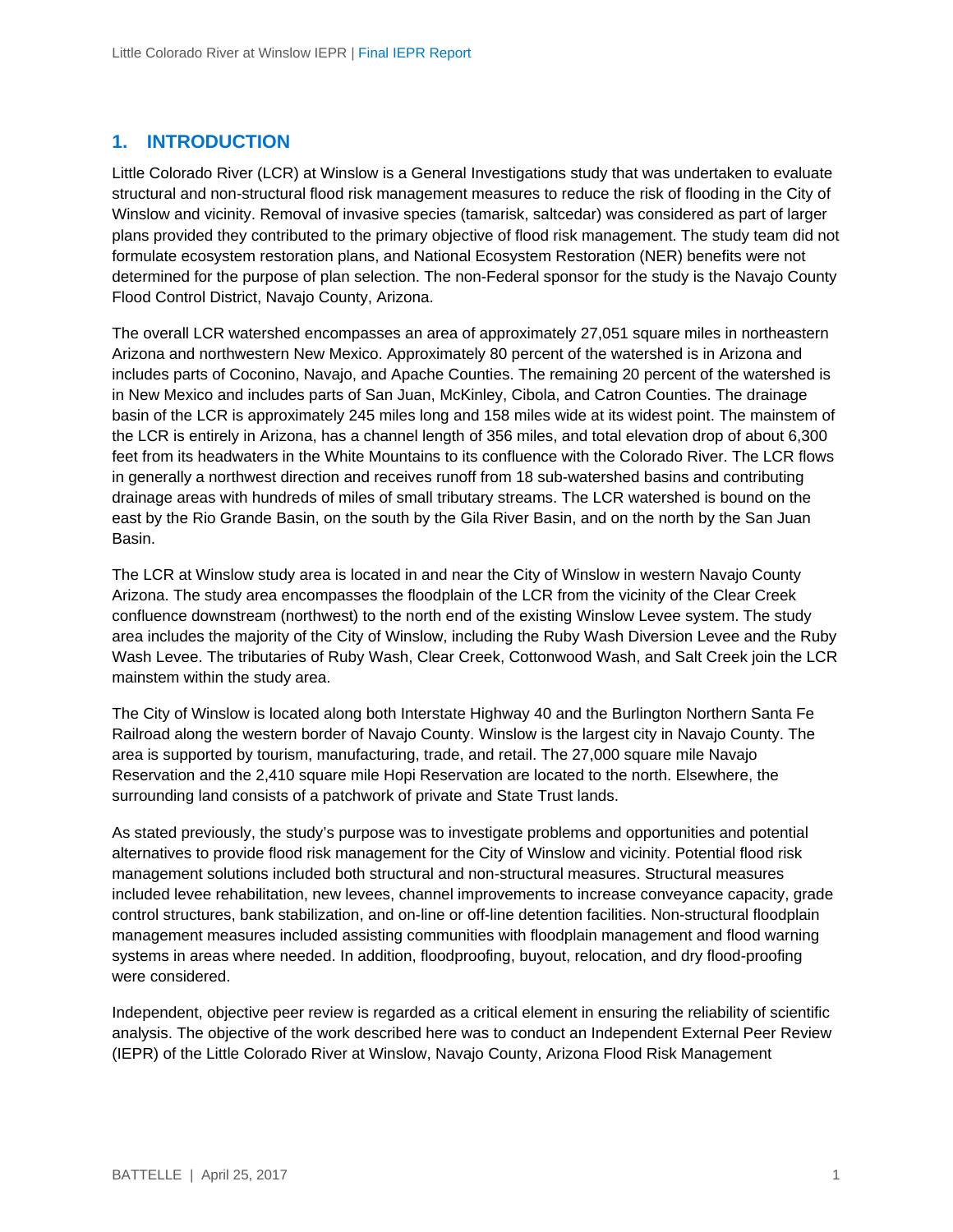Feasibility Study (hereinafter: Little Colorado River at Winslow IEPR) in accordance with procedures described in the Department of the Army, U.S. Army Corps of Engineers (USACE), Engineer Circular (EC) *Civil Works Review* (EC 1165-2-214) (USACE, 2012a) and the Office of Management and Budget (OMB), *Final Information Quality Bulletin for Peer Review* (OMB, 2004). Supplemental guidance on evaluation for conflicts of interest (COIs) was obtained from the *Policy on Committee Composition and Balance and Conflicts of Interest for Committees Used in the Development of Reports* (The National Academies, 2003).

This final report presents the Final Panel Comments of the IEPR Panel (the Panel) on the existing engineering, economic, environmental, and plan formulation analyses contained in the Little Colorado River at Winslow review documents (Section 4). Appendix A describes in detail how the IEPR was planned and conducted, including the complete schedule followed in executing the IEPR. Appendix B provides biographical information on the IEPR panel members and describes the method Battelle followed to select them. Appendix C presents the final charge to the IEPR panel members for their use during the review; the final charge was submitted to USACE in the final Work Plan according to the schedule listed in Table 1. Appendix D presents the organizational conflict of interest form that Battelle completed and submitted to the Institute for Water Resources (IWR) prior to the award of the Little Colorado River at Winslow IEPR.

# **2. PURPOSE OF THE IEPR**

To ensure that USACE documents are supported by the best scientific and technical information, USACE has implemented a peer review process that uses IEPR to complement the Agency Technical Review (ATR), as described in USACE (2012a).

In general, the purpose of peer review is to strengthen the quality and credibility of the USACE decision documents in support of its Civil Works program. IEPR provides an independent assessment of the engineering, economic, environmental, and plan formulation analyses of the project study. In particular, the IEPR addresses the technical soundness of the project study's assumptions, methods, analyses, and calculations and identifies the need for additional data or analyses to make a good decision regarding implementation of alternatives and recommendations.

In this case, the IEPR of the Little Colorado River at Winslow was conducted and managed using contract support from Battelle, which is an Outside Eligible Organization (OEO) (as defined by EC 1165-2-214). Battelle, a 501(c)(3) organization under the U.S. Internal Revenue Code, has experience conducting IEPRs for USACE.

# **3. METHODS FOR CONDUCTING THE IEPR**

The methods used to conduct the IEPR are briefly described in this section; a detailed description can be found in Appendix A. Table 1 presents the major milestones and deliverables of the Little Colorado River at Winslow IEPR. Due dates for milestones and deliverables are based on the award/effective date listed in Table 1. Note that the actions listed under Task 6 occur after the submission of this report. Battelle anticipates submitting the pdf printout of the USACE's Design Review and Checking System (DrChecks) project file (the final deliverable) on June 27, 2017. The actual date for contract end will depend on the date that all activities for this IEPR, including Civil Works Review Board (CWRB) preparation and participation, are conducted and subsequently completed.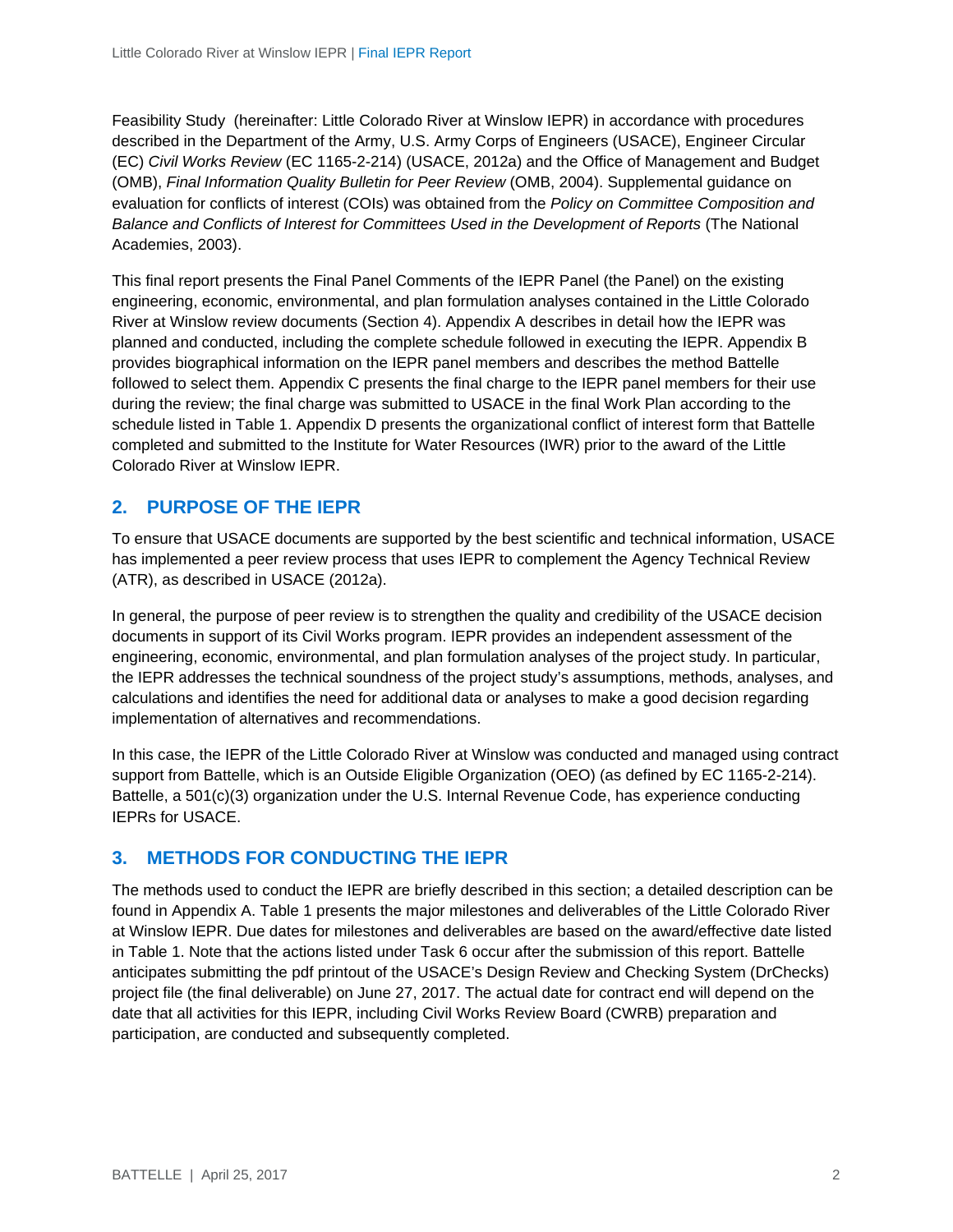| <b>Task</b>    | <b>Action</b>                                                                                           | <b>Due Date</b> |
|----------------|---------------------------------------------------------------------------------------------------------|-----------------|
|                | Award/Effective Date                                                                                    | 7/13/2015       |
| 1              | Review documents and public comments available                                                          | 1/20/2017       |
|                | Battelle submits list of selected panel members                                                         | 7/29/2015       |
| $\overline{2}$ | Battelle submits revised list of selected panel members with a<br>replacement panel member <sup>a</sup> | 1/27/2017       |
|                | USACE confirms the revised list of selected panel members has no COI                                    | 1/31/2017       |
|                | Battelle convenes kick-off meeting with USACE                                                           | 7/23/2015       |
| 3              | Battelle conducts updated kick-off meeting with USACE                                                   | 2/14/2017       |
|                | Battelle convenes kick-off meeting with USACE and panel members                                         | 2/14/2017       |
|                | Panel members complete their individual reviews                                                         | 3/15/2017       |
| 4              | Battelle sends public comments to panel members for review                                              | 3/23/2017       |
|                | Panel members provide draft Final Panel Comments to Battelle                                            | 4/6/2017        |
| 5              | Battelle submits Final IEPR Report to USACE                                                             | 4/25/2017       |
| 6 <sup>b</sup> | Battelle convenes Comment Response Teleconference with panel<br>members and USACE                       | 6/5/2017        |
|                | Battelle submits pdf printout of DrChecks project file to USACE                                         | 6/27/2017       |
|                | Agency Decision Milestone (ADM) meeting (estimated date) <sup>c</sup>                                   | October 2017    |
|                | Civil Works Review Board (CWRB) Meeting (estimated date) <sup>c</sup>                                   | May 2018        |
|                | <b>Contract End/Delivery Date</b>                                                                       | 7/31/2018       |

#### **Table 1. Major Milestones and Deliverables of the Little Colorado River at Winslow IEPR**

*a Due to the delay in review document availability, an original panel member was no longer available and had to be replaced.* 

*b Task 6 occurs after the submission of this report.* 

*c The ADM and CWRB meetings were listed in the Performance Work Statement under Task 3, but were relocated in this schedule to reflect the chronological order of activities.* 

Battelle identified, screened, and selected five panel members to participate in the IEPR based on their expertise in the following disciplines: Civil Works planning/economics, biological resources and environmental law compliance, hydrology and hydraulic engineering, geotechnical engineering, and civil/cost engineering. The Panel reviewed the Little Colorado River at Winslow documents and produced nine Final Panel Comments in response to 22 charge questions provided by USACE for the review. This charge included two overview questions and one public comment question added by Battelle.

Battelle instructed the Panel to develop the Final Panel Comments using a standardized four-part structure:

- 1. Comment Statement (succinct summary statement of concern)
- 2. Basis for Comment (details regarding the concern)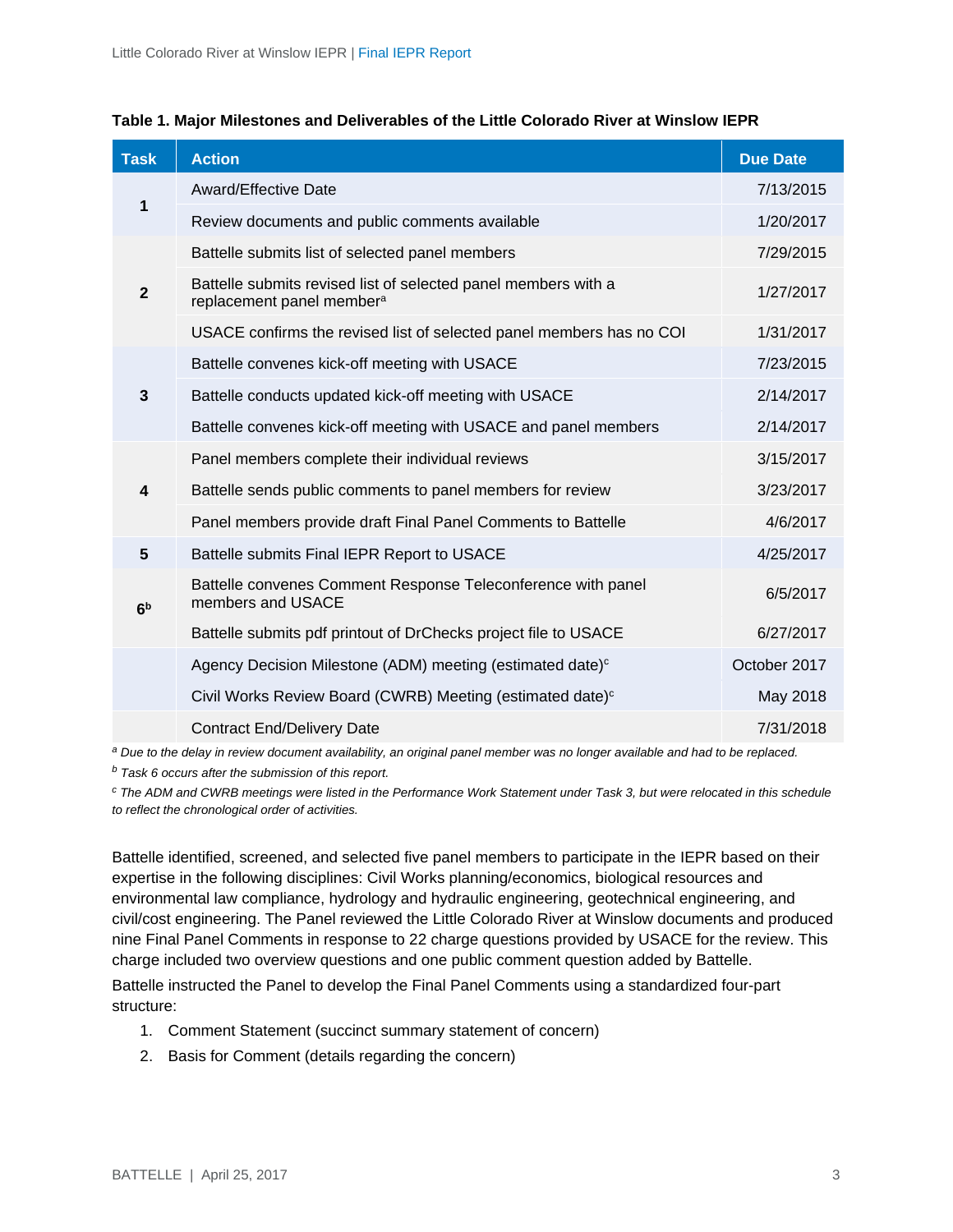- 3. Significance (high, medium/high, medium, medium/low, or low; in accordance with specific criteria for determining level of significance)
- 4. Recommendation(s) for Resolution (at least one implementable action that could be taken to address the Final Panel Comment).

Battelle reviewed all Final Panel Comments for accuracy, adherence to USACE guidance (EC 1165-2- 214, Appendix D), and completeness prior to determining that they were final and suitable for inclusion in the Final IEPR Report. There was no direct communication between the Panel and USACE during the preparation of the Final Panel Comments. The Panel's findings are summarized in Section 4.1; the Final Panel Comments are presented in full in Section 4.2.

# **4. RESULTS OF THE IEPR**

This section presents the results of the IEPR. A summary of the Panel's findings and the full text of the Final Panel Comments are provided.

# 4.1 Summary of Final Panel Comments

The panel members agreed on their "assessment of the adequacy and acceptability of the economic, engineering, and environmental methods, models, and analyses used" (USACE, 2012a; p. D-4) in the Little Colorado River at Winslow review documents. Table ES-1 lists the Final Panel Comment statements by level of significance. The full text of the Final Panel Comments is presented in Section 4.2 of this report. The following summarizes the Panel's findings.

Based on the Panel's review, the IFR/EIS contains well-written and well-organized information on the engineering, environmental, economic, and plan formulation issues. The IFR/EIS provided a balanced assessment of the economic, engineering, and environmental issues of the overall project; however, the Panel identified several elements of the project where additional analysis are warranted and places where clarification of project findings and objectives need to be documented or revised.

**Plan Formulation and Economics:** From the plan formulation and economics perspectives, the IFR/EIS is well-assembled and well-written, representing a great deal of hard work, particularly for a project involving existing levee systems, which requires discipline in approach and execution. One particular concern, however, is that the total project and net project benefits may be affected by the addition of freeboard, which is not analyzed to determine if it improved expected project performance relative to the incremental costs of adding it. This issue could be addressed by, for example, providing an explanation in the IFR/EIS why the freeboard is justified in terms of overall performance versus expected costs. Of lesser concern, the Panel believes the IFR/EIS would benefit from identifying the dates of floodplain inventory and explaining why those inventory prices are still representative of current conditions.

**Engineering:** The engineering panel members commented that, with the extensive existing information available for the project area, the IFR/EIS does an excellent job of consolidating this information into the appendices. The hydraulic modeling efforts for baseline and future conditions have been developed according to industry standards, except that the models are uncalibrated. The geotechnical appendix presents a thorough compilation of available geological data, soil borings, and historic construction/repair details. The cost estimates are fairly thorough and include larger contingencies to cover project uncertainties, however, the basis for the various contingencies is not clearly presented. In addition, the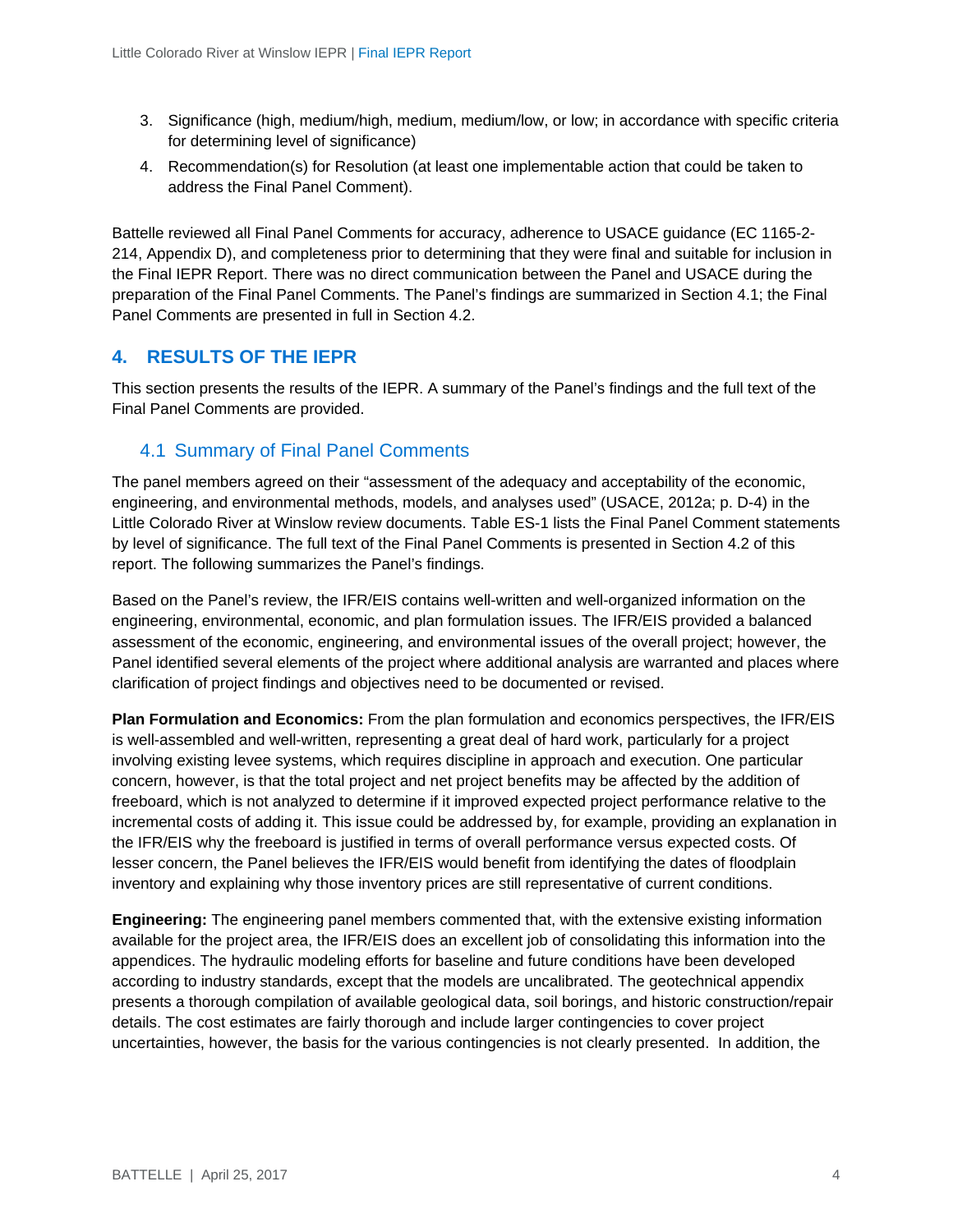IFR/EIS would benefit from more clarity regarding the long-term management of saltcedar tree growth within the project floodplain.

Of primary concern from a hydraulic engineering standpoint is that there may be inaccuracies in the computed 1% annual chance exceedance (ACE) flow, which may eliminate the need for the proposed project modifications or suggest that the modifications are insufficient to meet project goals. By developing a synthetic dataset of streamflows based on gauged and locally sourced information, the accuracy of the 1% ACE flow could be recomputed and then compared with the 1% ACE flow used in the IFR/EIS. In addition, a standard calibration of the HEC-RAS model has not been conducted, which may over- or under-compute water levels and flow rates and not produce results comparable to real-world conditions. By calibrating the model to U.S. Geological Survey records, confidence could be provided in the model's ability to reproduce observed conditions.

From a geotechnical standpoint, the Panel does not understand how the cost estimates account for the increased project risk and cost contingences associated with the lack of geotechnical subsurface information. Additional information on how these contingencies were developed would improve Appendix E. Another geotechnical concern is that there is no compilation or synthesis of existing available geotechnical information into Appendix F with respect to the preferred alternative. The Appendix would benefit from a site plan that includes available subsurface data, a summary table that notes assumed geotechnical properties versus laboratory-derived properties or those resulting from in situ testing, and updated analyses reflective of the preferred alternative.

Finally, the IFR/EIS does not clearly describe how the control of invasive saltcedar trees would be incorporated into the operations and maintenance of the levees and channel. The addition of a more detailed discussion on how saltcedar control activities will be managed, including the frequency of such activities and how they will be budgeted, would improve the IFR/EIS.

**Environmental:** Overall, the environmental analysis covers the major issues and is done well. However, the potential for the occurrence of some special-status species in the project area is not addressed and the conclusion that these species would not be affected is unsupported. The IFR/EIS could be improved by including evidence for the conclusions that certain species are not expected to occur in the project area and evaluating impacts on all special-status species that occur in the project area, including upland species. In addition, the Panel noted that construction activity timing is not clearly described in the IFR/EIS, including descriptions of how environmental impacts during those times can be minimized.

# 4.2 Final Panel Comments

This section presents the full text of the Final Panel Comments prepared by the IEPR panel members.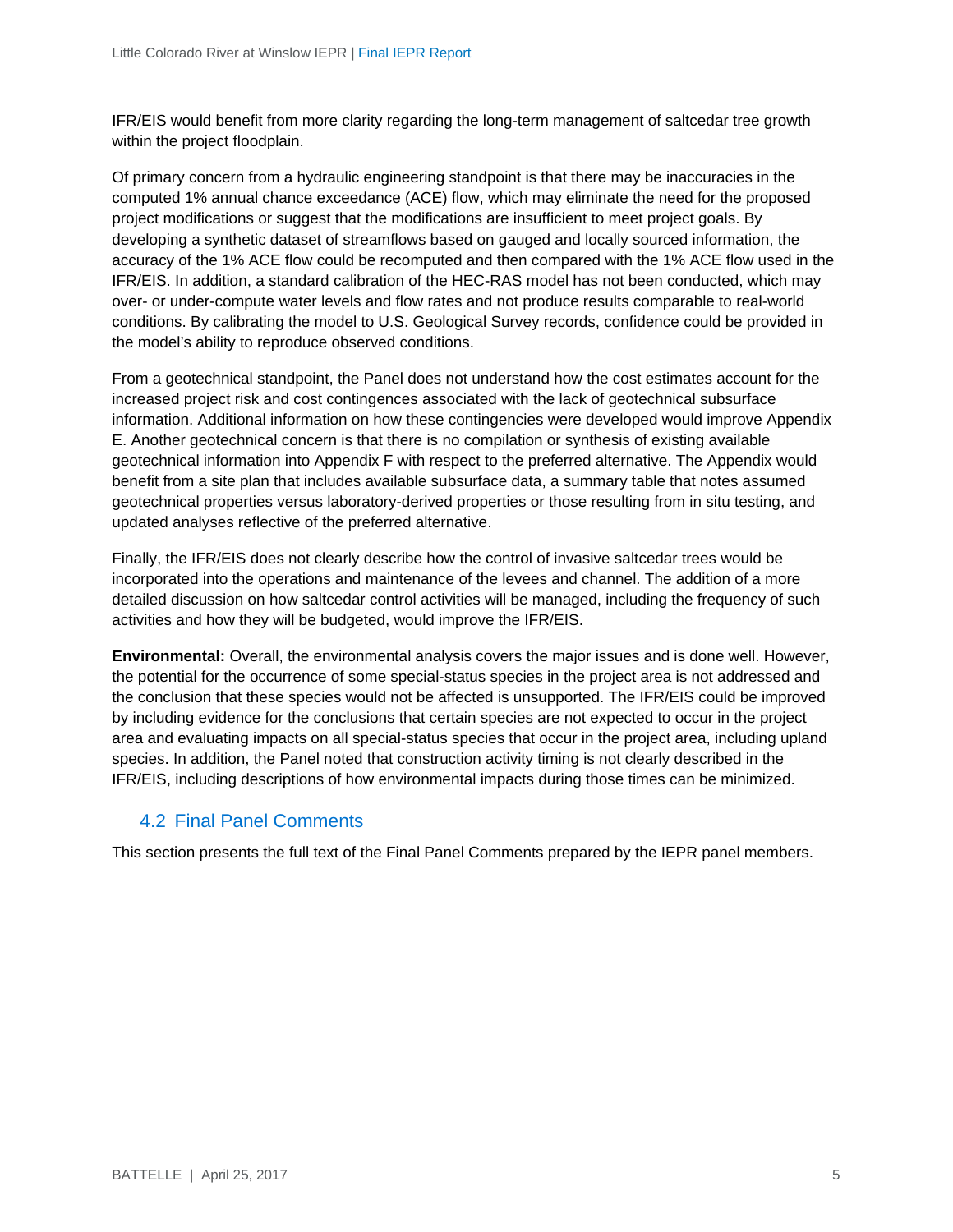#### **Final Panel Comment 1**

**The hydrologic analysis does not use all available streamflow and anecdotal data to verify the accuracy of the calculated 1% annual chance exceedance flood.** 

#### **Basis for Comment**

Appendix A Hydrology (including Climate Change) presents peak water-year streamflow data for the Little Colorado River (LCR) at Grand Falls and Holbrook. These data are found in the input files to the Hydrologic Engineering Center's Statistical Software Package (HEC-SSP) to compute the 1% annual chance exceedance (ACE) flood. However, this dataset is incomplete; there are many years for which data are not provided, ostensibly because gauged flow records are not available for these periods. For example, the data for the LCR at Holbrook (combined with data from nearby Joseph City) do not include peak flows for the years 1906-1922 and 1924-1949. Similarly, for the LCR at Grand Falls, data are missing for 1924-1925, 1961-1969, 1973-1989, and 1995-present. Data from these missing years could alter the computation of the 1% ACE event. Including even anecdotal data for these missing years (e g., documented accounts of observed flood events for which flows could be estimated) would likely alter the 1% ACE computation.

It is also of note that the data from which the 1% ACE flow was calculated for the LCR at Winslow excluded the estimated 70,000-75,000 cubic foot per second (cfs) flood flow event that occurred at Winslow on January 8, 1993. Neither the upstream gauge (Joseph City) nor the downstream gauge (Grand Falls) recorded flows greater than 9,000 cfs on this date. Inclusion of this large flow event in the 1% ACE flow calculation would certainly alter the computed flow. Neither the upstream nor the downstream gauges recorded large flows on or around January 8, 1993, although both gauges recorded the highest ever peak flows during a similar storm/runoff event on September 19, 1923. The general "agreement" of peak flows in 1923 suggests the LCR at that time conveyed flood flows downstream from the Winslow area. In contrast, the available flow data for January 8, 1993 do not suggest that a flood flow at Winslow was conveyed downstream to Grand Falls, or that it was even partially conveyed from upstream at Joseph City. This calls into question the validity of interpolating 1% ACE flows for the Winslow area based on computed 1% ACE flows for Joseph City and Grand Falls.

In addition, the HEC-SSP program identified the peak flows from September 19, 1923 as outliers that are significantly higher than all other annual peak flows within their respective datasets. If the accuracy of these flow measurements cannot be readily determined and verified, the outliers may have to be excluded. Excluding the outliers should reduce the computed 1% ACE flow, possibly to the extent that the current levee configuration could contain the flow without project modifications other than repairs (to avoid/minimizing risk of piping failures). A revised 1% ACE calculation could also reveal that the ACE calculation does not impact the proposed project modifications either. The impact of revising the 1% ACE flow cannot be known until the revision is complete.

#### **Significance – High**

Potential inaccuracies in the computed 1% ACE flow lead to uncertainties in the current levee configuration and may eliminate the need for the proposed project modifications, or may suggest that the proposed project modifications may not be sufficient to meet project goals.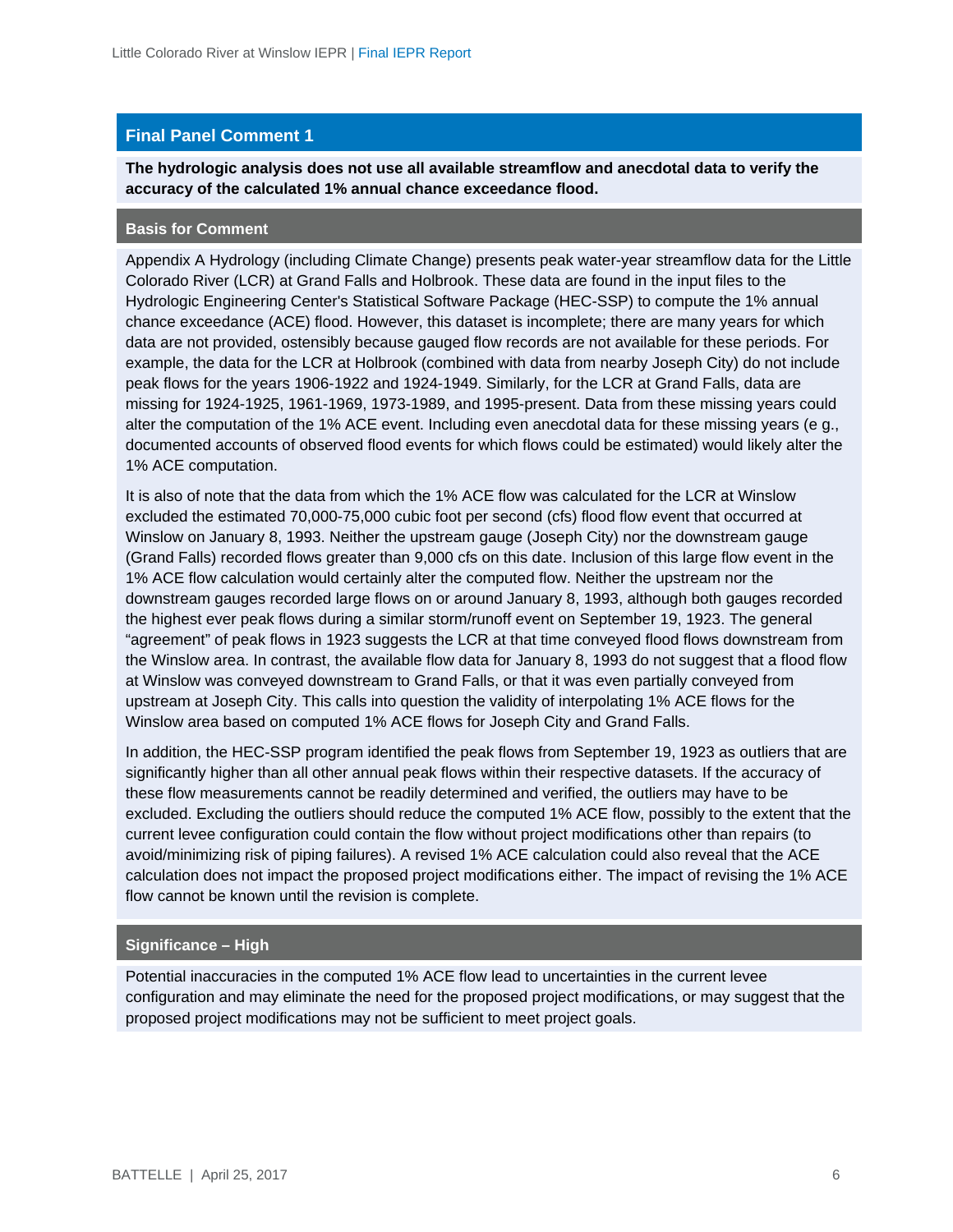#### **Recommendation for Resolution**

- 1. Explain why the January 8, 1993 high flow observed at the LCR at Winslow was not captured in upstream or downstream gauged flows, and therefore not used in calculating the 1% ACE flow for the Winslow location.
- 2. Demonstrate the impact of including the January 8, 1993 high flow observed at Winslow on the computed 1% ACE flow by inserting drainage-area adjusted flows into the Grand Falls and Holbrook/Joseph City datasets.
- 3. Create a synthetic dataset of streamflows for the LCR at Winslow, based on Winslow gauged data and locally sourced information.
	- a. Develop regression/correlation equations between the LCR gauge at Winslow and the gauges upstream and downstream (including gauges at Carmen, Grand Falls, Joseph City, and Holbrook).
	- b. Use gauged data at Winslow when possible, including the estimated flow on January 8, 1993. When gauged data at Winslow are not available, use values derived from the regression/correlation equations. For periods during which no data are available, use available literature or locally sourced anecdotes to approximate flows.
- 4. Re-compute the 1% ACE flow using the synthetic dataset.
- 5. Revise Appendices A and B as needed to include a re-assessment of the 1% ACE flood and associated floodplain.
	- a. Re-assess the number of structures within the 1% ACE floodplain for which Federal Emergency Management Agency flood insurance would be required.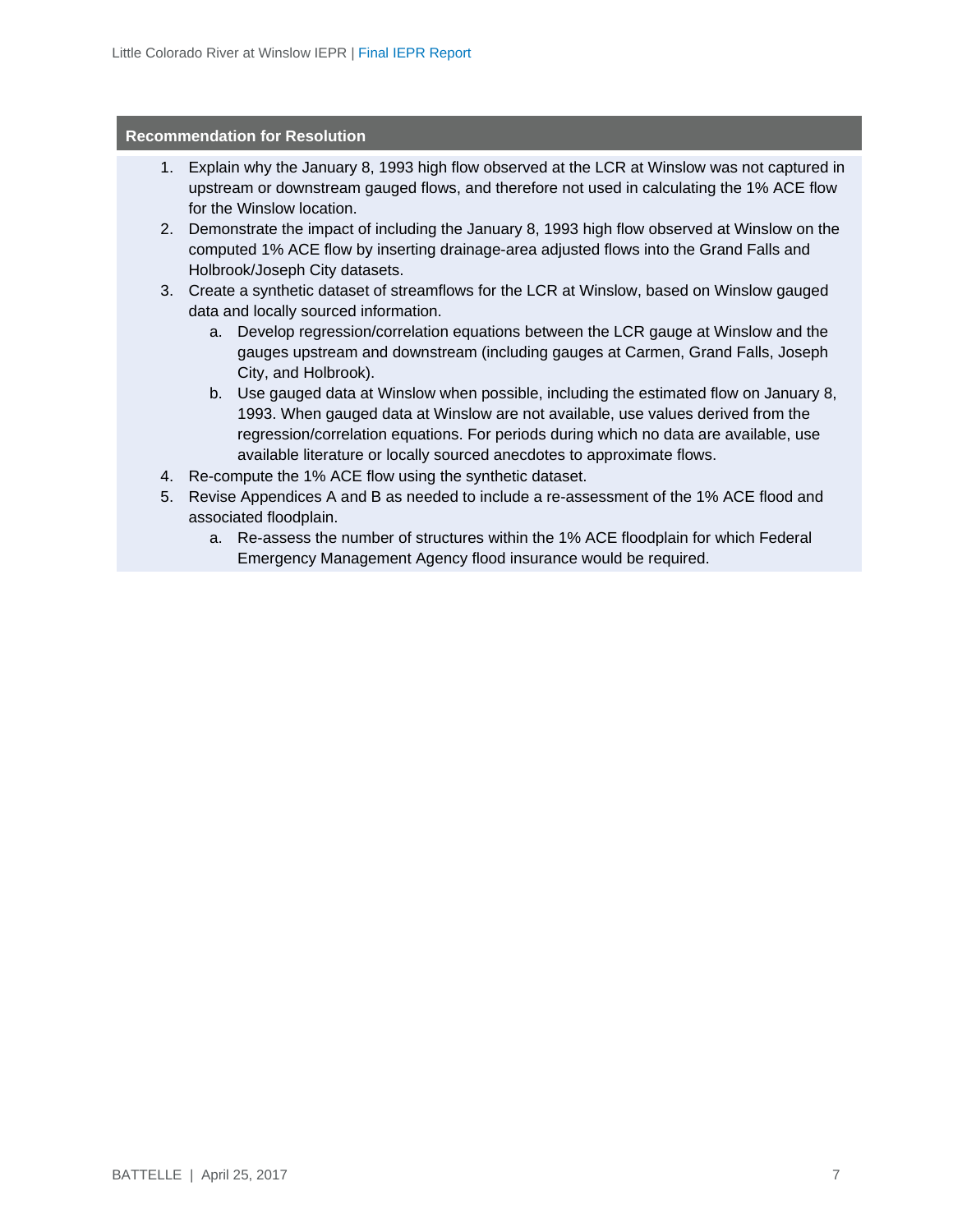#### **Final Panel Comment 2**

**The modeled "baseline conditions" may not be capable of containing the 1% ACE flood because the models used are not calibrated to actual LCR flood events, low and high flow periods, or average flow conditions.** 

#### **Basis for Comment**

According to Appendix B, Section 5.3.7 (p. 19), the Hydrologic Engineering Center's River Analysis System (HEC-RAS) model used to simulate baseline/with-project conditions was calibrated by adjusting Manning's n-values, but observed water surface elevation data were not available. Standard methods for calibrating HEC-RAS models include comparing observed and modeled water surface elevations during a range of flows: low, average, and high. This type of standard calibration was not performed for the HEC-RAS model for this project, limiting confidence in the model results. Similarly, the Flow-2D model of the LCR floodplain was never calibrated by comparing modeled and observed water levels for specific flow events.

Appendix B (p. 19) states that the January 8, 1993 Winslow flood event modeled and observed floodplains were compared as a qualitative means of establishing model credibility. However, qualitative comparison is not a sufficiently rigorous method for establishing the ability of a model to reproduce observed conditions.

Uncalibrated models may (or may not) have inherent tendencies to over- or under-compute observed water levels and flow rates, potentially by a large degree. Only with calibrated models can confidence in the model results be satisfactorily obtained.

#### **Significance – High**

Uncalibrated models do not necessarily yield results comparable to real-world conditions, and therefore should not be used in designing flood mitigation alternatives or in assessing the adequacy of existing flood mitigation infrastructure.

#### **Recommendation for Resolution**

- 1. Calibrate the baseline HEC-RAS model against measured flow and water surface elevation pairs collected by the U.S. Geological Survey (USGS) when they perform rating-curve measurements at the LCR at Winslow gauge. Based on USGS records, they have flow and stage measurements over a range of flow levels, from 10 cfs to 18,600 cfs (from 12/30/2004). Even though these potential calibration flows are all below the computed 1% ACE flow, matching observed and computed water levels over this low flow range would provide confidence in the model's ability to reproduce observed conditions.
- 2. As part of re-calibration efforts, consider the use of standard goodness-of-fit statistics (e.g., coefficient of determination, nash-sutcliffe efficiency) to gauge degree of model calibration.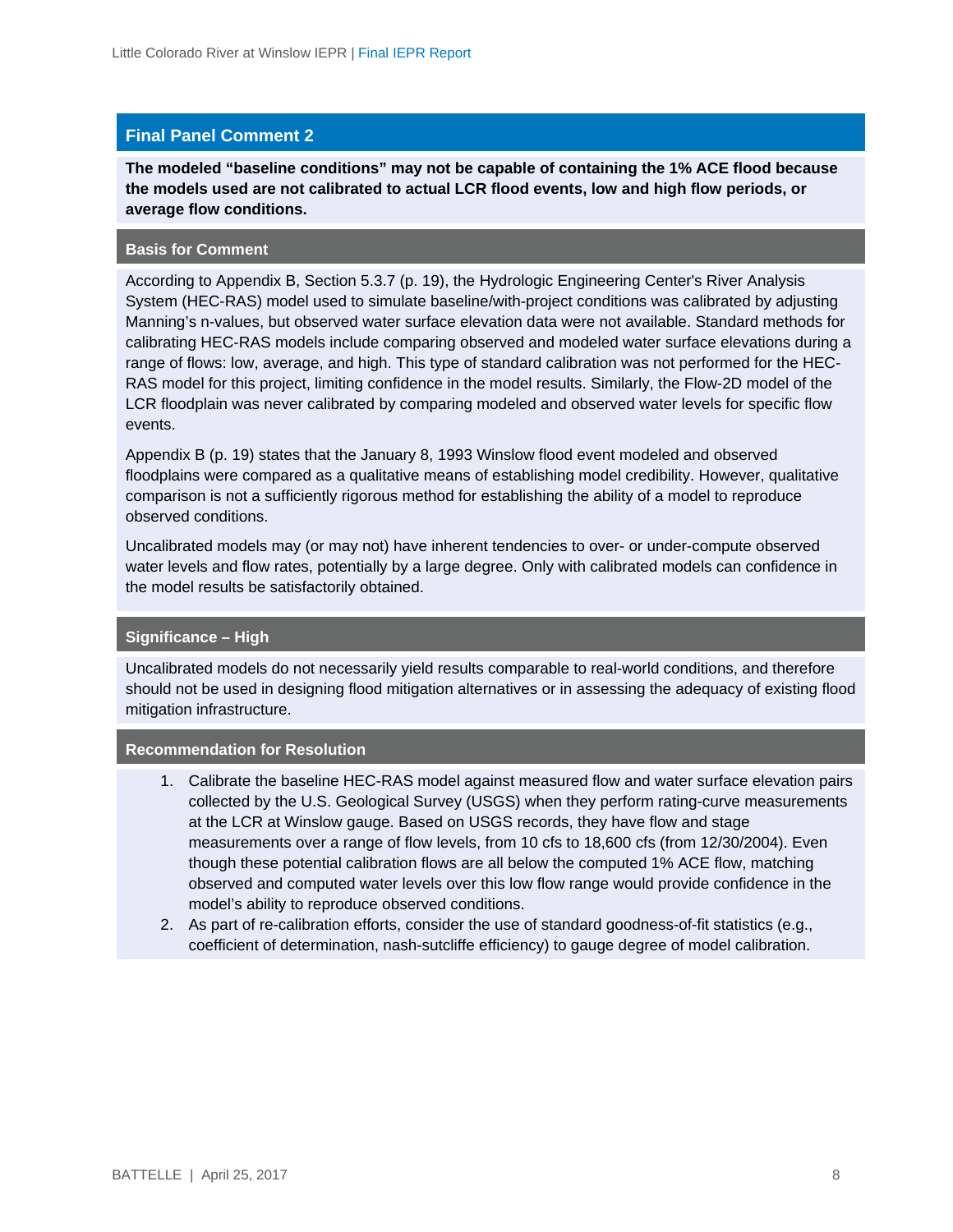#### **Final Panel Comment 3**

**The IFR/EIS provides the costs of using three feet of freeboard, but does not consider the benefits that the height over the recommended plan would provide, which has implications for the project benefit-cost analysis.** 

#### **Basis for Comment**

Adding freeboard to a proposed levee system is likely to provide protection above the target level of conveyance, in this case, the 100-year storm event. The purpose of adding freeboard is to reduce or eliminate residual risk, which in turn provides protection over and above the 100-year storm. However, the IFR/EIS does not analyze this increased protection.

Current USACE policy and existing technical approaches to evaluating levee performance do not allow for the use of freeboard to eliminate residual risk or improve a levee system's ability to withstand a given flood event. The freeboard is not being added to improve expected performance relative to the incremental costs of adding it.

Engineer Regulation (ER) 1105-2-100, 3-3,(2)(b) (USACE 2000) states:

"Projects are analyzed and described in terms of their expected performance, not in terms of levels of protection. Contingencies are acknowledged and residual risk is not routinely reduced by overbuilding or by inclusions of freeboard. The regulation identifies key variables that must be explicitly incorporated into the risk-based analysis. At a minimum, the stage damage function for economic studies (with special emphasis on first floor elevation, and content and structure values for urban studies), discharge associated with exceedance frequency for hydrologic studies, and conveyance roughness and cross-section geometry for hydraulic studies must be incorporated in the risk-based analysis. ER 1105-2-101 further requires a probabilistic display of benefits and eliminates freeboard to account for hydraulic uncertainty."

Appendix E of ER 1105-2-100, Section E-18 (p. E-87) repeats the policy above with more details on how a levee system is to be analyzed and how deviations from the National Economic Development (NED) plan are to be documented. Section E-18 explicitly discourages use of freeboard as "unaffordable." Engineer Manual (EM) 1110-2-1619 (USACE 1996) goes into even greater detail as to why the addition of arbitrary additional factors such as freeboard do not reduce uncertainty in performance.

From an economics and plan formulation perspective, adding additional height to a proposed levee system without including benefits attributable to the increased height affects total project and net project benefits. It is possible that the additional 3 feet of freeboard proposed in the IFR/EIS, which is intended to improve the likelihood that the recommended plan conveys the 100-year event, provides measurable protection against less frequent events, such as the 250- and 500-year events. Technical practice calls for this additional protection to be estimated and included in the risk-based performance evaluation described in the guidance.

Adding freeboard also has cost-sharing implications. An NED levee that includes features unnecessary for recommendation as the NED plan is considered a deviation that should be a non-Federal expense.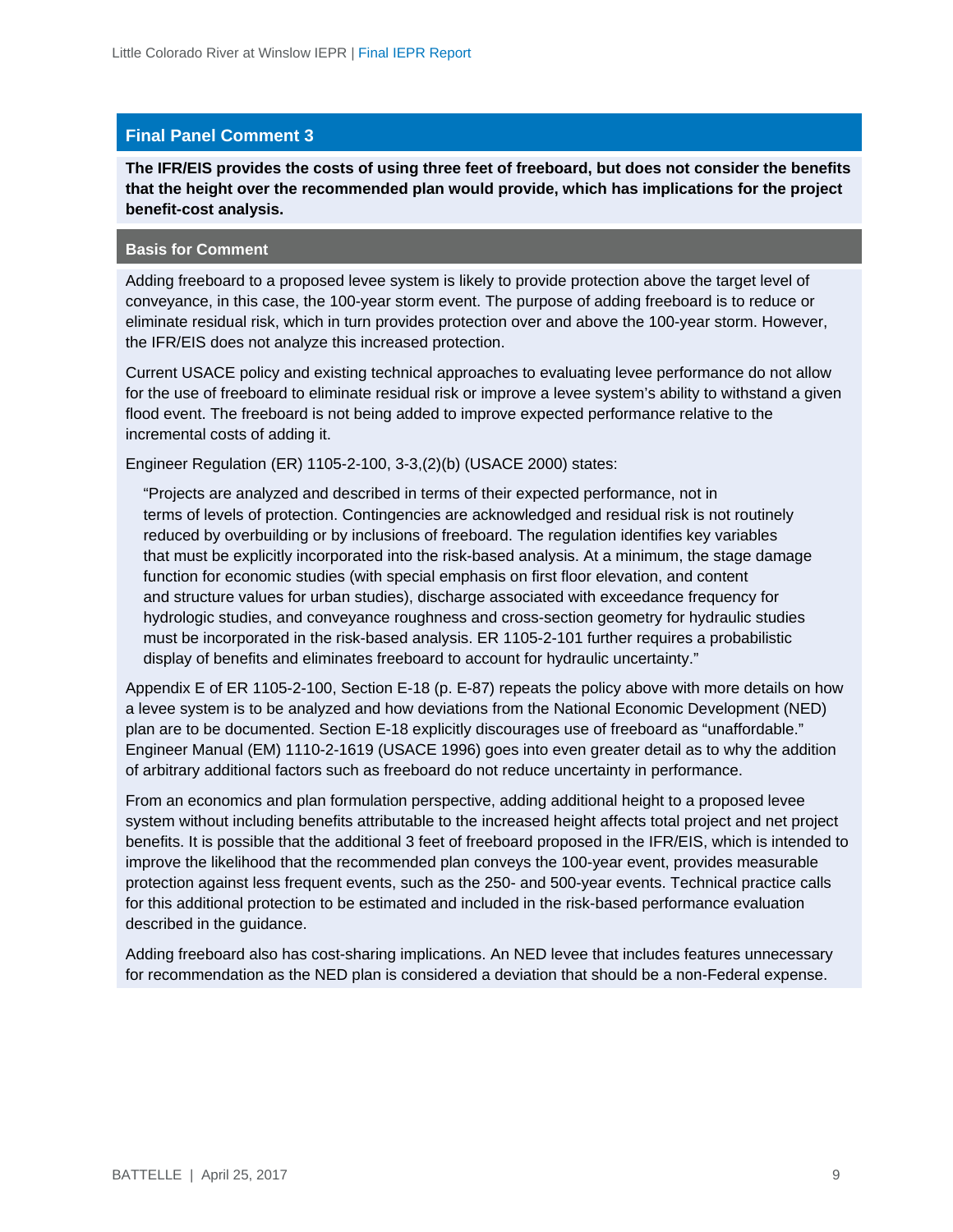#### **Significance – High**

The freeboard as described in the IFR/EIS and its appendices has a very high likelihood of having cost implications in the benefit-cost analysis, yet the IFR/EIS provides no analysis to demonstrate that it serves to reduce uncertainty or that it is necessary from a cost perspective.

#### **Recommendation for Resolution**

- 1. Integrate more of the guidance recommended in ER 1105-2-100, ER 1105-2-101 and EM 1110- 2-1619 to substantiate the use of freeboard.
- 2. Explain why 3 feet of freeboard is justified in terms of overall performance.
- 3. Provide documentation of the analyses used to demonstrate performance with and without freeboard of varying heights.
- 4. Analyze the additional height in terms of expected benefits vs. expected costs, add it as a non-Federal expense, or remove it as a feature altogether.
- 5. Include any additional protection provided by the freeboard in the benefit analysis.
- 6. Show the costs of freeboard as a non-Federal expense if the freeboard is unnecessary for the recommended plan.

#### **Literature Cited:**

USACE (2006). Planning: Risk-Based Analysis for Flood Damage Reduction Studies. ER 1105-2-101. Department of the Army, U.S. Army Corps of Engineers, Washington, D.C. January 6.

USACE (2000). Planning: Planning Guidance Notebook. ER 1105-2-100. Department of the Army, U.S. Army Corps of Engineers, Washington, D.C. April 22.

USACE (1996). Engineering and Design: Risk-Based Analysis for Flood Damage Reduction Studies. EM 1110-2-1619. Department of the Army, U.S. Army Corps of Engineers, Washington, D.C. August 1.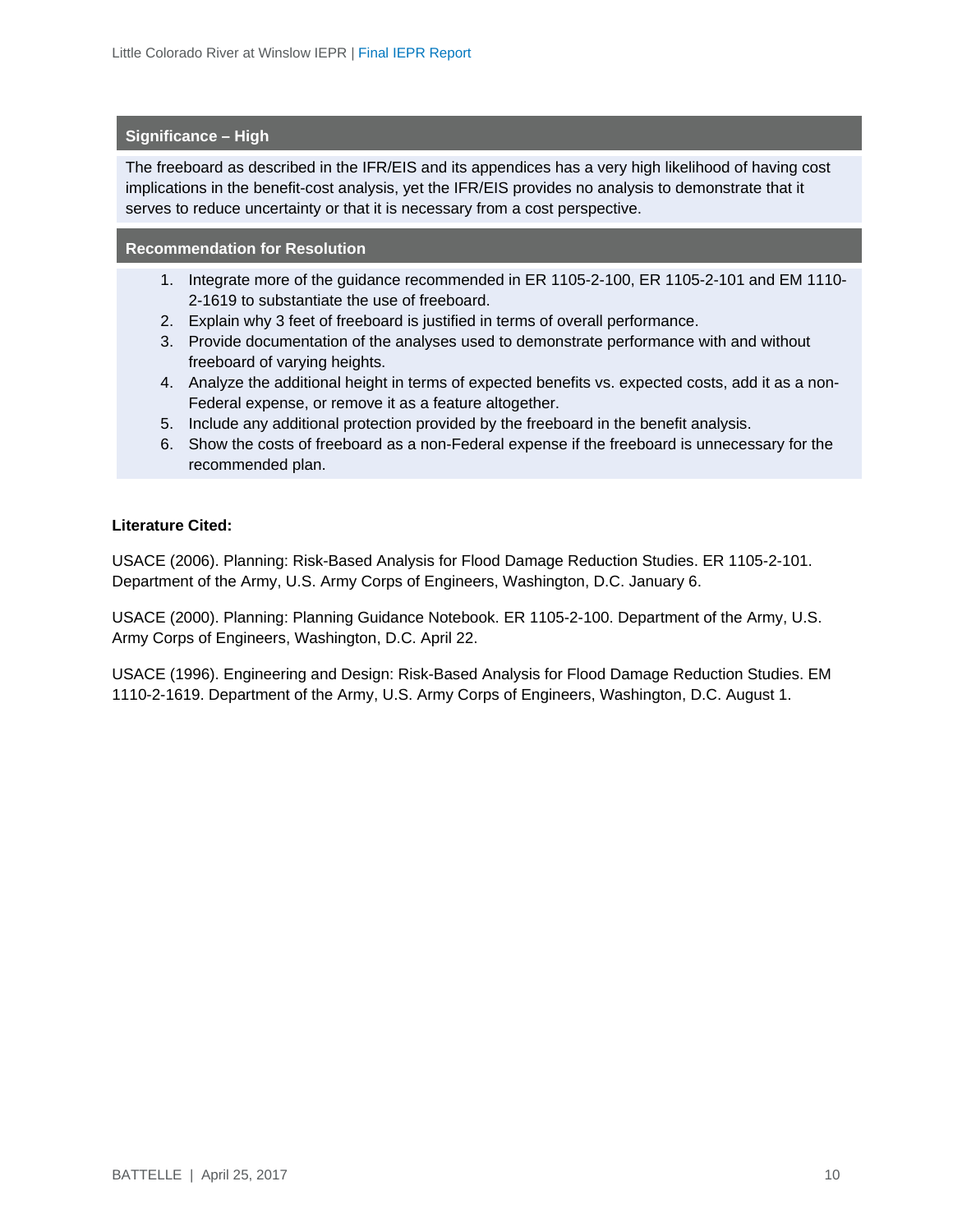#### **Final Panel Comment 4**

**It is unclear how the identified "increased project risk and cost contingencies" associated with the lack of geotechnical subsurface information has been accounted for in Appendix E Cost Engineering.** 

#### **Basis for Comment**

Appendix F, Geotechnical, states (p. 27):

"It should be reiterated that, except for the seismic refraction and limited boring from the as-built plans and bridge plans, there is very little geotechnical information currently available for the subsurface. As part of the accelerated "SMART Planning" directive, subsurface investigations have been delayed to future phases of the project. As a result, the study will carry increased project risk and cost contingencies going forward, until such investigation is performed."

Appendix E presents contingencies in the Preliminary Feasibility Cost Estimate – Draft table (p. 50), where the same 36.61% contingency is given for three different categories: "Preconstruction Engineering and Design (PED) – 15%," "Levees & Floodwalls," and "Construction Management (S&A) – 6.7%." Other elements, such as Relocations – Utilities, have a larger contingency of 40.86%. Note 6 to the above table states, "PED was developed from judgment and experience." Additional information has not been provided on how these contingencies were developed and whether they relate to the lack of geotechnical subsurface information, or what factors went into their calculation.

#### **Significance – Medium/High**

The overall project cost may be underestimated because the uncertainty associated with the incomplete geotechnical characterization has been underestimated in Appendix E.

#### **Recommendation for Resolution**

1. Clarify and confirm how the contingencies associated with the elevated geotechnical uncertainty in Appendix E were developed.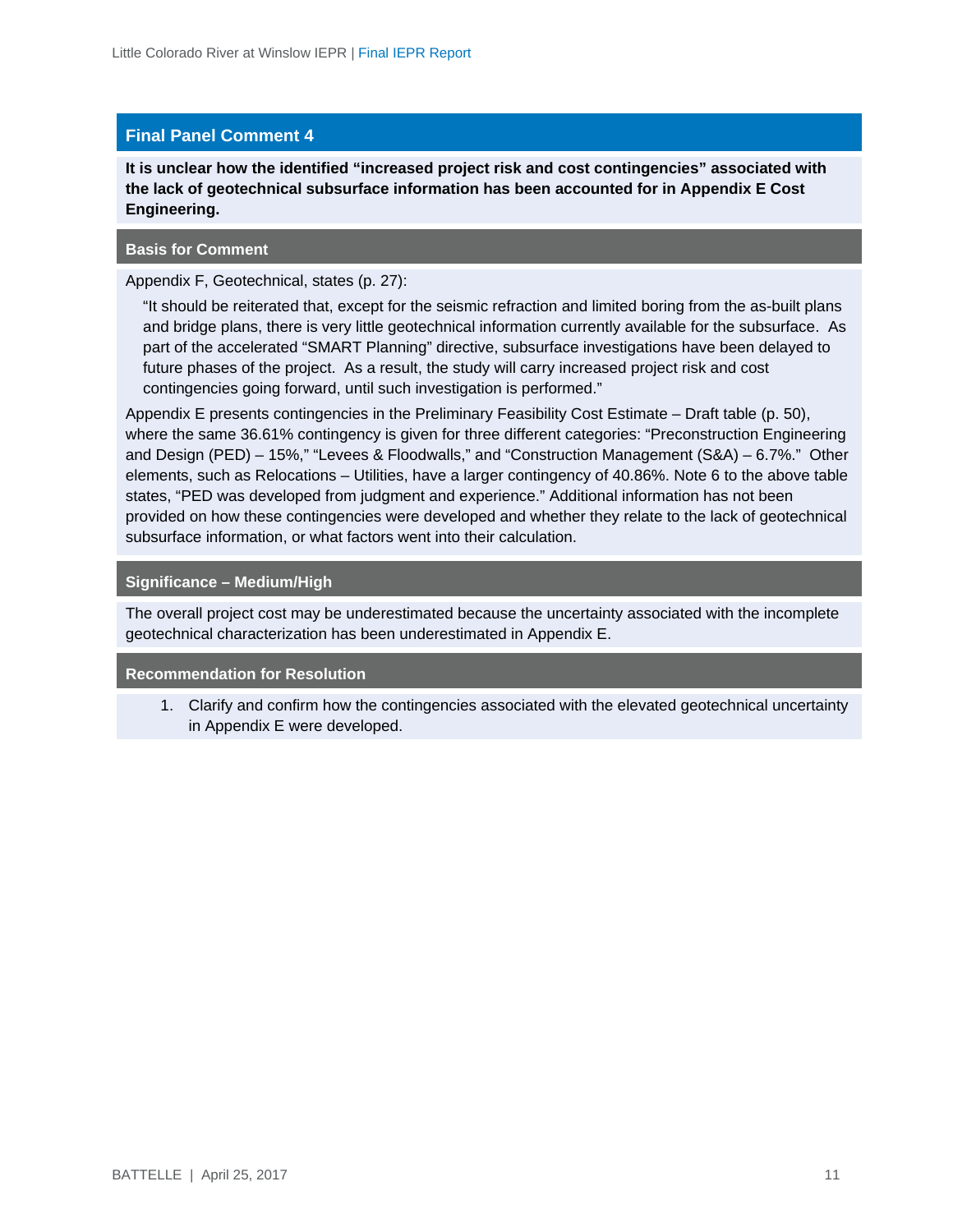#### **Final Panel Comment 5**

**Geotechnical analyses of the preferred alternative have not been completed and incorporated into Appendix F.** 

#### **Basis for Comment**

As noted in the IFR/EIS, the SMART Planning process has precluded completion of basic site characterization activities and subsequent analyses of the geotechnical engineering aspects of the project. Appendix F Geotechnical Appendix states (p. 56):

"Additional subsurface exploration should be conducted during the design phase to the level of detail necessary to perform design, minimize unnecessary assumptions, and to conform with the general requirements of EM1110-2-1913. Geotechnical data is currently one, if not the greatest data gap on the project; therefore, a significant investigation effort should be anticipated moving forward. It is recommended that future investigation include detailed investigation of both the levee foundation and the existing levee (if necessary). It is expected that the scope of the investigation would generally include borings, test trenches/pits, index testing on bulk samples, strength, and permeability testing of both in-situ and remolded, as well as field testing for permeability. Cone Penetration Testing (CPT) may also be a useful method for determining foundation properties and defining the foundation stratigraphy."

Appendix F further states (p. 27): "… As part of the accelerated "SMART Planning" directive, subsurface investigations have been delayed to future phases of the project."

While subsurface investigations have been delayed to future phases of the project, there are opportunities to compile and synthesize existing information and update past analyses to reflect the configuration of the identified preferred alternative. For example:

- Appendix F discusses numerous previous geotechnical subsurface campaigns (i.e., ADWR 1980; Dames & Moore 1980; Western Technologies 1982, 1993; Kleinfelder West 2009; Advanced Geoscience 2013), however, there is no integrated figure showing the preferred alternative with an overlay of available subsurface information.
- No formal documented geotechnical analyses for the preferred alternative are presented. Past analyses, such as USACE 2012b, note the lack of site-specific data and use assumed values. For example (USACE 2012b, p. 15):

"Engineering test data in the area of RWDL 495 was sparse; therefore a wide uncertainty was used to incorporate a wider possible range of performance. The engineering properties selected are supported by literature and consistent with explorations of the levee outside of the RWDL 495 area."

Also (USACE 2012b, p. 27):

"Winslow Station 51500 has four relevant conditions: a bentonite seepage cutoff, a sand levee fill, a clay blanket, and foundation sands. These layers are taken from geotechnical exploration stick logs from a 1990s Dames and Moore exploration and shown on the as-built plans. Engineering lab tests were not available at Winslow Station 51500, so literature was used to support the parameters shown in Table 7."

Analyses informing a constructed work should be based on site-specific data/studies.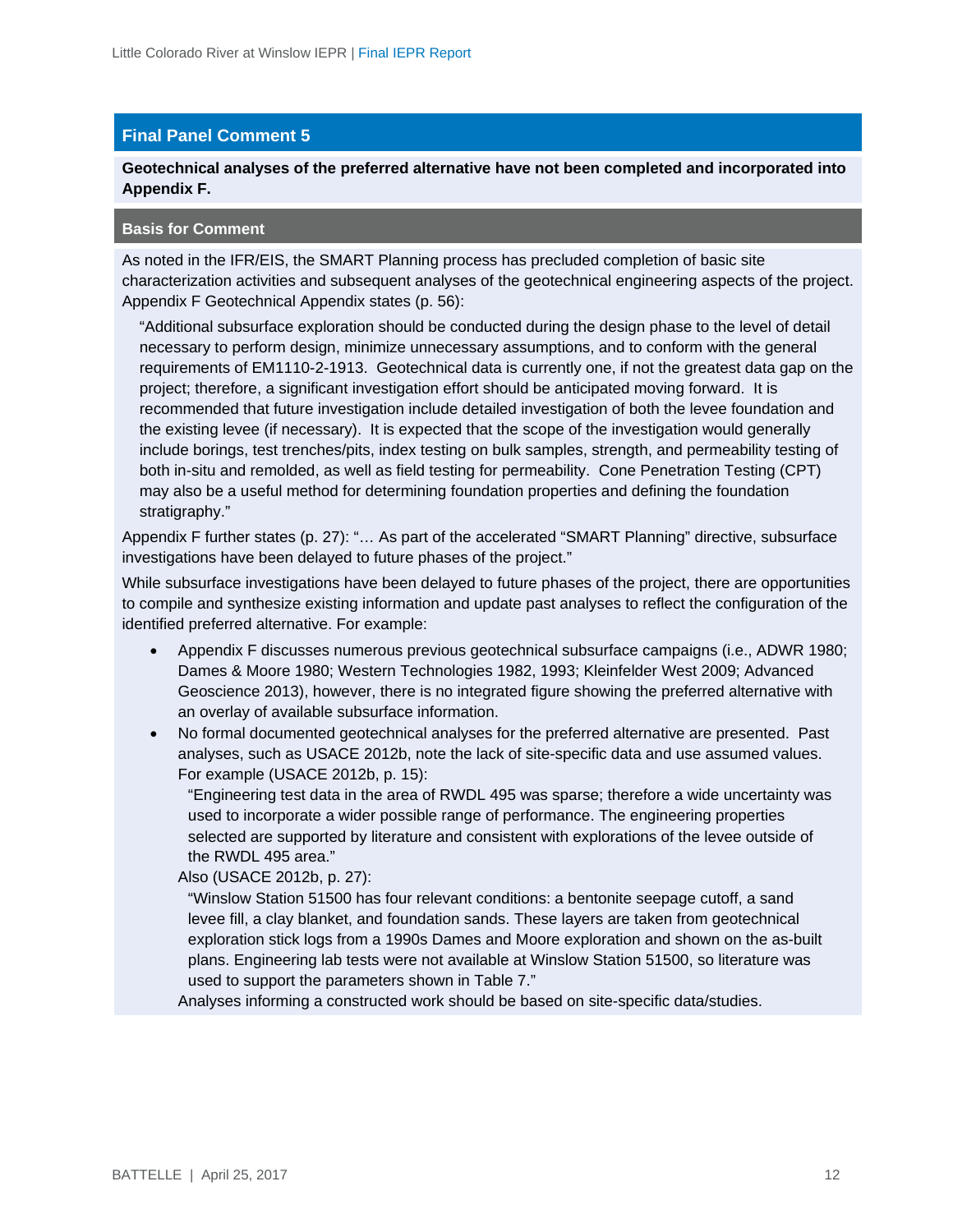Seepage, slope stability, and erosion analyses performed by USACE (2012b) evaluated levees with a cutoff wall. Because this project envisions using a toe drain, the model analyses from 2011 and 2012 could be re-analyzed to ascertain performance associated with the preferred alternative.

#### **Significance – Medium**

The lack of both geotechnical information for the preferred alternative and updated geotechnical analyses for the preferred alternative prevents a full evaluation of the geotechnical methods, models, assumptions, and analyses.

#### **Recommendation for Resolution**

- 1. Prepare a site plan that presents the preferred alternative alignment along with all available subsurface data (for example, similar to Plates 3-8 in the 2009 Kleinfelder report (PDF pp. 481- 486).
- 2. Provide a summary table in Appendix F of the soil units and associated engineering properties, noting which properties are assumed and which are based on site-specific geotechnical laboratory and/or in situ testing.
- 3. Re-analyze seepage, slope stability, and erosion to reflect the configuration of the preferred alternative and present in Appendix F.

#### **Literature Cited:**

USACE (2012b). Geotechnical Evaluation of Levee Fragility: Winslow Levee and Ruby Wash Diversion Levee, LCR at Winslow Feasibility Study, Winslow, AZ. U.S. Army Corps of Engineers, Geotechnical Branches in Los Angeles District and San Francisco District. May 23.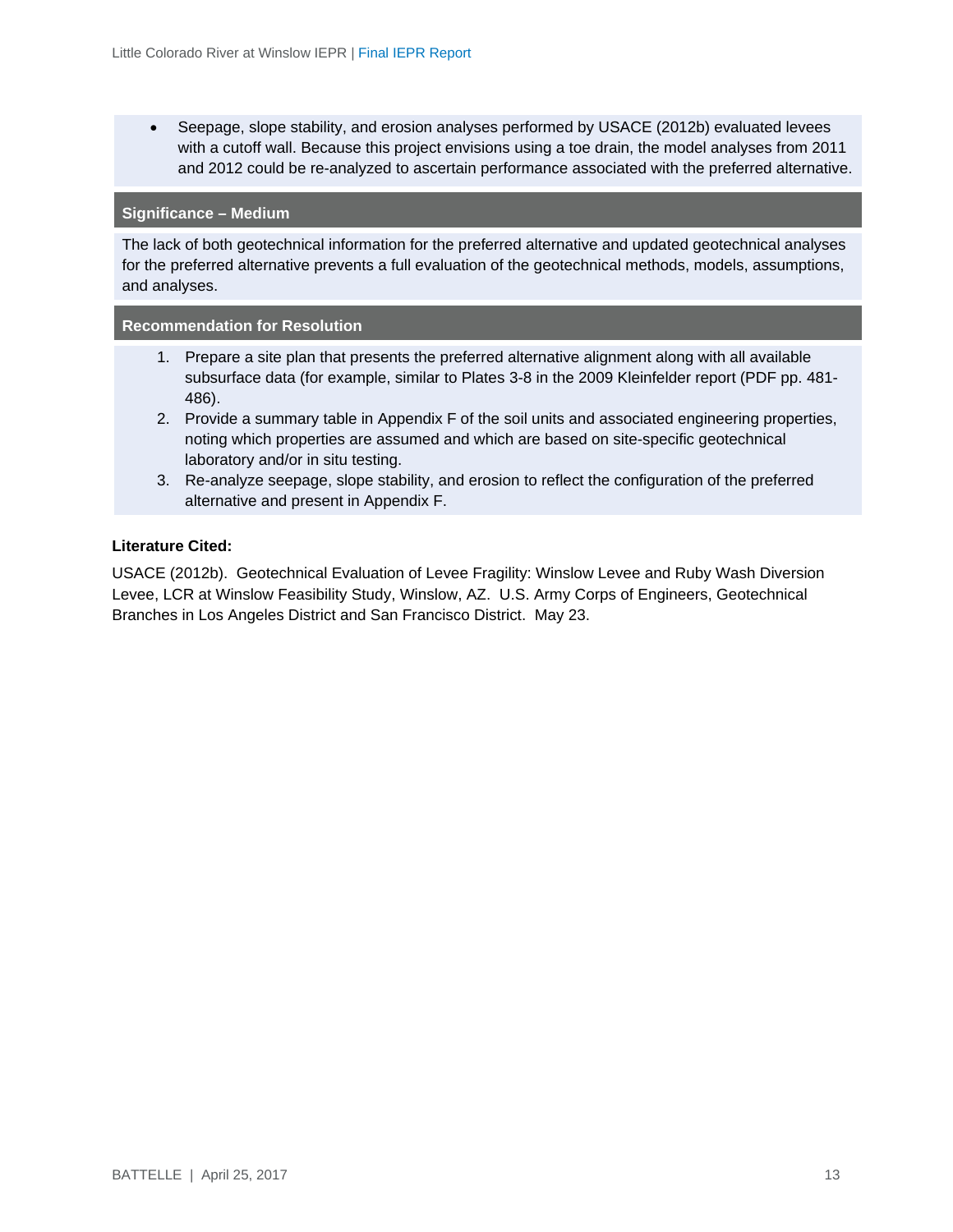#### **Final Panel Comment 6**

**It is not clear how the control of saltcedar trees will be part of the operations and maintenance of the levees and channel.** 

#### **Basis for Comment**

One of the components of the tentatively selected plan (TSP) is the removal of dense vegetation within the current channel limits in the vicinity of the BNSF railroad bridge. The vegetation, which includes fastgrowing saltcedar/Tamarisk (*Tamarix*), reduces the conveyance in the channel leading to higher Manning n values. The dense vegetation may also produce sedimentation in the same areas. The combination of higher Manning n values and sediment deposition results in higher flooding potential in the study area.

Saltcedar is an invasive species introduced to the United States in the 1800s and has now spread across the Western United States (USDA 2017). In the study area, it grows in dense patches and will have to be removed. According to the North Dakota Department of Agriculture (NDDOA 2003), a mature tree can develop roots to a depth of 50 feet. Saltcedar is also difficult and expensive to remove and generally returns unless completely killed with chemical applications followed by manual tree removal. If it is simply mowed in place, it is likely to return and possibly grow even more quickly (Sudbrock 1993). Small, established seedlings can grow up to a foot per month in early spring (Sudbrock 1993). A possible secondary problem is that a mature tree can also transpire up to 200 gallons of water per day, possibly affecting area wildlife.

Operations and maintenance (O&M) of the levees and channel will be influenced by saltcedar control activities. It is therefore critical that saltcedar be continually controlled by a designated entity, such as the local sponsor, otherwise, the flood mitigation benefits of the proposed project will degrade over time. Section ES-44 part (i) of the IFR/EIS indicates that the local sponsor has responsibility for all O&M activities for the project. However, there is limited evidence provided in the IFR/EIS that effective saltcedar control has occurred over time as part of the existing flood mitigation project. Thus, there appears to be a moderate risk that saltcedar control will not be a priority for the new project either.

Currently, Section ES-44 part (e) of the IFR/EIS requires the local sponsor to prepare a Flood Plain Management Plan within one year of signing a Project Cooperation Agreement. The Panel assumes that saltcedar control will be an important component of the plan. However, the current IFR/EIS could benefit from the inclusion of further discussion on the saltcedar control strategy. In addition, the cost implications of the saltcedar control strategy should be reviewed as a more detailed control strategy is developed.

#### **Significance – Medium**

The future success of the project is dependent upon controlling saltcedar regrowth, which can contribute to future flooding, and some risk exists that required saltcedar control will not occur as needed.

#### **Recommendation for Resolution**

- 1. Provide a more detailed discussion for the control of saltcedar in the levees and channels critical to project function in the IFR/EIS.
- 2. As part of the additional narrative added to the IFR/EIS, provide further details regarding the O&M frequency necessary for saltcedar control activities in order to maintain the projected TSP flood mitigation benefits.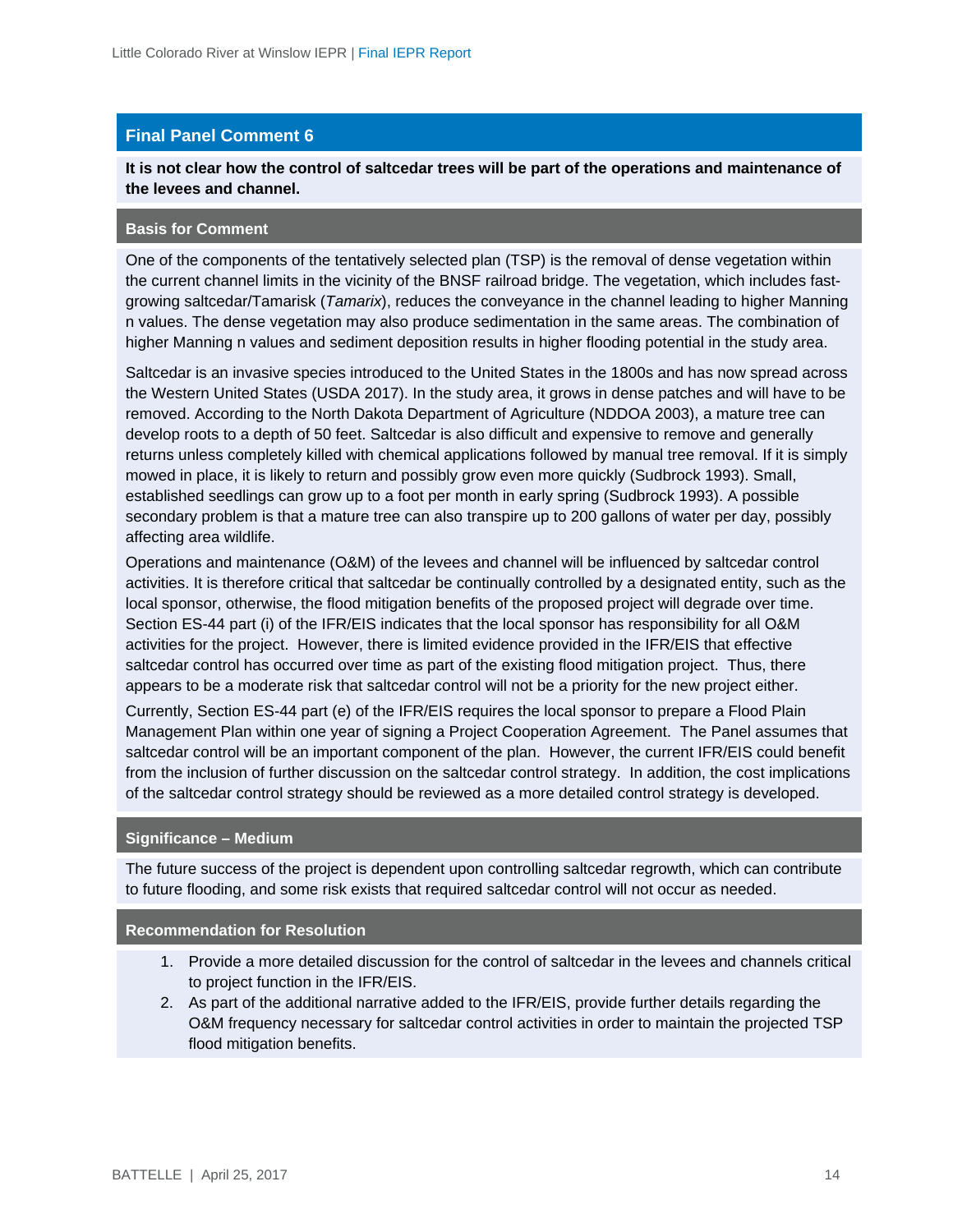3. Revise the O&M costs as required to ensure that sufficient saltcedar control is accounted for in the budget.

#### **Literature Cited:**

NDDOA (2003). Saltcedar: A New Threat to North Dakota's Rivers, Streams and Wildlife. North Dakota Department of Agriculture (NDDOA) Noxious Weeds Section. Available online at: http://www.co.morton.nd.us/vertical/sites/%7B90CBB59C-38EA-4D41-861A-81C9DEBD6022%7D/uploads/%7B49DC44A8-ACC7-4906-823E-C51C24413867%7D.PDF

Sudbrock, A. (1993). Tamarisk Control. I. Fighting Back: An overview of the invasion, and a low-impact way of fighting it. Restoration and Management Notes 11: 31-34.

USDA (2017). Species Profile – Saltcedar. U.S. Department of Agriculture, National Agricultural Library, National Invasive Species Information Center. Available online at: https://www.invasivespeciesinfo.gov/plants/saltcedar.shtml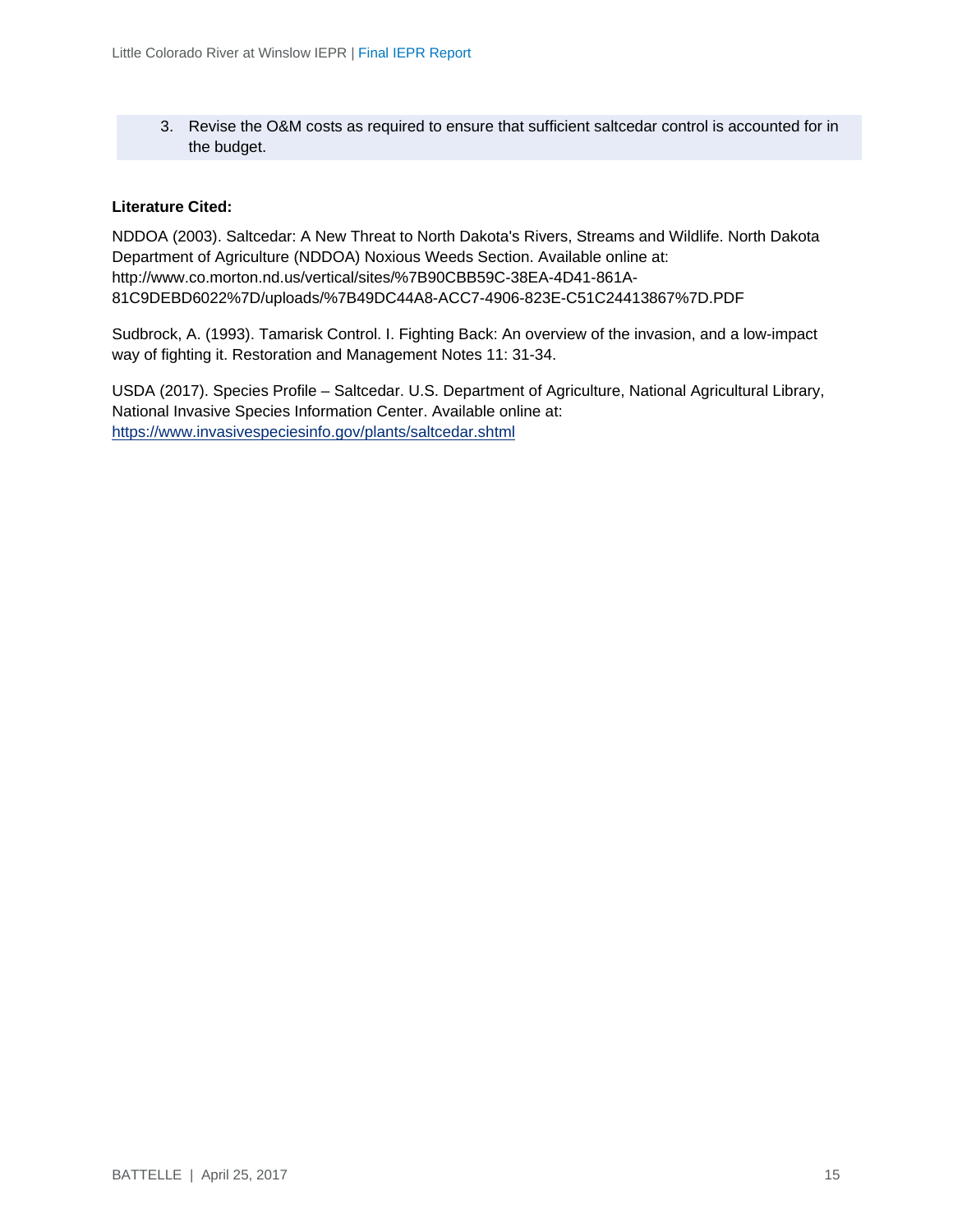#### **Final Panel Comment 7**

**The potential for the occurrence of some special-status species in the project area is not described and little evidence is presented for the conclusion that project activity would not affect the species.** 

#### **Basis for Comment**

Section 4.5.3, Affected Environment for Wildlife, states that an estimated 59 Species of Greatest Conservation Need (SGCN) may occur within the Colorado Plateau ecoregion (p. 4-14), but provides little or no explanation as to why they are not likely to occur within the project area. Specifically:

- Section ES 14 (p. 4-14) states that several SGCN fish species (e.g., bluehead sucker, Zuni bluehead sucker, Little Colorado River spinedace) are not likely to inhabit the project area, but, to support this conclusion, refers only to an informal survey conducted in 2014. However, no details are provided about the survey methods, including level of effort or replication. These species are known to occur elsewhere in the LCR and presumably could move into the project area.
- Section ES 15 (p. 4-14) states that no species-specific surveys were conducted, and "although many amphibian and reptile species were predicted to occur in the area by HabiMap, they were not observed during the site visit." Informal surveys may not be reliable methods for accurately assessing whether sensitive amphibians and reptiles are likely to occur in a project area.
- Section ES 16 (p. 4-15) states that an active bird community exists within the riparian vegetation located adjacent to the LCR and lists some examples, some of which are SGCN or Federally protected (e.g., American peregrine falcon, common nighthawk, ferruginous hawk, golden eagle, northern goshawk, sage thrasher, Swainson's thrush, western burrowing owl, yellow warbler, and yellow-breasted chat). However, these species are not discussed further and no impact evaluation is presented. Also, the consideration of sensitive bird species in the project area (e.g., southwestern willow flycatcher, yellow-billed cuckoo) focuses only on the riparian-associated species and may overlook SGCN that could occur in uplands (e.g., burrowing owl in the borrow and disposal areas or staging, stockpiling, and access sites).
- Section ES 17 (p. 4-15) lists mammals that are known to occur within or near the project area. All the mammals listed are considered SGCN, except the big free-tailed bat (*Nyctinomops macrotis*), but they are not discussed further in the IFR/EIS and no evaluation of impacts is provided.
- No information is provided about the potential for special-status plant species to occur within the project area, beyond the description of vegetation types.

Appendix I includes a list of special-status species in Navajo County, Arizona (PDF p. 5). Some of the species are Federally protected and some are considered SGCN by the State of Arizona. Some of the species included in Appendix I are not discussed in the Environmental Setting or Environmental Consequences sections of the report (e.g., California condor, Mexican spotted owl, Gila trout, Navajo sedge, Peebles Navajo cactus, Welsh's milkweed, black-foot ferret, gray wolf, Mexican gray wolf, New Mexico meadow jumping mouse, northern Mexican gartersnake). The potential of these species to occur in the project area is not discussed and the report does not address whether the project would affect these species.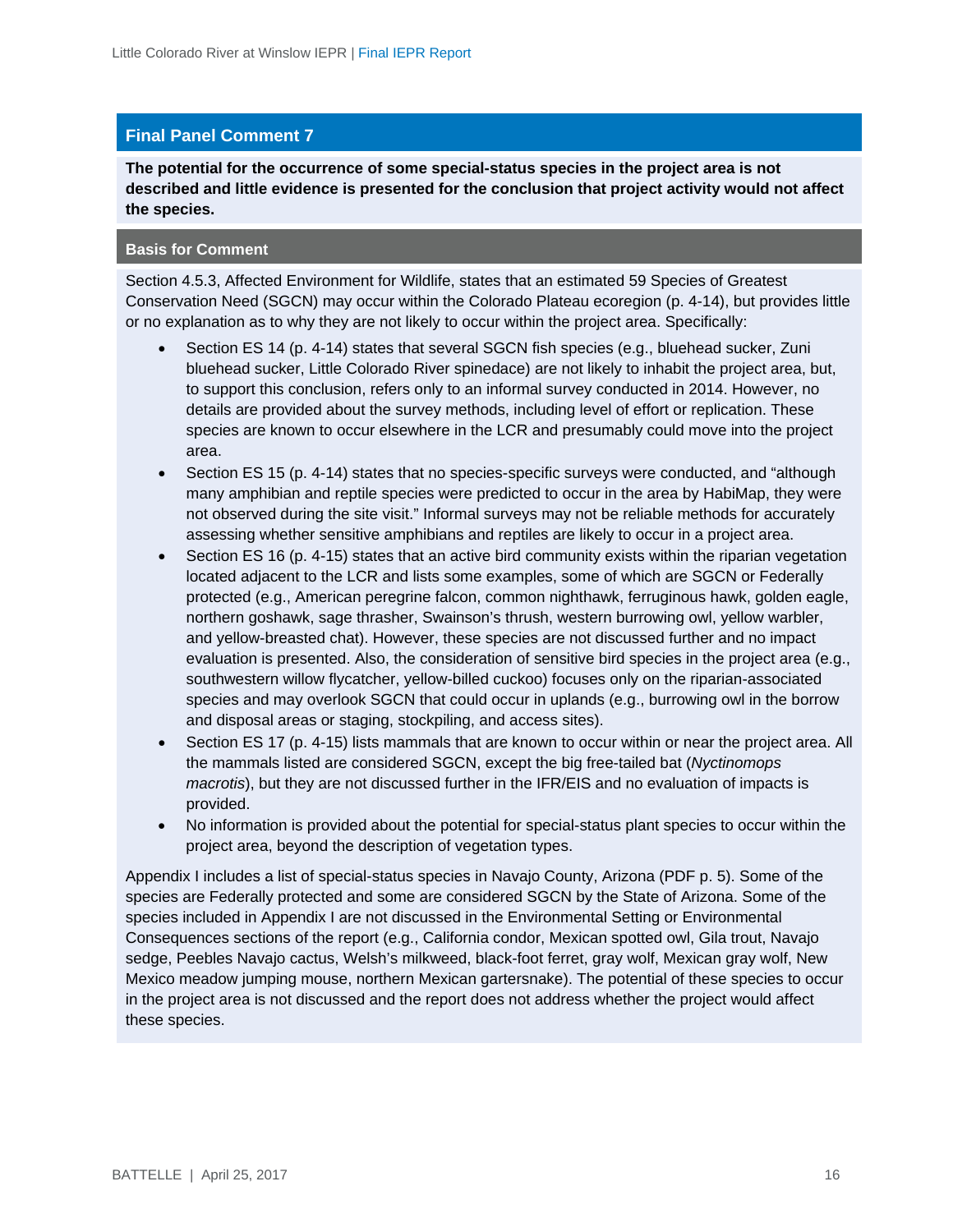The assumption in the Environmental Consequences section that wildlife species are mobile and would move out of the construction area (see, for example, p. 5-50) does not consider if breeding sites for the sensitive species are present within the project area and the possible impacts of construction on young or eggs that cannot move out of the area, or if adults refuse to abandon breeding sites or young.

# **Significance – Medium/Low**

The missing information about potential occurrence of special-status species in the project area could result in undisclosed adverse effects on special-status species, notably SGCN.

#### **Recommendation for Resolution**

- 1. Clarify or describe the potential for all SGCN and Federally listed species to occur within the project area.
- 2. Provide evidence to support a conclusion that the species is not likely to occur in the project area.
- 3. Evaluate impacts on all special-status species that may occur in the project area, including upland species that could occur in the borrow and disposal areas or staging, stockpiling, or access sites.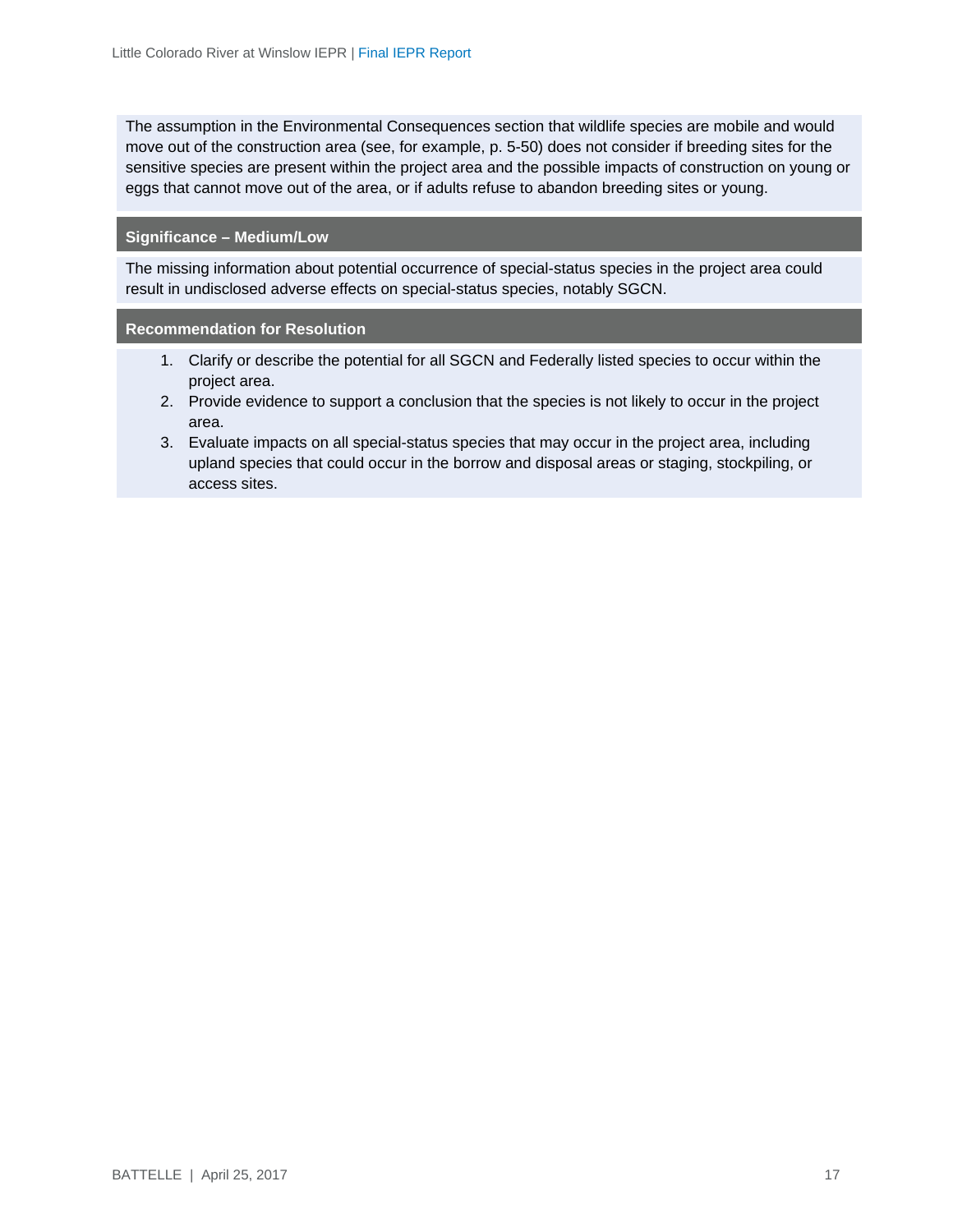# **Final Panel Comment 8**

**The timing of channel work activities and their concurrence with monsoon and dry seasons and their potential impact on flannel mouth sucker and other special-status fish species are not clearly described in the IFR/EIS.** 

#### **Basis for Comment**

The IFR/EIS describes channel work as occurring during the dry season and outside the monsoon season when minimal flows would be present in the Little Colorado River (e.g., p. 5-28 and other places). However, the definition of the dry season is not clear. The Affected Environment section for water quality states (p. 4-8) that the winter-spring snowmelt season is November 1- May 31 and the summer-fall monsoon season is June 1 to October 31. These seasons span the entire calendar year. The IFR/EIS does not provide a definition of the dry season or quantify a low flow condition, when channel work would occur. If channel work occurs during rain events or when river flows are present in the work area, erosion of soils or release of contaminants into the river may occur. Water in the work area could result in increased turbidity from erosion, mobilized contaminants, or otherwise negatively affect water quality, which could adversely affect flannel mouth sucker and other special status fish species.

#### **Significance – Low**

Because definitions of dry and low flow condition are not provided in the IFR/EIS, it is not clear when the channel work would occur and therefore, the feasibility of minimizing impacts on water quality and flannel mouth sucker and other special-status fish species is difficult to ascertain.

#### **Recommendation for Resolution**

- 1. Provide definitions of dry season, low flow, or minimal flow condition in the IFR/EIS.
- 2. Explain timing of channel work and the feasibility of completing channel work when minimal flows are present or during the dry season.
- 3. If not feasible to complete channel work when minimal flows are present or during the dry season, describe measures to avoid adverse impacts on water quality and special-status fish species, including flannel mouth sucker.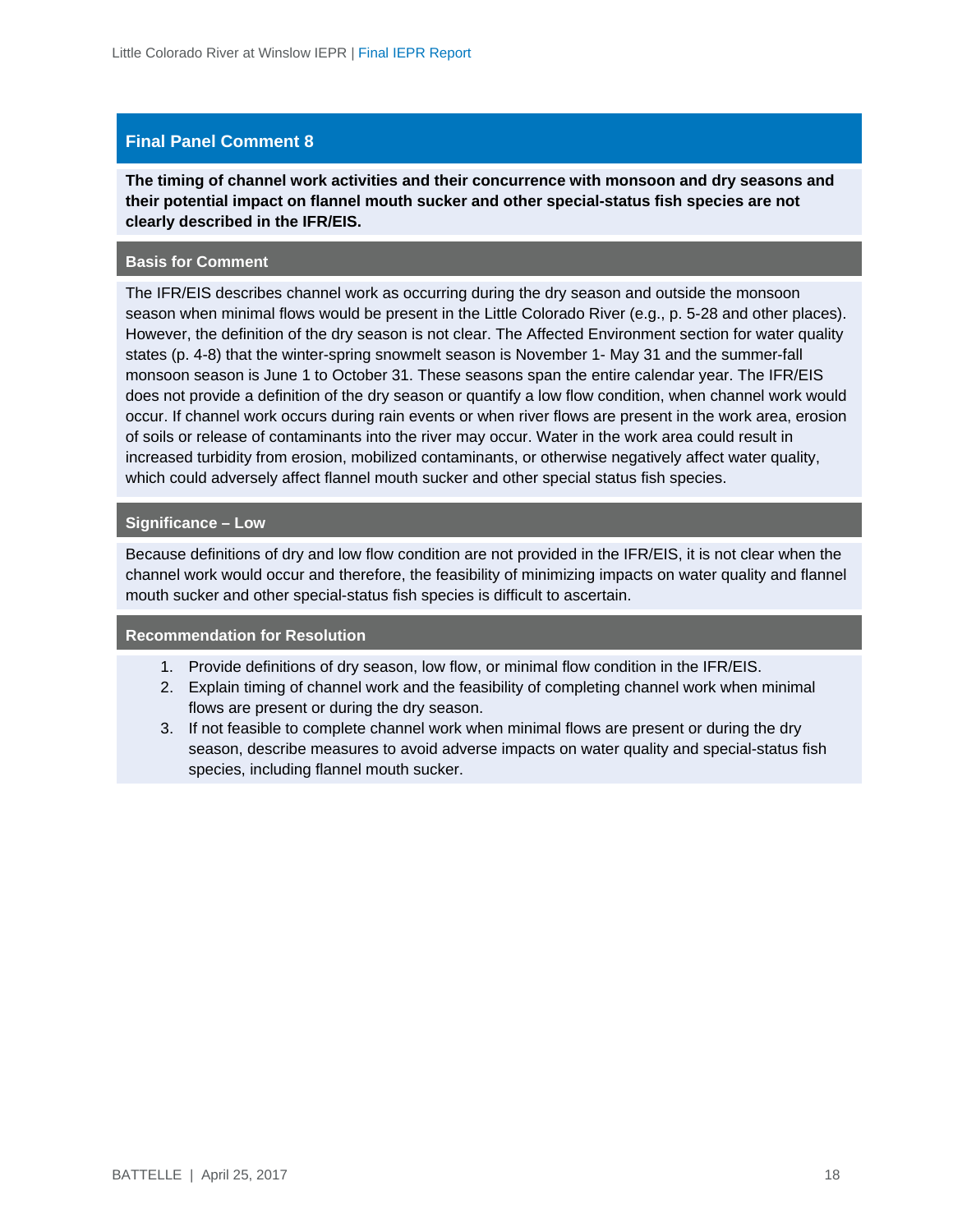#### **Final Panel Comment 9**

**The dates of floodplain inventory collection have not been identified, and it is not clear why these data are still representative of current conditions.** 

#### **Basis for Comment**

Policy and sound planning practice call for using a reasonably current assessment of floodplain inventory. The Planning Guidance Notebook (USACE 2000) calls for a floodplain inventory to be no older than three fiscal years prior to the development of the flood risk reduction planning report's price and development level. The IFR/EIS does not provide information on when the floodplain inventory was collected. If the inventory was older than three years in fiscal year 2014, the inventory should be reevaluated rather than updated using price level indices.

#### **Significance – Low**

While this matter is unlikely to change the recommended plan or affect the ranking of alternatives, the provided floodplain inventory prices may not be accurate or representative of current conditions, affecting the technical completeness and understanding of the IFR/EIS.

#### **Recommendation for Resolution**

- 1. State the year in which floodplain data were collected.
- 2. Ensure that the data used in the 2014 report are no more than three years old.
- 3. If the data are over three years old, reevaluate floodplain conditions and update price levels.

#### **Literature Cited:**

USACE (2000). Planning: Planning Guidance Notebook. ER 1105-2-100. Department of the Army, U.S. Army Corps of Engineers, Washington, D.C. April 22.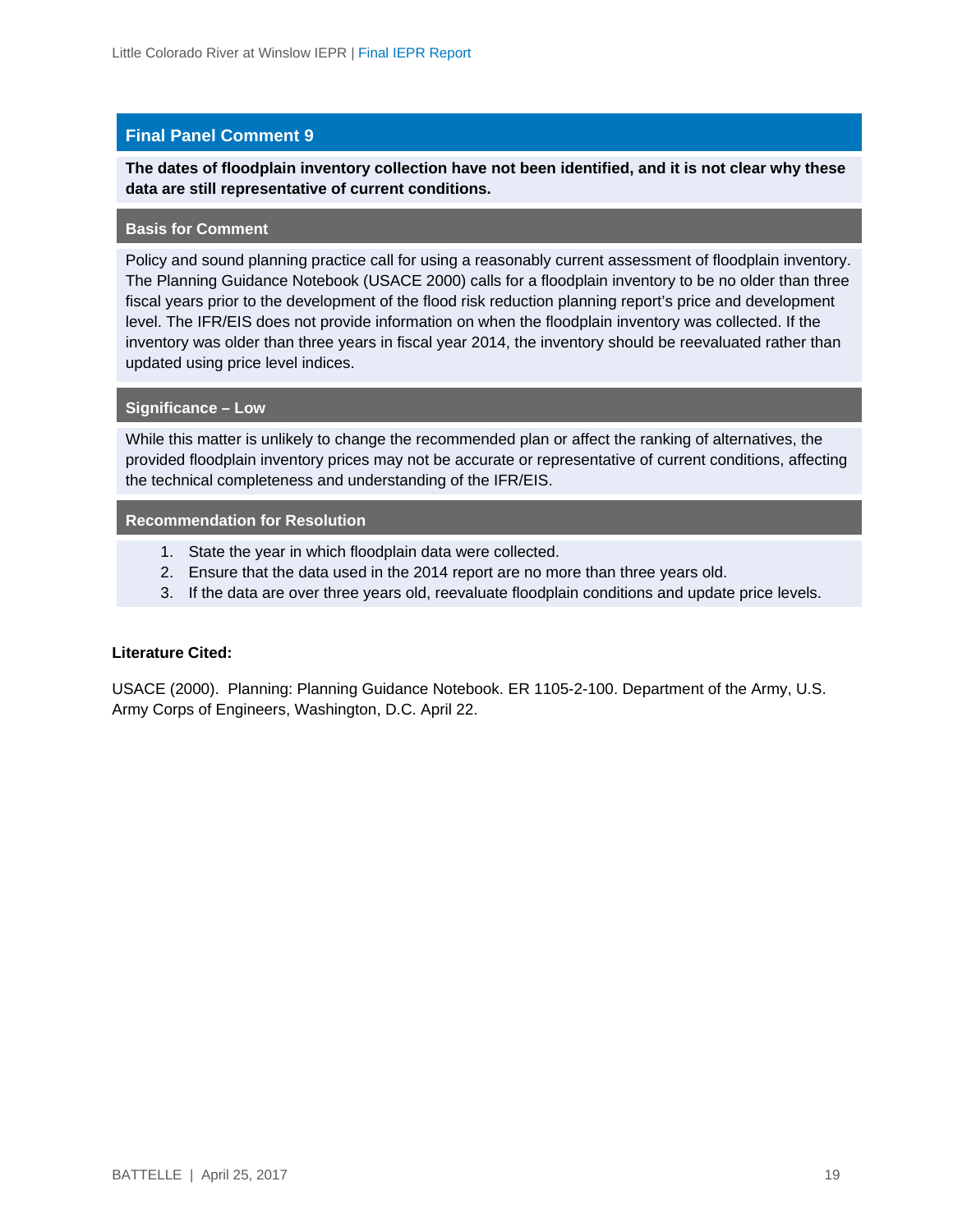# **5. REFERENCES**

NDDOA (2003). Saltcedar: A New Threat to North Dakota's Rivers, Streams and Wildlife. North Dakota Department of Agriculture (NDDOA) Noxious Weeds Section. Available online at: http://www.co.morton.nd.us/vertical/sites/%7B90CBB59C-38EA-4D41-861A-81C9DEBD6022%7D/uploads/%7B49DC44A8-ACC7-4906-823E-C51C24413867%7D.PDF

OMB (2004). Final Information Quality Bulletin for Peer Review. Executive Office of the President, Office of Management and Budget, Washington, D.C. Memorandum M-05-03. December 16.

Sudbrock, A. (1993). Tamarisk Control. I. Fighting Back: An overview of the invasion, and a low-impact way of fighting it. Restoration and Management Notes 11: 31-34.

The National Academies (2003). Policy on Committee Composition and Balance and Conflicts of Interest for Committees Used in the Development of Reports. The National Academies (National Academy of Science, National Academy of Engineering, Institute of Medicine, National Research Council). May 12.

USACE (2012a). Water Resources Policies and Authorities: Civil Works Review. Engineer Circular (EC) 1165-2-214. Department of the Army, U.S. Army Corps of Engineers, Washington, D.C. December 15.

USACE (2012b). Geotechnical Evaluation of Levee Fragility: Winslow Levee and Ruby Wash Diversion Levee, LCR at Winslow Feasibility Study, Winslow, AZ. U.S. Army Corps of Engineers, Geotechnical Branches in Los Angeles District and San Francisco District. May 23.

USACE (2006). Planning: Risk-Based Analysis for Flood Damage Reduction Studies. Engineer Regulation (ER) 1105-2-101. Department of the Army, U.S. Army Corps of Engineers, Washington, D.C. January 6.

USACE (2000). Planning: Planning Guidance Notebook. ER 1105-2-100. Department of the Army, U.S. Army Corps of Engineers, Washington, D.C. April 22.

USACE (1996). Engineering and Design: Risk-Based Analysis for Flood Damage Reduction Studies. Engineer Manual (EM) 1110-2-1619. Department of the Army, U.S. Army Corps of Engineers, Washington, D.C. August 1.

USDA (2017). Species Profile – Saltcedar. U.S. Department of Agriculture, National Agricultural Library, National Invasive Species Information Center. Available online at: https://www.invasivespeciesinfo.gov/plants/saltcedar.shtml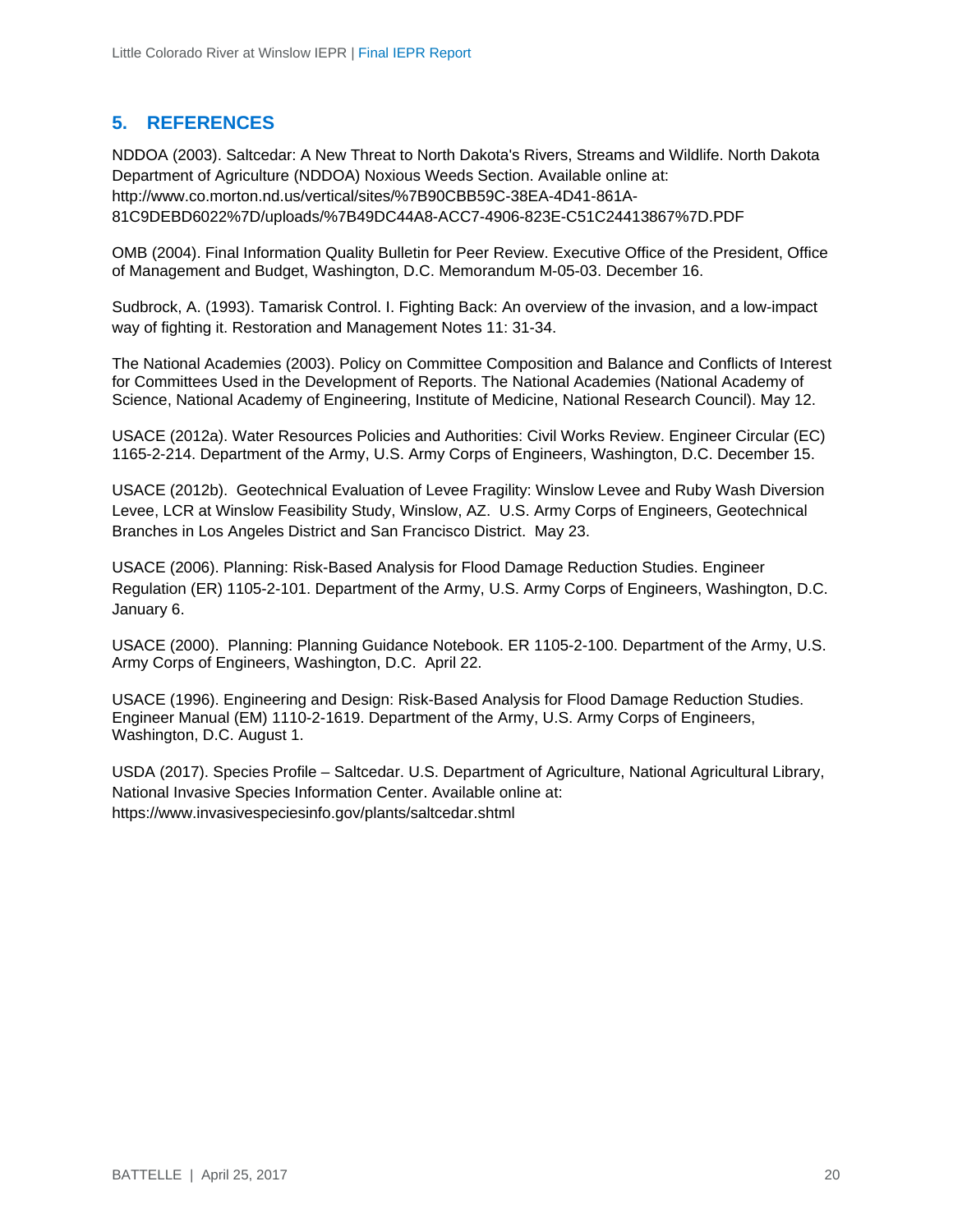# APPENDIX A

IEPR Process for the Little Colorado River at Winslow Project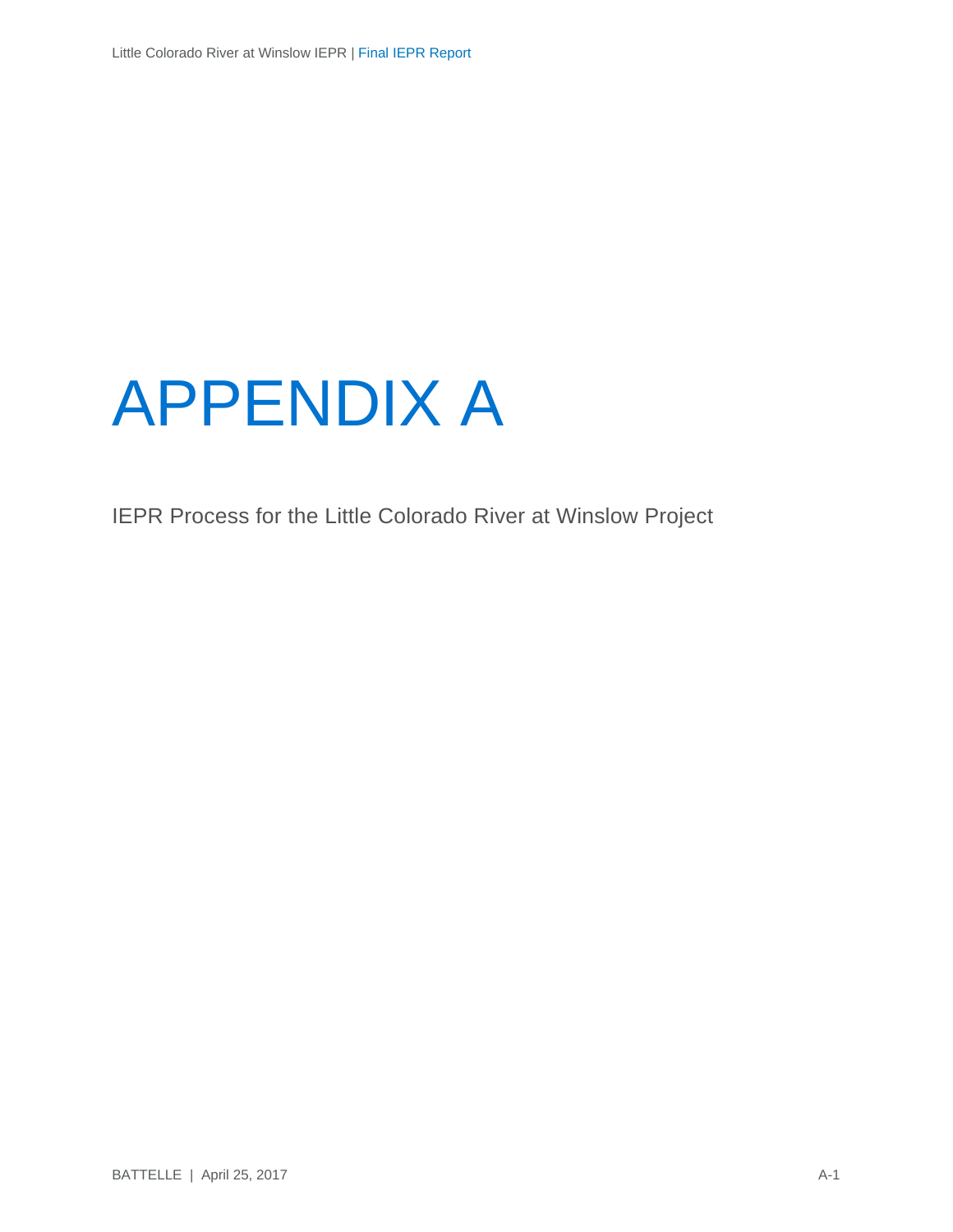This page is intentionally left blank.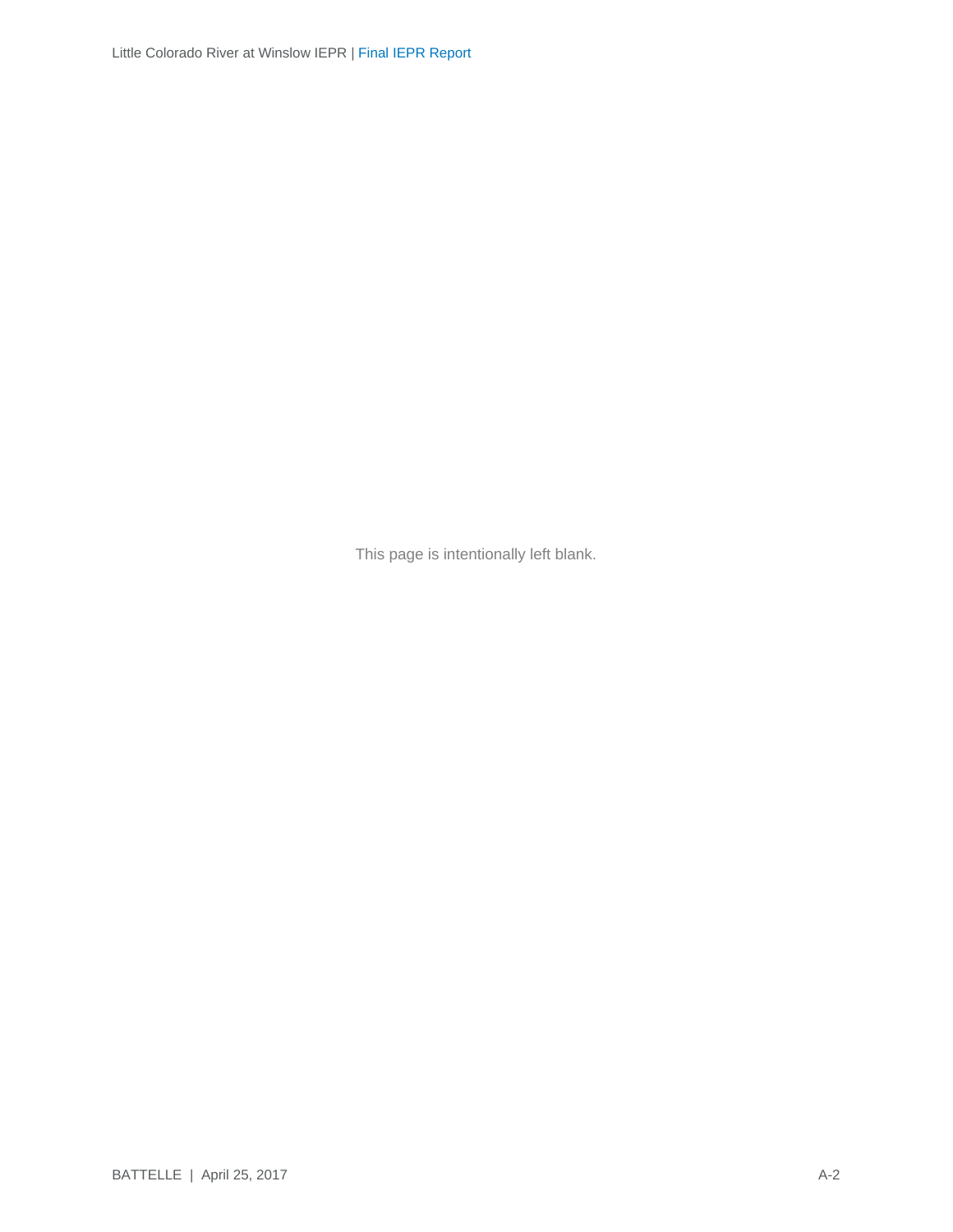# **A.1 Planning and Conduct of the Independent External Peer Review (IEPR)**

Table A-1 presents the schedule followed in executing the Little Colorado River at Winslow, Navajo County, Arizona Flood Risk Management Feasibility Study Independent External Peer Review (hereinafter: Little Colorado River at Winslow IEPR). Due dates for milestones and deliverables are based on the award/effective date listed in Table A-1. The review documents were provided by U.S. Army Corps of Engineers (USACE) on January 20, 2017 approximately 18 months after the award/effective date. Note that the actions listed under Task 6 occur after the submission of this report and are described in more detail at the end of this Appendix.

| <b>Task</b> | <b>Action</b>                                                                                                       | <b>Due Date</b> |
|-------------|---------------------------------------------------------------------------------------------------------------------|-----------------|
|             | Award/Effective Date                                                                                                | 7/13/2015       |
|             | Review documents available                                                                                          | 1/20/2017       |
|             | Public comments available                                                                                           | 1/20/2017       |
| 1           | Battelle submits draft Work Plan <sup>a</sup>                                                                       | 7/22/2015       |
|             | Battelle submits revised draft Work Plan <sup>a</sup>                                                               | 6/21/2016       |
|             | Battelle submits final Work Plan <sup>a</sup>                                                                       | 3/2/2017        |
|             | Battelle requests input from USACE on the conflict of interest (COI) questionnaire                                  | 7/15/2015       |
|             | USACE provides comments on COI questionnaire                                                                        | 7/17/2015       |
|             | Battelle submits list of selected panel members <sup>a</sup>                                                        | 7/29/2015       |
|             | USACE confirms the panel members have no COI                                                                        | 7/29/2015       |
|             | Battelle completes subcontracts for panel members                                                                   | 8/7/2015        |
| 2           | Battelle submits revised list of selected panel members with a replacement panel<br>member <sup>a</sup>             | 1/27/2017       |
|             | USACE confirms the revised list of selected panel members has no COI                                                | 1/31/2017       |
|             | Battelle completes subcontract for replacement panel member and extends the<br>subcontracts for other panel members | 2/7/2017        |
|             | Subcontractors complete mandatory Operations Security (OPSEC) training                                              | 3/9/2017        |
|             | Battelle convenes kick-off meeting with USACE                                                                       | 7/23/2015       |
|             | Battelle conducts updated kick-off meeting with USACE                                                               | 2/14/2017       |
|             | Battelle sends review documents to panel members                                                                    | 2/14/2017       |
| 3           | Battelle convenes kick-off meeting with panel members                                                               | 2/14/2017       |
|             | Battelle convenes kick-off meeting with USACE and panel members                                                     | 2/14/2017       |
|             | Battelle convenes mid-review teleconference with USACE and panel members                                            | Not held        |

| Table A-1. Little Colorado River at Winslow Complete IEPR Schedule |
|--------------------------------------------------------------------|
|--------------------------------------------------------------------|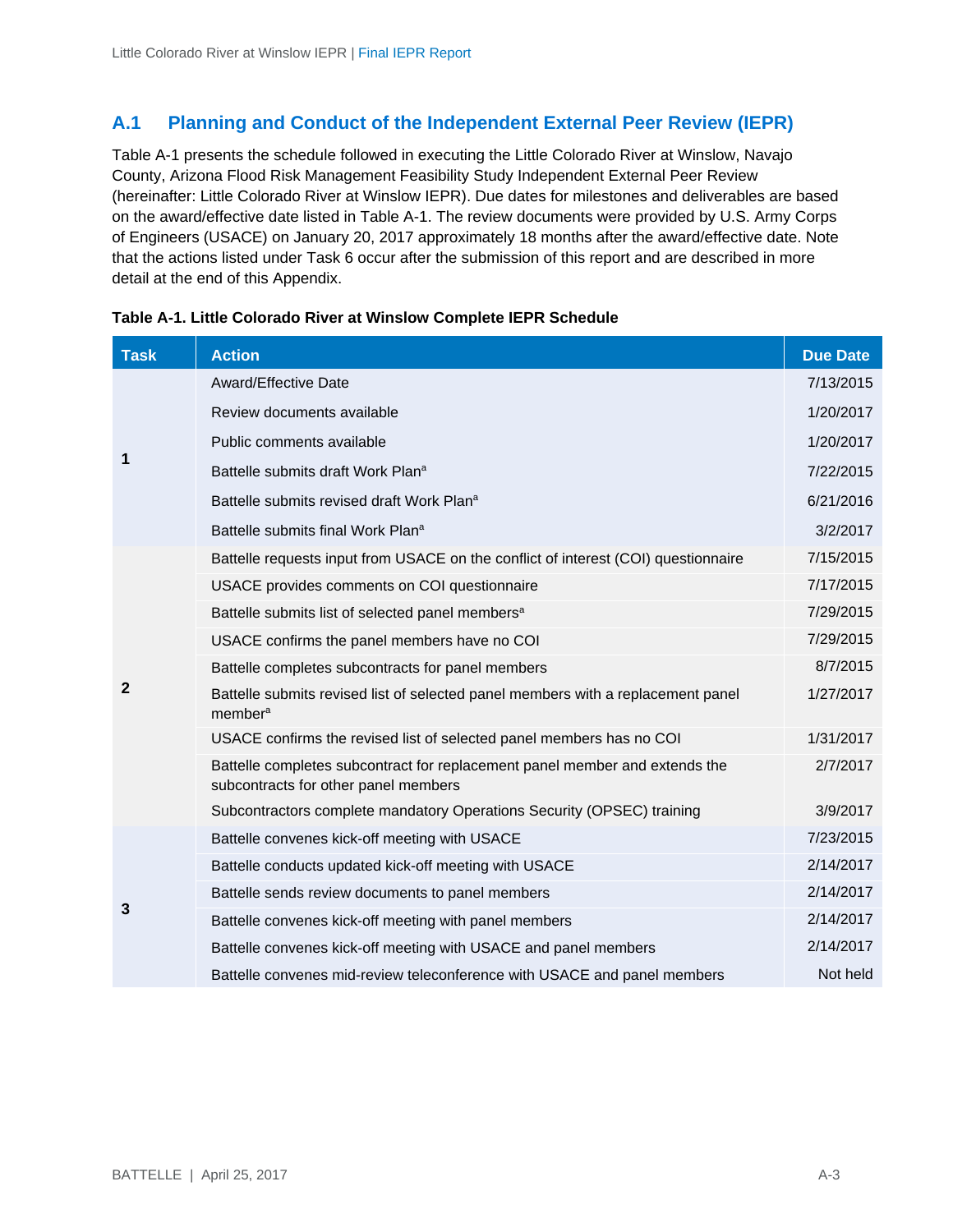| <b>Task</b>    | <b>Action</b>                                                                                                           | <b>Due Date</b>          |
|----------------|-------------------------------------------------------------------------------------------------------------------------|--------------------------|
|                | Panel members complete their individual reviews                                                                         | 3/15/2017                |
|                | Battelle provides talking points for Panel Review Teleconference to panel members                                       | 3/28/2017                |
|                | Battelle convenes Panel Review Teleconference                                                                           | 3/29/2017                |
|                | Battelle provides Final Panel Comment templates and instructions to panel members                                       | 3/30/2017                |
|                | Panel members provide draft Final Panel Comments to Battelle                                                            | 4/6/2017                 |
|                | Battelle provides feedback to panel members on draft Final Panel Comments; panel<br>members revise Final Panel Comments | 4/07/2017 -<br>4/16/2017 |
| 4              | Panel finalizes Final Panel Comments                                                                                    | 4/17/2017                |
|                | Battelle receives public comments from USACE                                                                            | 1/20/2017                |
|                | Battelle sends public comments to Panel for review                                                                      | 3/23/2017                |
|                | Panel members complete their review of public comments                                                                  | 3/29/2017                |
|                | Battelle and Panel review Panel's responses to public comments                                                          | 3/30/2017                |
|                | Panel drafts Final Panel Comment, if necessary                                                                          | 3/31/2017                |
|                | Panel finalizes Final Panel Comment regarding public comments                                                           | 4/4/2017                 |
|                | Battelle provides Final IEPR Report to panel members for review                                                         | 4/19/2017                |
|                | Panel members provide comments on Final IEPR Report                                                                     | 4/21/2017                |
| 5              | Battelle submits Final IEPR Report to USACE <sup>a</sup>                                                                | 4/25/2017                |
|                | USACE Planning Center of Expertise (PCX) provides decision on Final IEPR Report<br>acceptance                           | 5/2/2017                 |
|                | Battelle inputs Final Panel Comments to DrChecks and provides Final Panel<br>Comment response template to USACE         | 5/3/2017                 |
|                | Battelle convenes teleconference with USACE to review the Comment Response<br>process                                   | 5/3/2017                 |
|                | Battelle convenes teleconference with Panel to review the Comment Response<br>process                                   | 5/3/2017                 |
|                | USACE provides draft Project Delivery Team (PDT) Evaluator Responses to Battelle                                        | 5/24/2017                |
|                | Battelle provides draft PDT Evaluator Responses to panel members                                                        | 5/26/2017                |
| 6 <sup>b</sup> | Panel members provide draft BackCheck Responses to Battelle                                                             | 6/1/2017                 |
|                | Battelle convenes teleconference with panel members to discuss draft BackCheck<br>Responses                             | 6/2/2017                 |
|                | Battelle convenes Comment Response Teleconference with panel members and<br><b>USACE</b>                                | 6/5/2017                 |
|                | USACE inputs final PDT Evaluator Responses to DrChecks                                                                  | 6/12/2017                |
|                | Battelle provides final PDT Evaluator Responses to panel members                                                        | 6/14/2017                |
|                | Panel members provide final BackCheck Responses to Battelle                                                             | 6/19/2017                |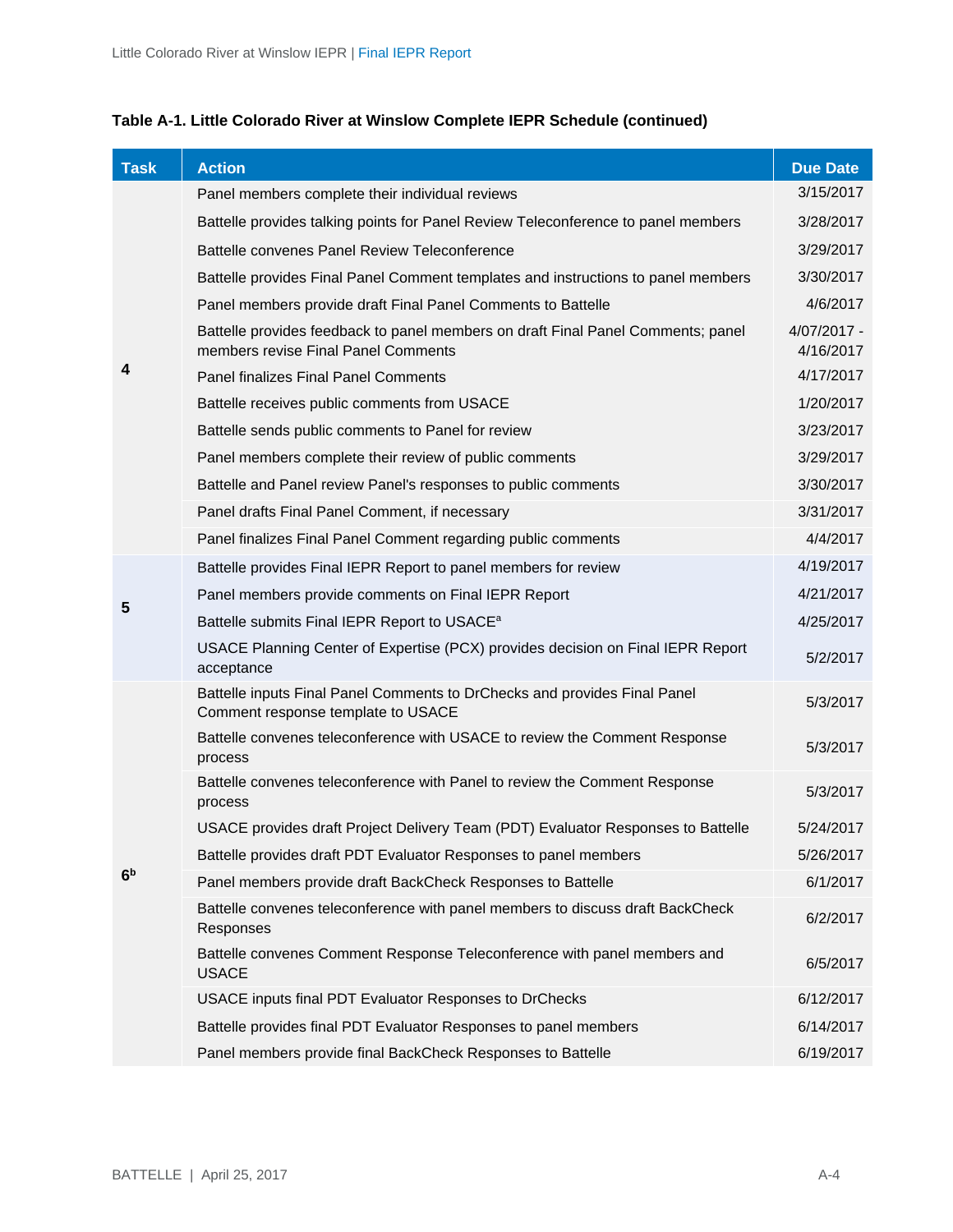| <b>Task</b> | <b>Action</b>                                                         | <b>Due Date</b> |
|-------------|-----------------------------------------------------------------------|-----------------|
|             | Battelle inputs the Panel's final BackCheck Responses in DrChecks     | 6/26/2017       |
|             | Battelle submits pdf printout of DrChecks project file <sup>a</sup>   | 6/27/2017       |
|             | Agency Decision Milestone (ADM) meeting (estimated date) <sup>c</sup> | October<br>2017 |
|             | Civil Works Review Board (CWRB) meeting (estimated date) <sup>c</sup> | May 2018        |
|             | <b>Contract End/Delivery Date</b>                                     | 7/31/2018       |

#### **Table A-1. Little Colorado River at Winslow Complete IEPR Schedule (continued)**

*<sup>a</sup> Deliverable. b Task 6 occurs after the submission of this report.*

*c The ADM and CWRB meetings were listed in the Performance Work Statement under Task 3 but were relocated in this schedule to reflect the chronological order of activities.*

At the beginning of the period of performance for the Little Colorado River at Winslow IEPR, Battelle held a kick-off meeting with USACE to review the preliminary/suggested schedule, discuss the IEPR process, and address any questions regarding the scope (e.g., terminology to use, access to DrChecks, etc.). Any revisions to the schedule were submitted as part of the final Work Plan. The final charge consisted of 22 charge questions provided by USACE, two overview questions and one public comment question added by Battelle (all questions were included in the draft and final Work Plans), and general guidance for the Panel on the conduct of the peer review (provided in Appendix C of this final report).

Prior to beginning their review and after their subcontracts were finalized, all the members of the Panel attended a kick-off meeting via teleconference planned and facilitated by Battelle in order to review the IEPR process, the schedule, communication procedures, and other pertinent information for the Panel. Battelle planned and facilitated a second kick-off meeting via teleconference during which USACE presented project details to the Panel. Before the meetings, the IEPR Panel received an electronic version of the final charge, as well as the review documents and reference/supplemental materials listed in Table A-2 below.

| <b>Review Documents</b>                                      | <b>No. of Review Pages</b> |
|--------------------------------------------------------------|----------------------------|
| Integrated Feasibility Report/Environmental Impact Statement | 380                        |
| Appendix A Hydrology                                         | 554                        |
| Appendix B Hydraulics                                        | 353                        |
| Appendix C Economics                                         | 77                         |
| Appendix D Design                                            | 42                         |
| Appendix E Cost Engineering                                  | 54                         |
| Appendix F Geotechnical (including Appendices A and B)       | 182                        |
| Appendix G HTRW                                              | 41                         |

#### **Table A-2. Documents to Be Reviewed and Provided as Reference/Supplemental Information**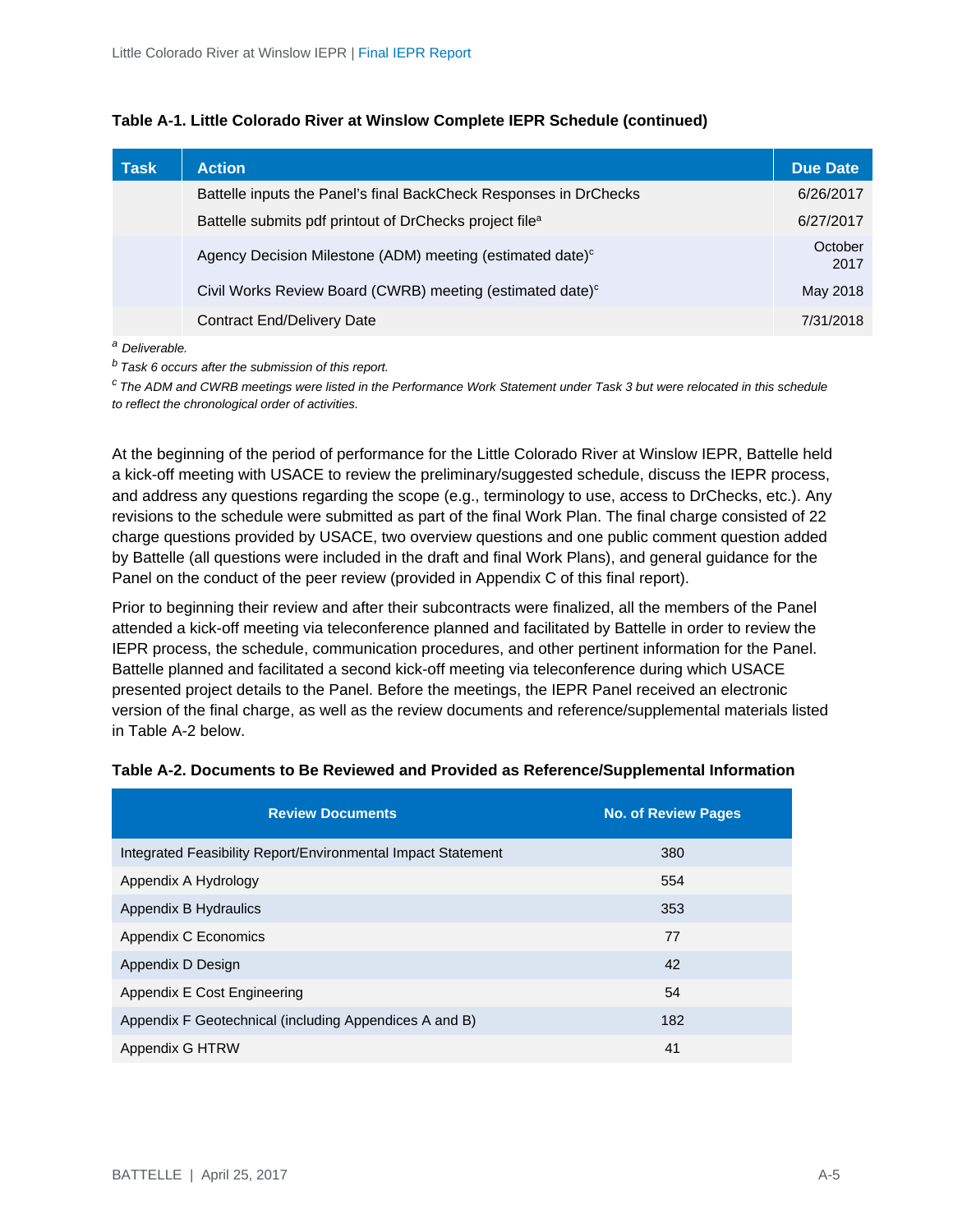| <b>Review Documents</b>                                 | <b>No. of Review Pages</b> |
|---------------------------------------------------------|----------------------------|
| Appendix H Real Estate                                  | 54                         |
| Appendix I Environmental                                | 89                         |
| Appendix J Clean Water Act 404(b)(1) Evaluation         | 53                         |
| Public Comments <sup>a</sup>                            | 34                         |
| Total # of pages to be reviewed                         | 1,913                      |
| <b>Reference/Supplemental Information</b>               |                            |
| Appendix F Geotechnical (Attachments 1-7 to Appendix B) | 691                        |
| <b>Risk Register</b>                                    | 13                         |
| Decision Management Plan (Decision Log)                 | 6                          |
| Total # of pages for information only                   | 710                        |

<sup>a</sup> *USACE submitted public comments to Battelle according to the schedule in Table A-1, who in turn submitted the comments to the IEPR Panel for review.* 

In addition to the materials provided in Table A-2, the panel members were provided the following USACE guidance documents.

- USACE guidance, *Civil Works Review* (EC 1165-2-214), December 15, 2012
- Office of Management and Budget, *Final Information Quality Bulletin for Peer Review,* December 16, 2004.

The Panel did not have any clarifying questions for USACE during the course of their review. Therefore, Battelle and the PCX determined that a mid-review teleconference was not necessary with USACE.

# **A.2 Review of Individual Comments**

The Panel was instructed to address the charge questions/discussion points within a charge question response form provided by Battelle. At the end of the review period, the Panel produced individual comments in response to the charge questions/discussion points. Battelle reviewed the comments to identify overall recurring themes, areas of potential conflict, and other overall impressions. At the end of the review, Battelle summarized the individual comments into a preliminary list of overall comments and discussion points. Each panel member's individual comments were shared with the full Panel.

# **A.3 IEPR Panel Teleconference**

Battelle facilitated a teleconference with the Panel so that the panel members could exchange technical information. The main goal of the teleconference was to identify which issues should be carried forward as Final Panel Comments in the Final IEPR Report and decide which panel member should serve as the lead author for the development of each Final Panel Comment. This information exchange ensured that the Final IEPR Report would accurately represent the Panel's assessment of the project, including any conflicting opinions. The Panel engaged in a thorough discussion of the overall positive and negative comments, added any missing issues of significant importance to the findings, and merged any related individual comments. At the conclusion of the teleconference, Battelle reviewed each Final Panel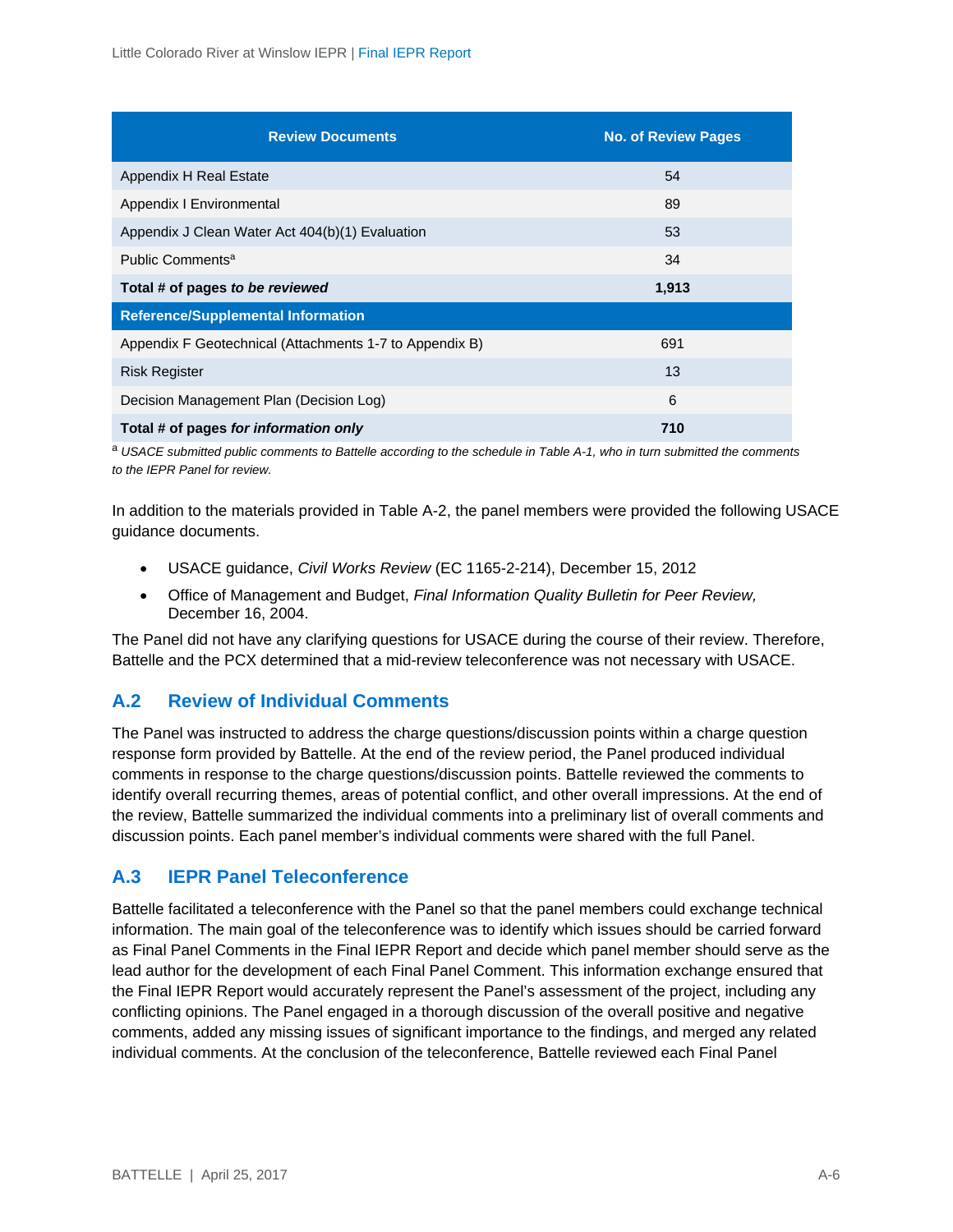Comment with the Panel, including the associated level of significance, and confirmed the lead author for each comment.

#### **A.4 Preparation of Final Panel Comments**

Following the teleconference, Battelle distributed a summary memorandum for the Panel documenting each Final Panel Comment (organized by level of significance). The memorandum provided the following detailed guidance on the approach and format to be used to develop the Final Panel Comments for the Little Colorado River at Winslow IEPR:

- Lead Responsibility: For each Final Panel Comment, one Panel member was identified as the lead author responsible for coordinating the development of the Final Panel Comment and submitting it to Battelle. Battelle modified lead assignments at the direction of the Panel. To assist each lead in the development of the Final Panel Comments, Battelle distributed a summary email detailing each draft final comment statement, an example Final Panel Comment following the four-part structure described below, and templates for the preparation of each Final Panel Comment.
- **•** Directive to the Lead: Each lead was encouraged to communicate directly with the other panel member as needed and to contribute to a particular Final Panel Comment. If a significant comment was identified that was not covered by one of the original Final Panel Comments, the appropriate lead was instructed to draft a new Final Panel Comment.
- Format for Final Panel Comments: Each Final Panel Comment was presented as part of a fourpart structure:
	- 1. Comment Statement (succinct summary statement of concern)
	- 2. Basis for Comment (details regarding the concern)
	- 3. Significance (high, medium/high, medium, medium/low, and low; see description below)
	- 4. Recommendation(s) for Resolution (see description below).
- Criteria for Significance: The following were used as criteria for assigning a significance level to each Final Panel Comment:
	- 1. **High:** Describes a fundamental issue with the project that affects the current recommendation or justification of the project, and which will affect its future success, if the project moves forward without the issue being addressed. Comments rated as high indicate that the Panel determined that the current methods, models, and/or analyses contain a "showstopper" issue.
	- 2. **Medium/High:** Describes a potential fundamental issue with the project, which has not been evaluated at a level appropriate to this stage in the SMART Planning process. Comments rated as medium/high indicate that the Panel analyzed or assessed the methods, models, and/or analyses available at this stage in the SMART Planning process and has determined that if the issue is not addressed, it could lead to a "showstopper" issue.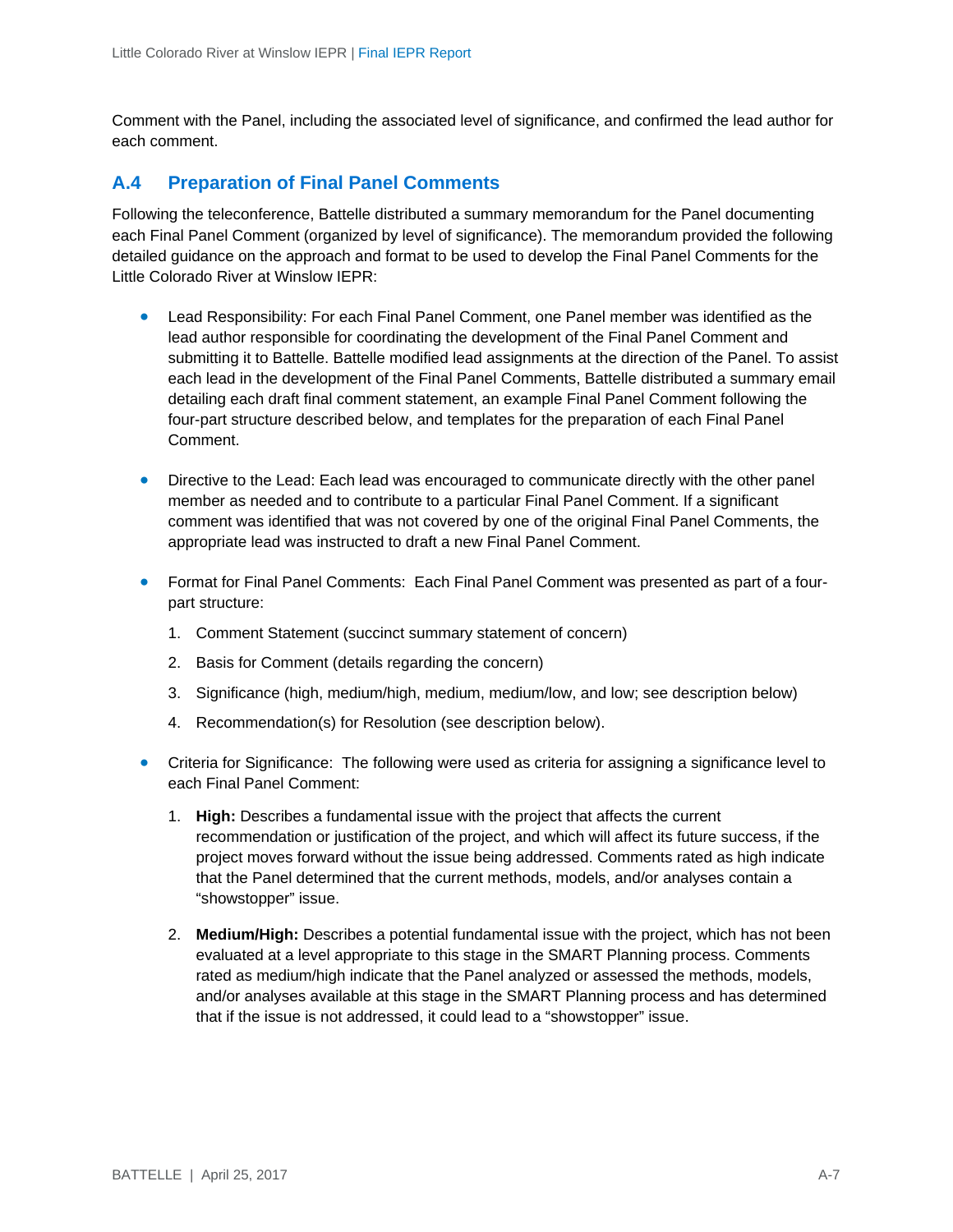- 3. **Medium:** Describes an issue with the project, which does not align with the currently assessed level of risk assigned at this stage in the SMART Planning process. Comments rated as medium indicate that, based on the information provided, the Panel identified an issue that would raise the risk level if the issue is not appropriately addressed.
- 4. **Medium/Low:** Affects the completeness of the report at this time in describing the project, but will not affect the recommendation or justification of the project. Comments rated as medium/low indicate that the Panel does not currently have sufficient information to analyze or assess the methods, models, or analyses.
- 5. **Low:** Affects the understanding or accuracy of the project as described in the report, but will not affect the recommendation or justification of the project. Comments rated as low indicate that the Panel identified information that was mislabeled or incorrect or that certain data or report section(s) were not clearly described or presented.
- Guidelines for Developing Recommendations: The recommendation section was to include specific actions that USACE should consider to resolve the Final Panel Comment (e.g., suggestions on how and where to incorporate data into the analysis, how and where to address insufficiencies, areas where additional documentation is needed).

Battelle reviewed and edited the Final Panel Comments for clarity, consistency with the comment statement, and adherence to guidance on the Panel's overall charge, which included ensuring that there were no comments regarding either the appropriateness of the selected alternative or USACE policy. At the end of this process, nine Final Panel Comments were prepared and assembled. There was no direct communication between the Panel and USACE during the preparation of the Final Panel Comments. The full text of the Final Panel Comments is presented in Section 4.2 of the main report.

# **A.5 Conduct of the Public Comment Review**

Following the schedule in Table A-1, Battelle received 19 PDF files (six emailed comments, four comment cards, seven letters, one voicemail comment, and one public summary) totaling approximately 34 pages of comments from USACE. Battelle sent the public comments to the panel members in addition to the following charge question:

#### **1. Do the public comments raise any additional discipline-specific technical concerns with regard to the overall report?**

The Panel produced individual comments in response to the charge question. Each panel member's individual comments for the public comment review were shared with the full Panel. Battelle reviewed the comments to identify any new technical concerns that had not been previously identified. Upon review, Battelle determined and the Panel confirmed that no new issues or concerns were identified other than those already covered in the Final Panel Comments.

# **A.6 Final IEPR Report**

After concluding the review and preparation of the Final Panel Comments, Battelle prepared a final IEPR report (this document) on the overall IEPR process and the IEPR panel members' findings (this document). Each panel member and Battelle technical and editorial reviewers reviewed the IEPR report prior to submission to USACE for acceptance.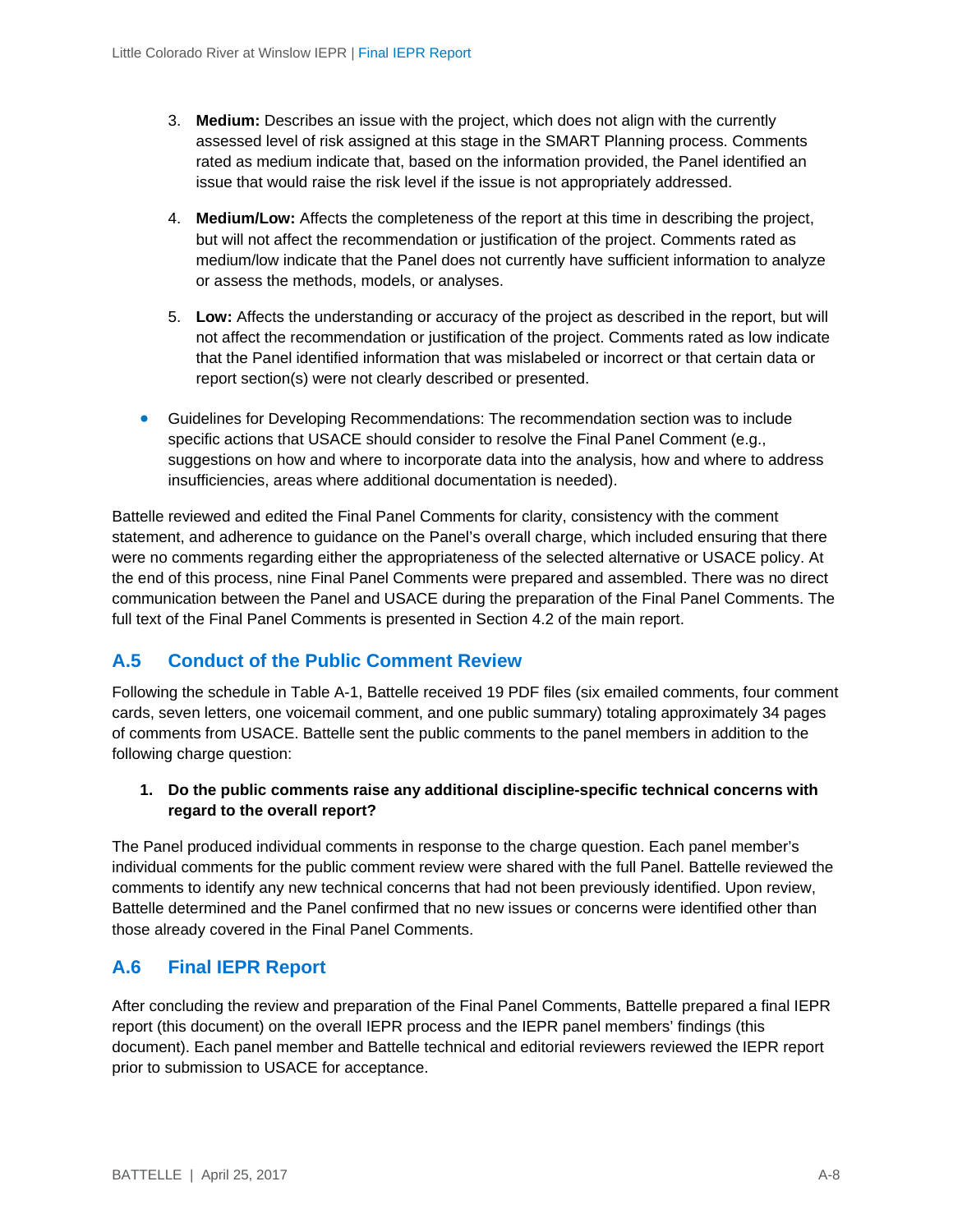# **A.7 Comment Response Process**

As part of Task 6, Battelle will enter the nine Final Panel Comments developed by the Panel into USACE's Design Review and Checking System (DrChecks), a Web-based software system for documenting and sharing comments on reports and design documents, so that USACE can review and respond to them. USACE will provide responses (Evaluator Responses) to the Final Panel Comments, and the Panel will respond (BackCheck Responses) to the Evaluator Responses. All USACE and Panel responses will be documented by Battelle. Battelle will provide USACE and the Panel a pdf printout of all DrChecks entries, through comment closeout, as a final deliverable and record of the IEPR results.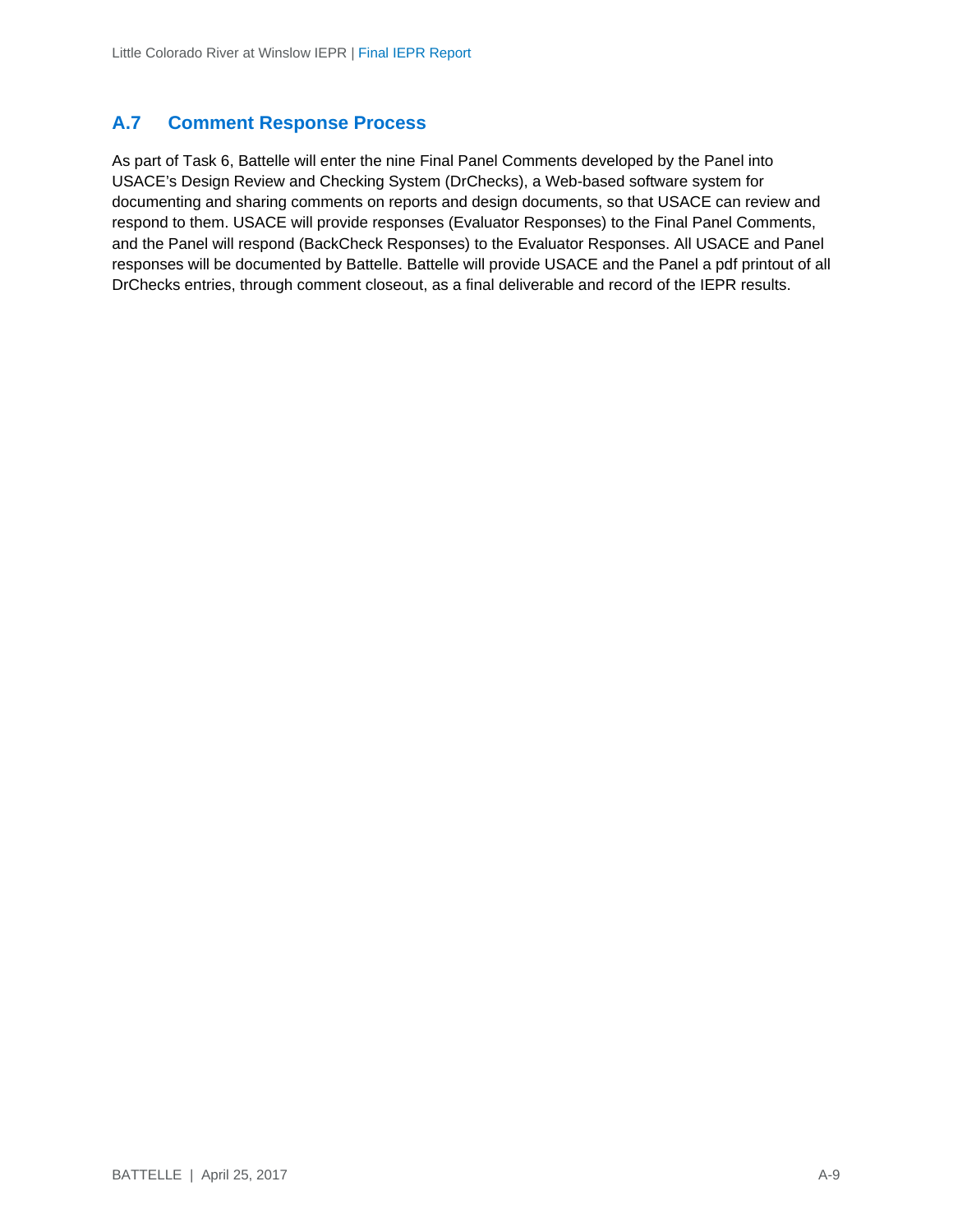This page is intentionally left blank.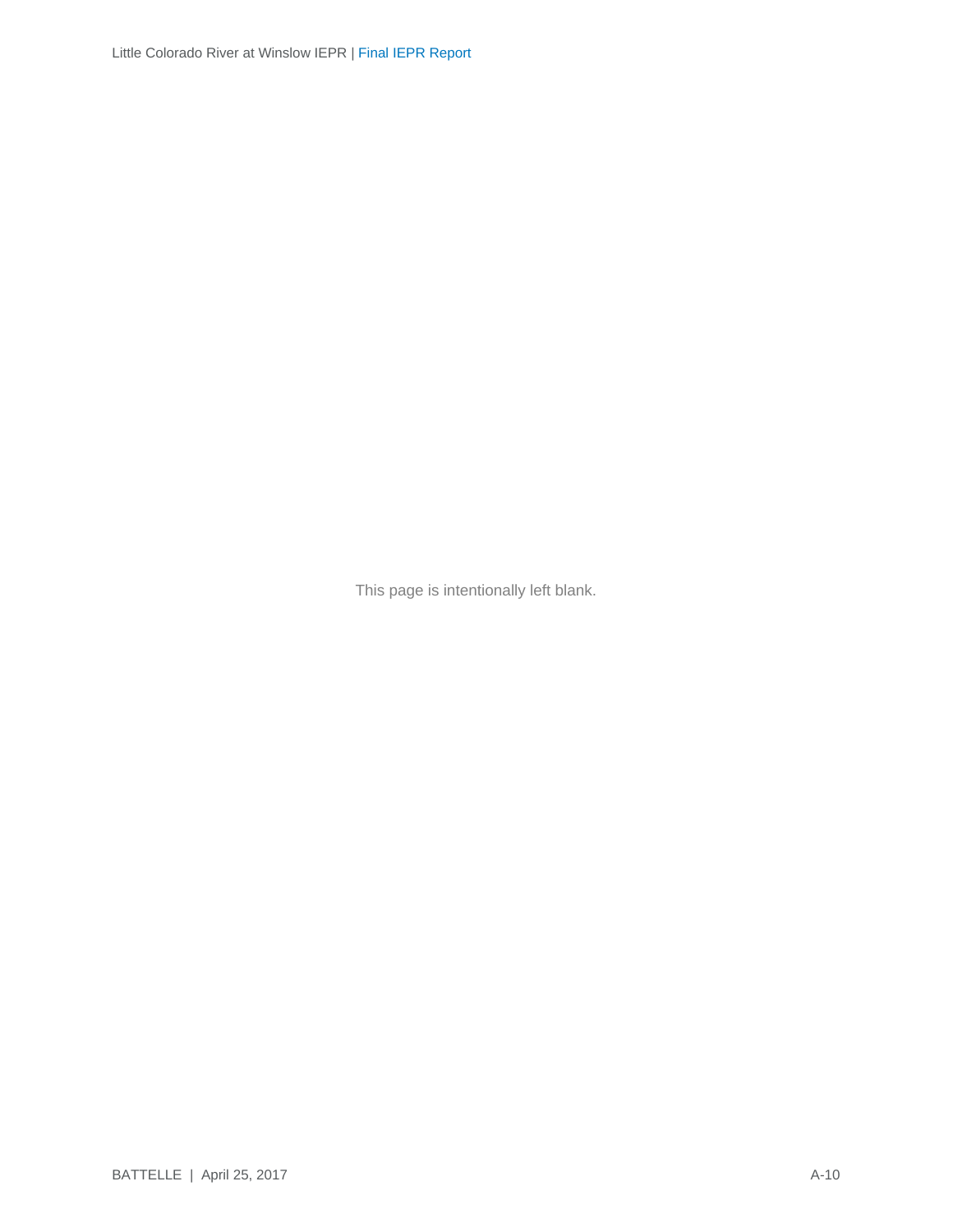# APPENDIX B

Identification and Selection of IEPR Panel Members for the Little Colorado River at Winslow Project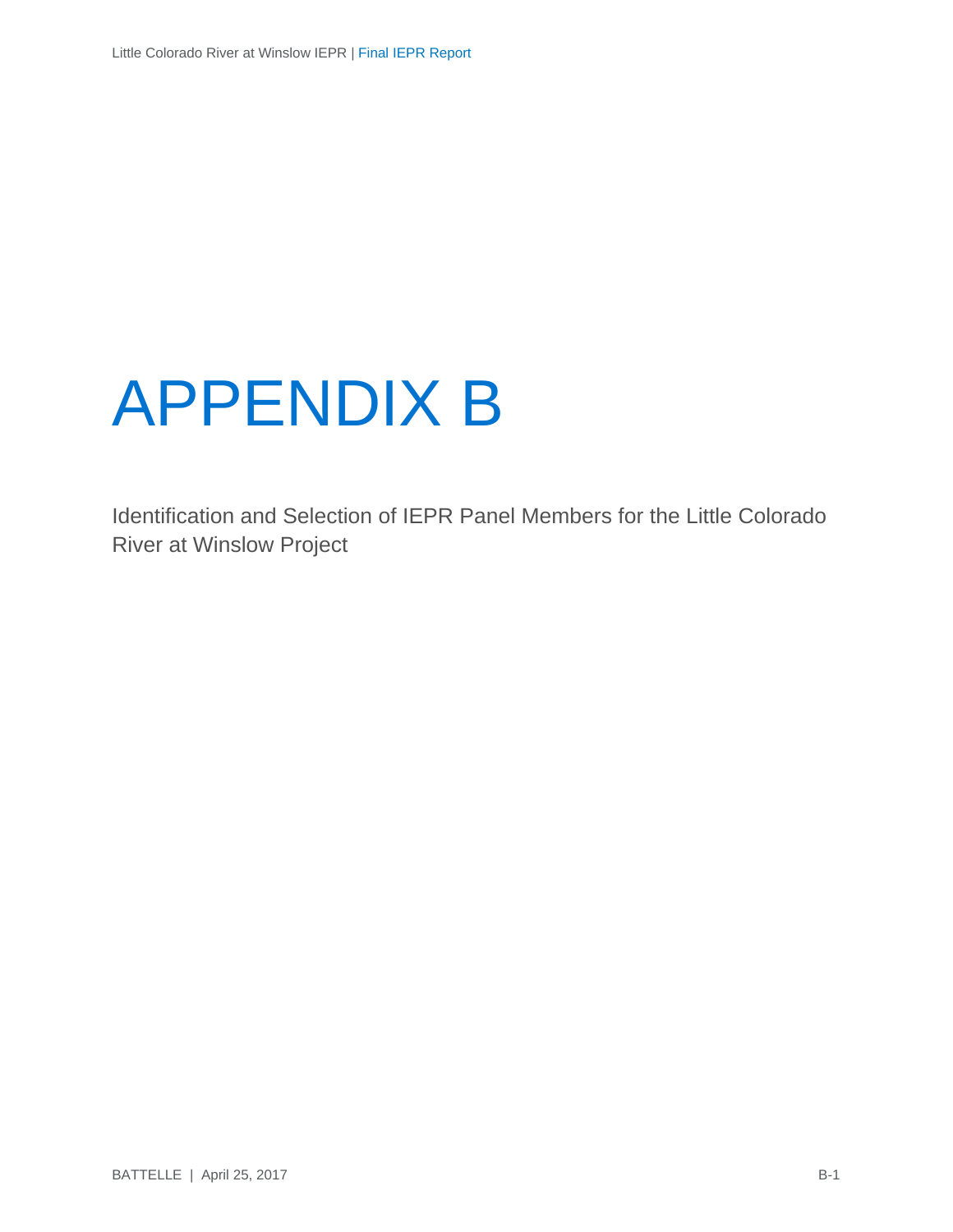This page is intentionally left blank.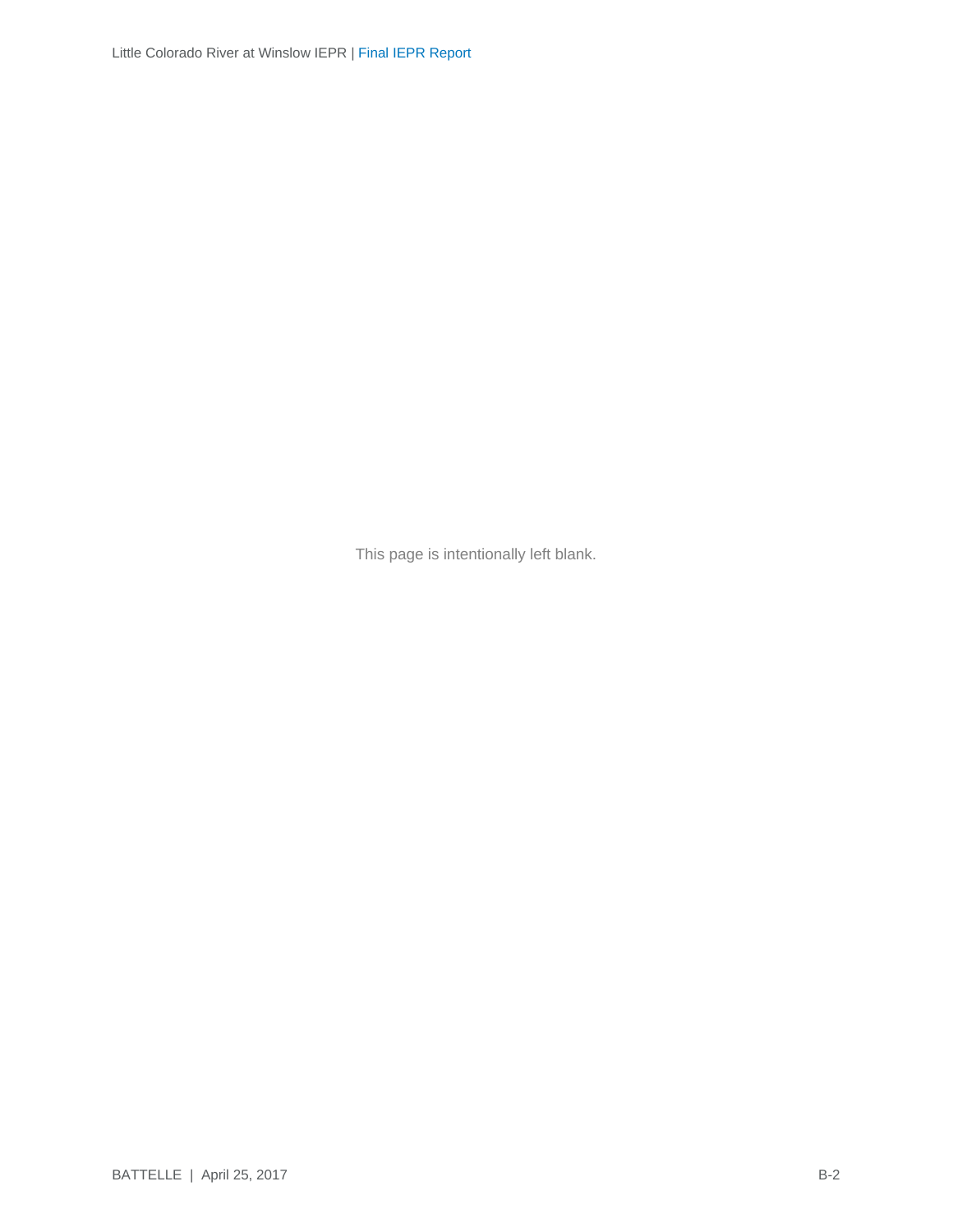# **B.1 Panel Identification**

The candidates for the Little Colorado River at Winslow, Navajo County, Arizona Flood Risk Management Feasibility Study (hereinafter: Little Colorado River at Winslow IEPR) Panel were evaluated based on their technical expertise in the following key areas: Civil Works planning/economics, biological resources and environmental law compliance, hydrology and hydraulic engineering, geotechnical engineering, and civil/cost engineering. These areas correspond to the technical content of the review documents and overall scope of the Little Colorado River at Winslow project.

To identify candidate panel members, Battelle reviewed the credentials of the experts in Battelle's Peer Reviewer Database, sought recommendations from colleagues, contacted former panel members, and conducted targeted Internet searches. Battelle evaluated these candidate panel members in terms of their technical expertise and potential conflicts of interest (COIs). Of these candidates, Battelle chose the most qualified individuals, confirmed their interest and availability, and ultimately selected five experts for the final Panel. The remaining candidates were not proposed for a variety of reasons, including lack of availability, disclosed COIs, or lack of the precise technical expertise required.

Candidates were screened for the following potential exclusion criteria or conflicts of interest (COIs). These COI questions were intended to serve as a means of disclosure in order to better characterize a candidate's employment history and background. Battelle evaluated whether scientists in universities and consulting firms that are receiving USACE-funding have sufficient independence from USACE to be appropriate peer reviewers. Guidance in OMB (2004, p. 18) states,

"…when a scientist is awarded a government research grant through an investigator-initiated, peer-reviewed competition, there generally should be no question as to that scientist's ability to offer independent scientific advice to the agency on other projects. This contrasts, for example, to a situation in which a scientist has a consulting or contractual arrangement with the agency or office sponsoring a peer review. Likewise, when the agency and a researcher work together (e.g., through a cooperative agreement) to design or implement a study, there is less independence from the agency. Furthermore, if a scientist has repeatedly served as a reviewer for the same agency, some may question whether that scientist is sufficiently independent from the agency to be employed as a peer reviewer on agency-sponsored projects."

- 1. Previous and/or current involvement by you or your firm<sup>1</sup> in the Little Colorado River at Winslow, Navajo County, Arizona Flood Risk Management Feasibility Study.
- 2. Previous and/or current involvement by you or your firm<sup>1</sup> in flood risk management studies in the Little Colorado River Watershed region located in northeast Arizona and western New Mexico.
- 3. Previous and/or current involvement by you or your firm<sup>1</sup> in projects related to the Little Colorado River at Winslow, Navajo County, Arizona Flood Risk Management Feasibility Study.

l

<sup>&</sup>lt;sup>1</sup> Includes any joint ventures in which candidate's firm is involved and if firm serves as a prime or as a subcontractor to a prime.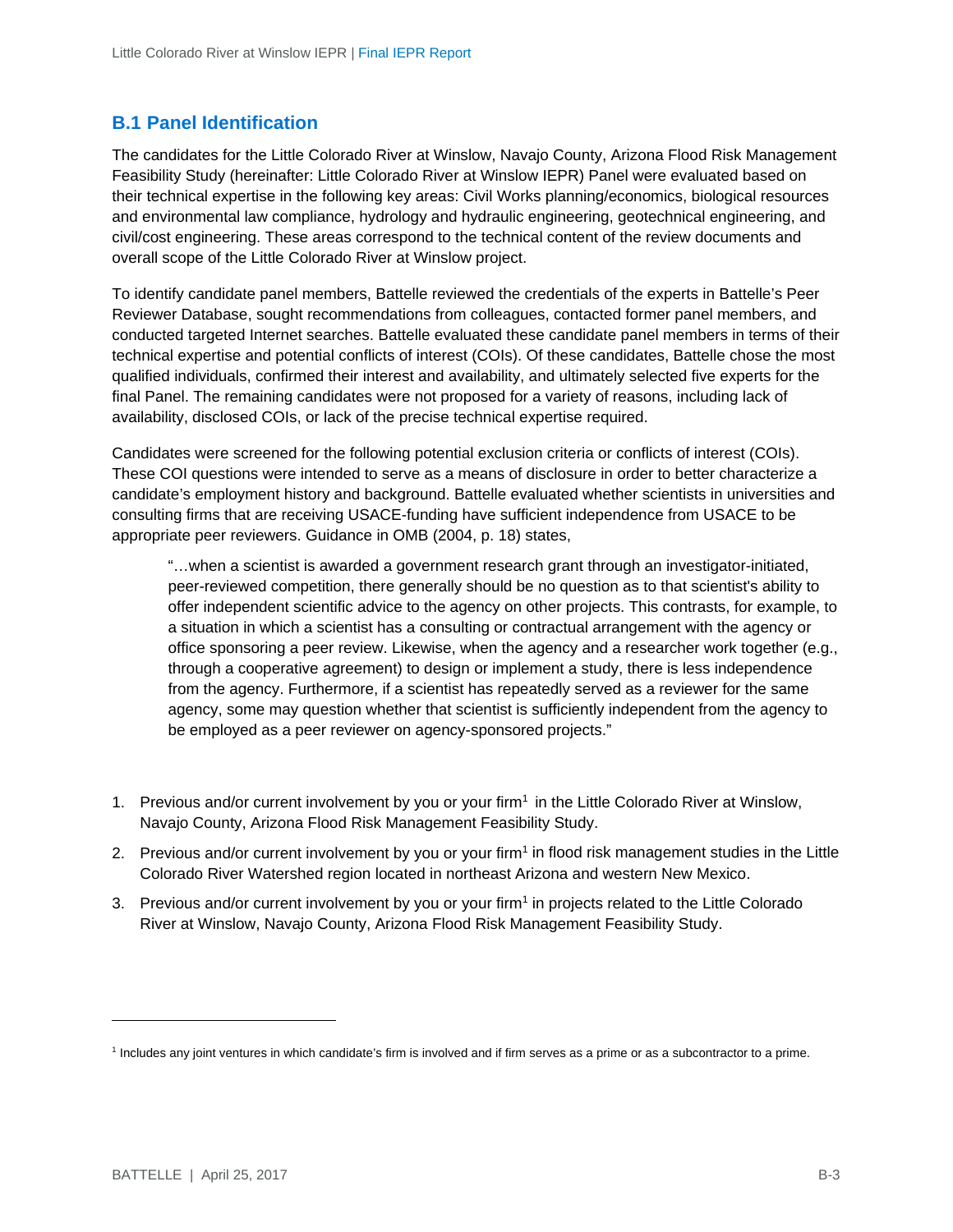- 4. Previous and/or current involvement by you or your firm<sup>1</sup> in the conceptual or actual design, construction, or operation and maintenance (O&M) of any projects related to the Little Colorado River at Winslow, Navajo County, Arizona Flood Risk Management Feasibility Study.
- 5. Current employment by the U.S. Army Corps of Engineers (USACE).
- 6. Previous and/or current involvement with paid or unpaid expert testimony related to Little Colorado River at Winslow, Navajo County, Arizona Flood Risk Management Feasibility Study.
- 7. Previous and/or current employment or affiliation with members of the cooperating agencies, local sponsors, stakeholders or any of the following cooperating Federal, State, County, local and regional agencies, environmental organizations, and interested groups (for pay or pro bono) including the Navajo County Flood Control District, U.S. Fish and Wildlife Service, and/or Arizona Game and Fish Department.
- 8. Past, current, or future interests or involvements (financial or otherwise) by you, your spouse, children or relations associated with the Little Colorado River Watershed region located in northeast Arizona and western New Mexico.
- 9. Current personal involvement with other USACE projects, including whether involvement was to author any manuals or guidance documents for USACE. If yes, provide titles of documents or description of project, dates, and location (USACE district, division, Headquarters, ERDC, etc.), and position/role. Please highlight and discuss in greater detail any projects that are specifically with the Los Angeles District.
- 10. Previous or current involvement with the development or testing of models that will be used for, or in support of the Little Colorado River at Winslow, Navajo County, Arizona Flood Risk Management Feasibility Study, including HEC-FDA, HEC-RAS, FLO-2D, HEC-FFA, Seep/W, Slope/W, IWR-Planning Suite, RECONS, and/or MCACES or MII.
- 11. Current firm<sup>1</sup> involvement with other USACE projects, specifically those projects/contracts that are with the Los Angeles District. If yes, provide title/description, dates, and location (USACE district, division, Headquarters, ERDC, etc.), and position/role. Please also clearly delineate the percentage of work you personally are currently conducting for the Los Angeles District. Please explain.
- 12. Any previous employment by USACE as a direct employee, notably if employment was with the Los Angeles District. If yes, provide title/description, dates employed, and place of employment (district, division, Headquarters, ERDC, etc.), and position/role.
- 13. Any previous employment by USACE as a contractor (either as an individual or through your firm1) within the last 10 years, notably if those projects/contracts are with the Los Angeles District. If yes, provide title/description, dates employed, and place of employment (district, division, Headquarters, ERDC, etc.), and position/role.
- 14. Previous experience conducting technical peer reviews. If yes, please highlight and discuss any technical reviews concerning water supply/water rights-related studies and include the client/agency and duration of review (approximate dates).
- 15. Pending, current, or future financial interests in USACE contracts or awards related to Little Colorado River at Winslow, Navajo County, Arizona Flood Risk Management Feasibility Study.
- 16. A significant portion (i.e., greater than 50%) of personal or firm<sup>1</sup> revenues within the last 3 years came from USACE contracts.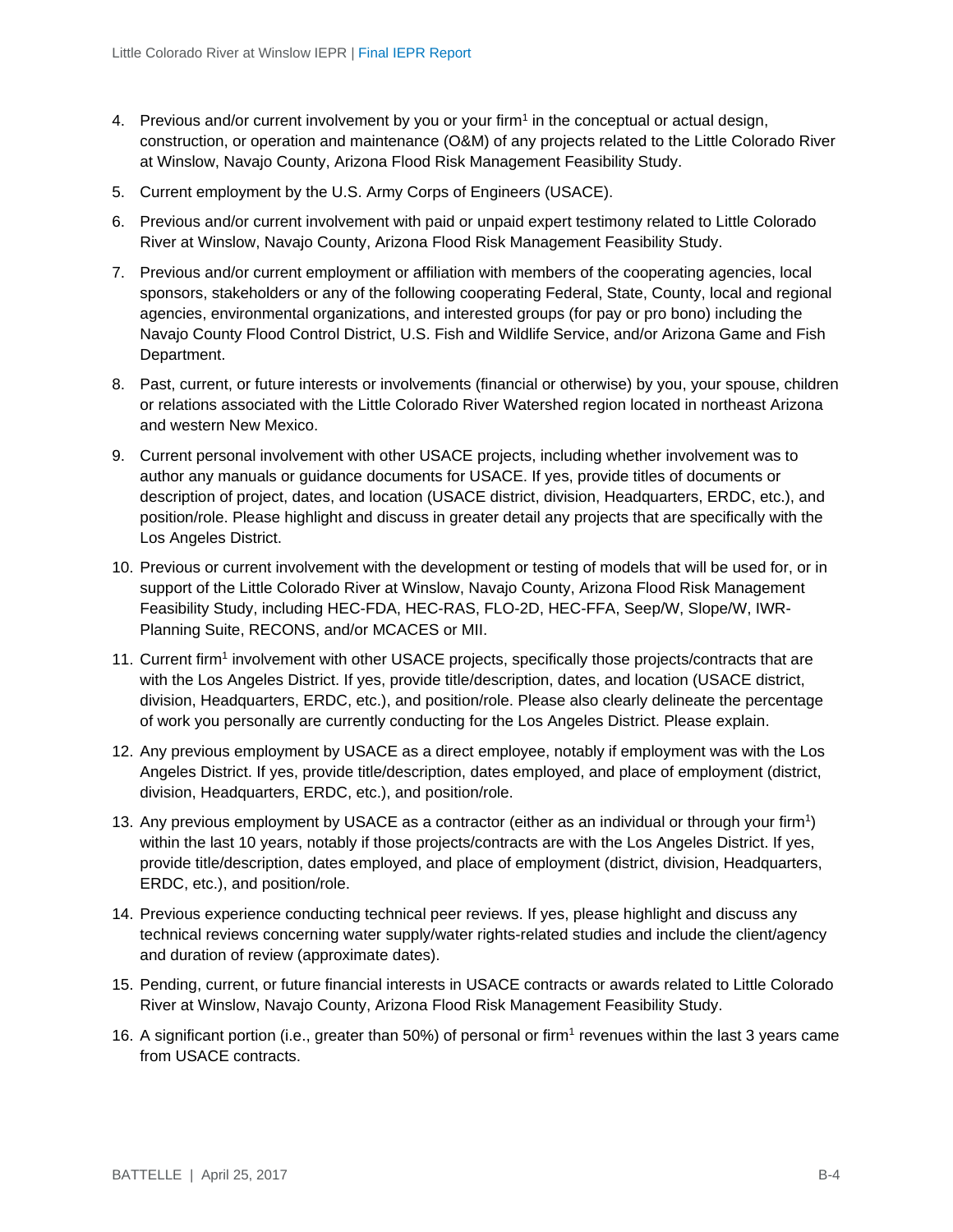- 17. A significant portion (i.e., greater than 50%) of personal or firm<sup>1</sup> revenues within the last 3 years from contracts with the Navajo County Flood Control District.
- 18. Any publicly documented statement (including, for example, advocating for or discouraging against) related to Little Colorado River at Winslow, Navajo County, Arizona Flood Risk Management Feasibility Study.
- 19. Participation in relevant prior and/or current Federal studies relevant to the Little Colorado River at Winslow, Navajo County, Arizona Flood Risk Management Feasibility Study.
- 20. Previous and/or current participation in prior non-Federal studies relevant to this project, this area of the country, and/or Little Colorado River at Winslow, Navajo County, Arizona Flood Risk Management Feasibility Study.
- 21. Is there any past, present, or future activity, relationship, or interest (financial or otherwise) that could make it appear that you would be unable to provide unbiased services on this project?

Providing a positive response to a COI screening question did not automatically preclude a candidate from serving on the Panel. For example, participation in previous USACE technical peer review committees and other technical review panel experience was included as a COI screening question. A positive response to this question could be considered a benefit.

# **B.2 Panel Selection**

In selecting the final members of the Panel, Battelle chose experts who best fit the expertise areas and had no COIs. Table B-1 provides information on each panel member's affiliation, location, education, and overall years of experience. Battelle established subcontracts with the panel members when they indicated their willingness to participate and confirmed the absence of COIs through a signed COI form. Because there was a delay in the availability in the review documents, one panel member, who was originally proposed on the IEPR Panel, was no longer available. Battelle submitted a revised list of selected panel members with the replacement panel member. USACE was given the list of candidate panel members, but Battelle selected the final Panel.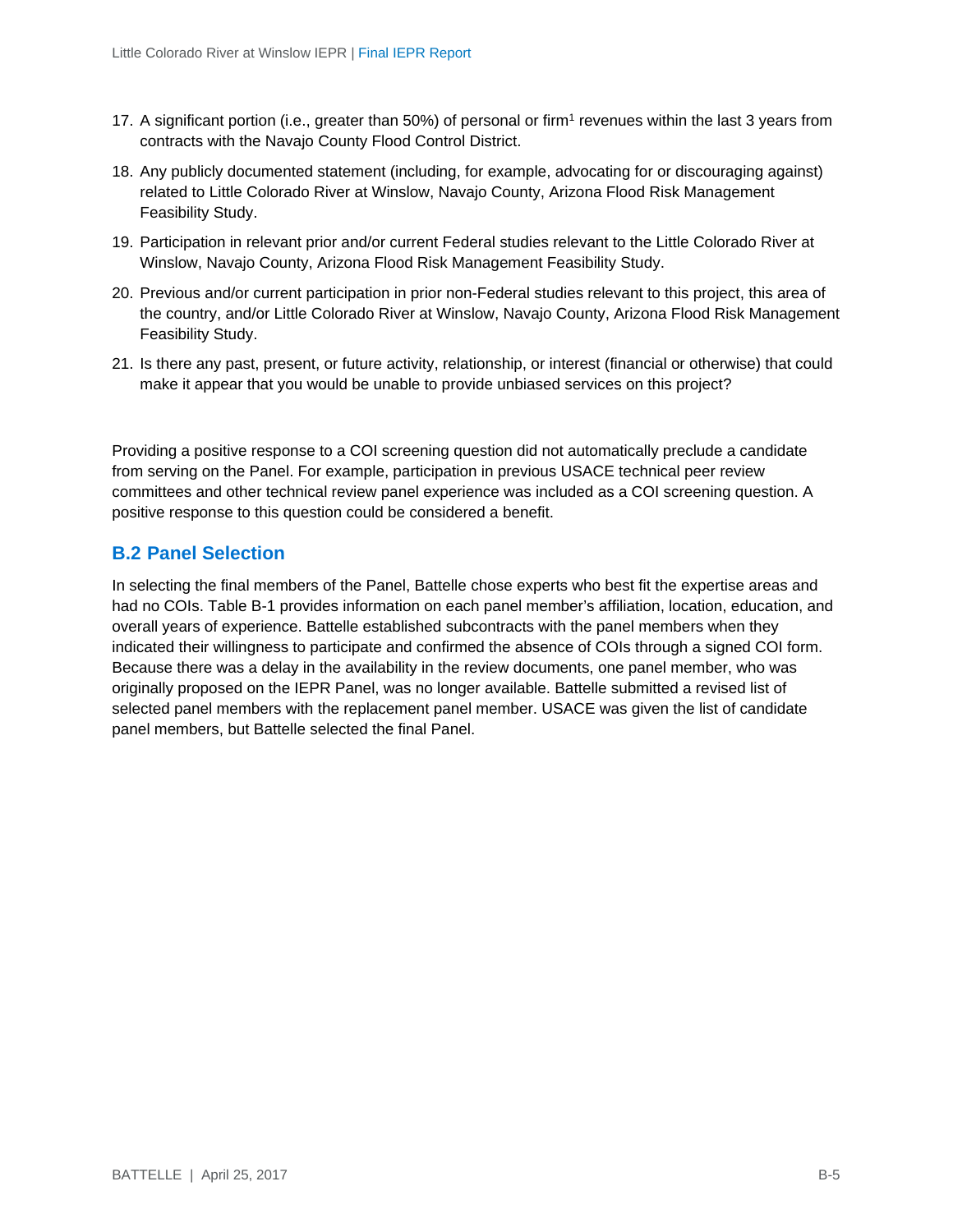| <b>Name</b>                                                  | <b>Affiliation</b>            | <b>Location</b>  | <b>Education</b>                      | <b>P.E.</b> | Exp (yrs) |  |  |
|--------------------------------------------------------------|-------------------------------|------------------|---------------------------------------|-------------|-----------|--|--|
| <b>Civil Works Planning/Economics</b>                        |                               |                  |                                       |             |           |  |  |
| David Luckie                                                 | Independent<br>consultant     | Mobile, AL       | B.S., Economics and<br>Finance        | N/A         | 28        |  |  |
| <b>Biological Resources and Environmental Law Compliance</b> |                               |                  |                                       |             |           |  |  |
| Linda Leeman                                                 | Ascent<br>Environmental, Inc. | Sacramento, CA   | M.S., Natural Resources,<br>Wildlife  | N/A         | 19        |  |  |
| <b>Hydrology and Hydraulic Engineering</b>                   |                               |                  |                                       |             |           |  |  |
| Jordan Furnans                                               | LRE Water, LLC                | Round Rock, TX   | Ph.D., Civil Engineering              | Yes         | 17        |  |  |
| <b>Geotechnical Engineering</b>                              |                               |                  |                                       |             |           |  |  |
| Rune Storesund                                               | Independent<br>consultant     | Kensington, CA   | D.Eng., Civil Systems<br>Engineering  | Yes         | 16        |  |  |
| <b>Civil/Cost Engineering</b>                                |                               |                  |                                       |             |           |  |  |
| Chris Brown                                                  | Independent<br>consultant     | Jacksonville, FL | Ph.D., Civil<br>Engineering/Hydrology | Yes         | 25        |  |  |

# **Table B-1. Little Colorado River at Winslow IEPR Panel: Summary of Panel Members**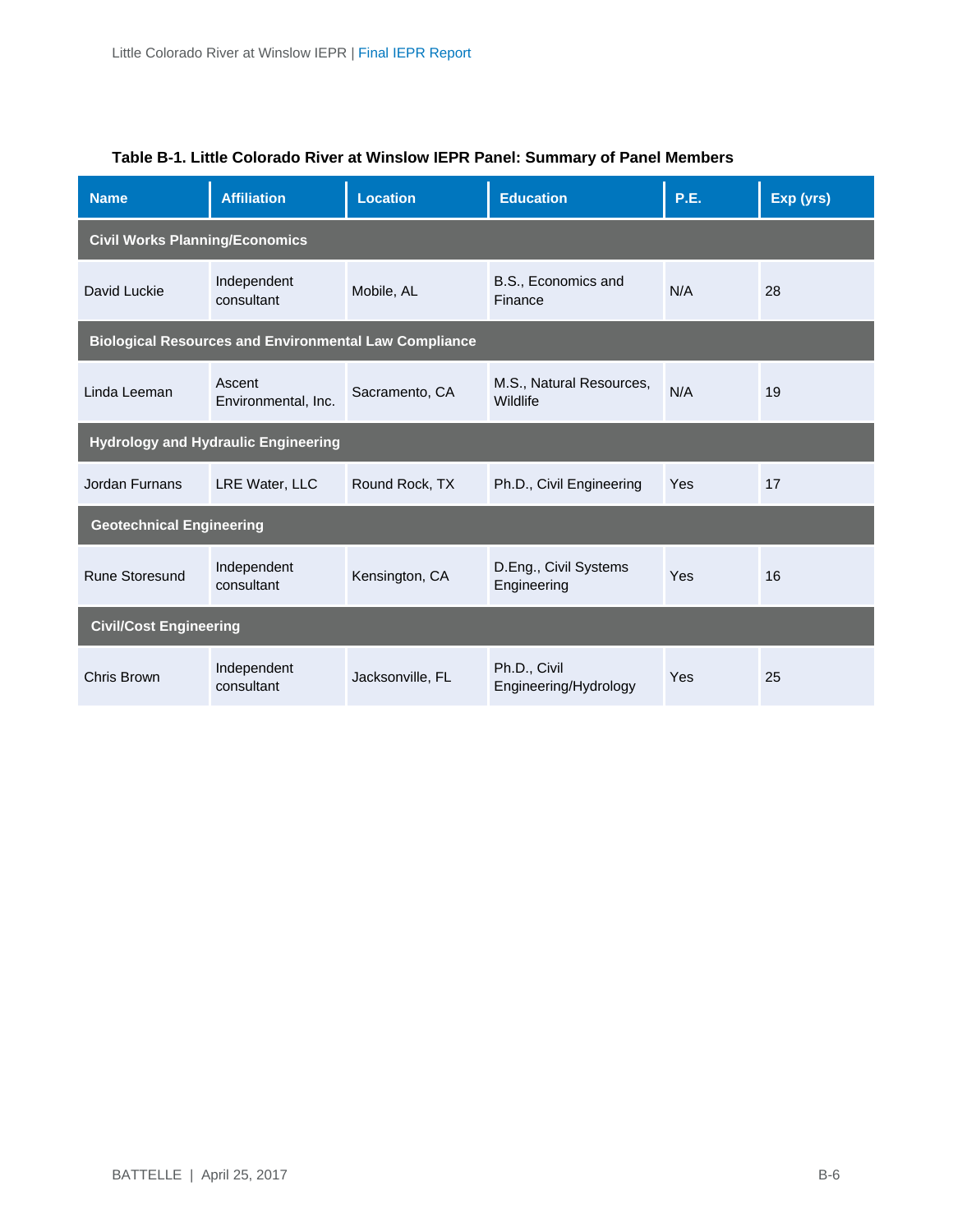Table B-2 presents an overview of the credentials of the five members of the Panel and their qualifications in relation to the technical evaluation criteria. More detailed biographical information regarding each panel member and his or her area of technical expertise is given in Section B.3.

# **Table B-2. Little Colorado River at Winslow IEPR Panel: Technical Criteria and Areas of Expertise**

| <b>Technical Criterion</b>                                                                                                                                                                                                         | Luckie                    | Leeman                    | Furnans | <b>Storesund</b> | <b>Brown</b> |
|------------------------------------------------------------------------------------------------------------------------------------------------------------------------------------------------------------------------------------|---------------------------|---------------------------|---------|------------------|--------------|
| <b>Civil Works Planning/Economics</b>                                                                                                                                                                                              |                           |                           |         |                  |              |
| Minimum of 15 years of demonstrated experience in economics                                                                                                                                                                        | X                         |                           |         |                  |              |
| Minimum of 15 years of expertise in flood risk management analysis and benefit calculations,<br>including some experience evaluating both structural and nonstructural measures.                                                   | $\boldsymbol{\mathsf{X}}$ |                           |         |                  |              |
| Direct experience working for or with USACE                                                                                                                                                                                        | X                         |                           |         |                  |              |
| Very familiar with USACE plan formulation process, procedures, and standards as it relates<br>to flood risk management.                                                                                                            | $\boldsymbol{\mathsf{X}}$ |                           |         |                  |              |
| A minimum of five years of experience directly dealing with the USACE six-step planning<br>process, which is governed by ER 1105-2-100, Planning Guidance Notebook                                                                 | $\boldsymbol{\mathsf{X}}$ |                           |         |                  |              |
| Familiar with USACE flood risk management analysis and economic benefit calculations,<br>including use of standard USACE computer programs including Hydrologic Engineering<br>Center's Flood Damage Reduction Analysis (HEC-FDA). | X                         |                           |         |                  |              |
| Familiarity with the Institute for Water Resources (IWR) planning suite and the USACE<br>RECONS model which assesses regional economic development (RED).                                                                          | X                         |                           |         |                  |              |
| Active participation in related professional societies                                                                                                                                                                             | X                         |                           |         |                  |              |
| Bachelor's degree or higher in economics                                                                                                                                                                                           | X                         |                           |         |                  |              |
| <b>Biological Resources and Environmental Law Compliance</b>                                                                                                                                                                       |                           |                           |         |                  |              |
| Minimum 15 years of experience directly related to water resource environmental evaluation<br>or review and National Environmental Policy Act (NEPA) compliance.                                                                   |                           | $\boldsymbol{\mathsf{X}}$ |         |                  |              |
| Familiar with the habitat, fish and wildlife species, and tribal cultures and archeology that<br>may be affected by the project alternatives in this study area.                                                                   |                           | $\boldsymbol{X}$          |         |                  |              |
| Expertise in compliance with additional environmental laws, policies, and regulations,<br>including:                                                                                                                               |                           |                           |         |                  |              |
| Fish and Wildlife Coordination Act                                                                                                                                                                                                 |                           | $\boldsymbol{X}$          |         |                  |              |
| <b>Endangered Species Act</b>                                                                                                                                                                                                      |                           | $\boldsymbol{\mathsf{X}}$ |         |                  |              |
| Section 106 of the National Historic Preservation Act                                                                                                                                                                              |                           | X                         |         |                  |              |
| State and Federal laws/executive orders pertaining to American Indian Tribes                                                                                                                                                       |                           | $\boldsymbol{\mathsf{X}}$ |         |                  |              |
| M.S. degree or higher in a related field.                                                                                                                                                                                          |                           | X                         |         |                  |              |
| <b>Hydrology and Hydraulic Engineering</b>                                                                                                                                                                                         |                           |                           |         |                  |              |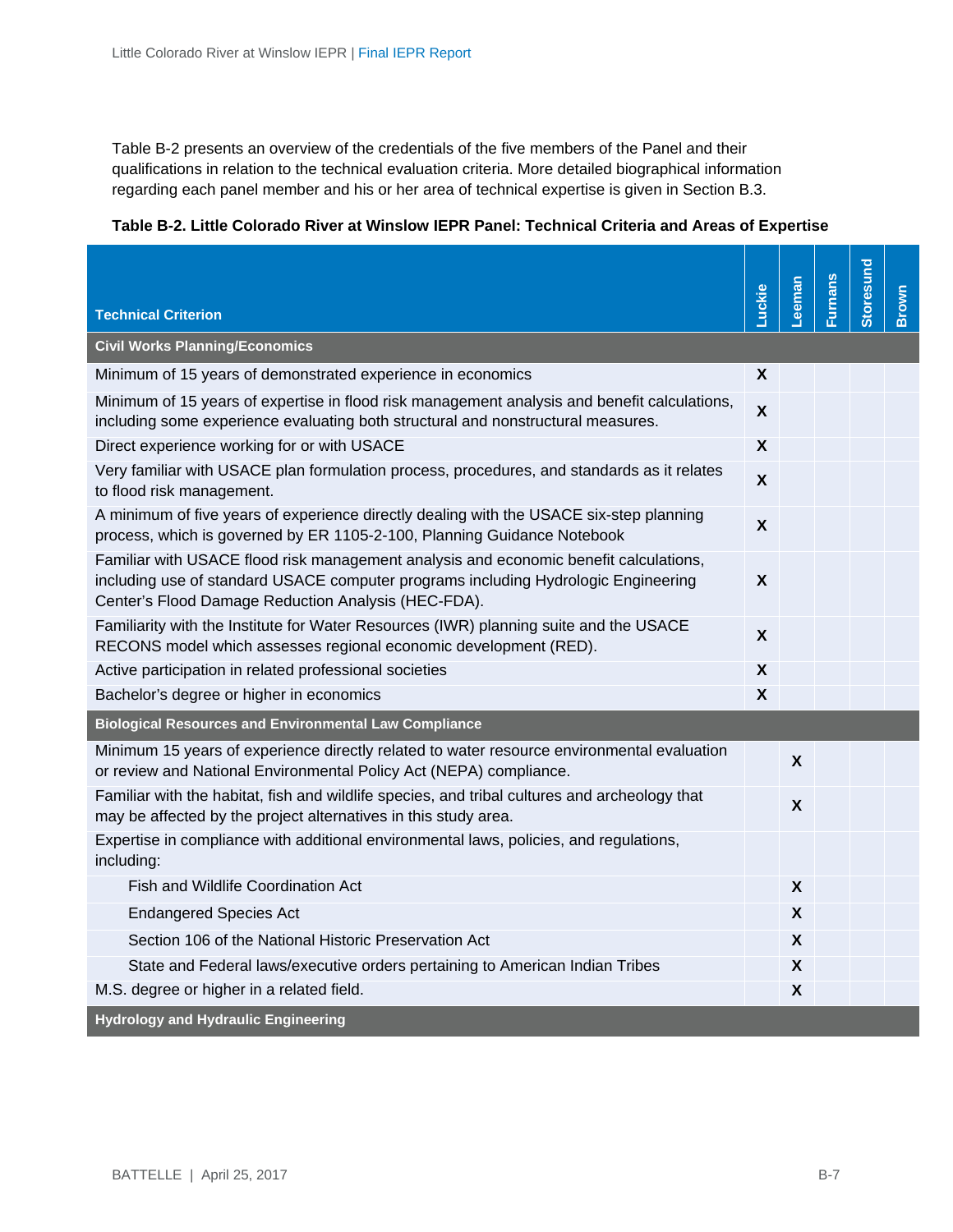|                                                                                                                                                  |        | Leeman | <b>Furnans</b> | Storesund |                  |
|--------------------------------------------------------------------------------------------------------------------------------------------------|--------|--------|----------------|-----------|------------------|
| <b>Technical Criterion</b>                                                                                                                       | -uckie |        |                |           | <b>Brown</b>     |
| Registered professional engineer with a minimum of 15 years of experience in hydrologic<br>and hydraulic engineering                             |        |        | X              |           |                  |
| Familiar with:                                                                                                                                   |        |        |                |           |                  |
| floodplain mapping                                                                                                                               |        |        | X              |           |                  |
| hydrologic statistics                                                                                                                            |        |        | X              |           |                  |
| sediment transport analysis                                                                                                                      |        |        | X              |           |                  |
| channel stability analysis                                                                                                                       |        |        | X              |           |                  |
| risk and uncertainty analysis                                                                                                                    |        |        | X              |           |                  |
| Knowledgeable of Southwest riverine hydrology.                                                                                                   |        |        | X              |           |                  |
| Familiar with:                                                                                                                                   |        |        |                |           |                  |
| <b>HEC River Analysis System (RAS)</b>                                                                                                           |        |        | X              |           |                  |
| FLO-2D                                                                                                                                           |        |        | X              |           |                  |
| Capable of addressing the USACE Safety Assurance Review (SAR) aspects of all projects.                                                           |        |        | X.             |           |                  |
| Active participation in related professional societies                                                                                           |        |        | X              |           |                  |
| <b>Geotechnical Engineering</b>                                                                                                                  |        |        |                |           |                  |
| Minimum 15 years of experience in geotechnical engineering and geomorphology.                                                                    |        |        |                | X         |                  |
| Demonstrated experience in performing geotechnical evaluation and geo-civil design for<br>riverine projects in the Southwest.                    |        |        |                | X         |                  |
| Familiar with:                                                                                                                                   |        |        |                |           |                  |
| Sampling and laboratory testing                                                                                                                  |        |        |                | X         |                  |
| Embankment stability and seepage analyses                                                                                                        |        |        |                | X         |                  |
| Levee probability failure                                                                                                                        |        |        |                | X         |                  |
| Capable of addressing the USACE SAR aspects of all projects.                                                                                     |        |        |                | X         |                  |
| Active participation in related professional engineering and scientific societies                                                                |        |        |                | X         |                  |
| M.S. degree or higher in engineering                                                                                                             |        |        |                | X         |                  |
| <b>Civil/Cost Engineering</b>                                                                                                                    |        |        |                |           |                  |
| Minimum 15 years of experience in civil engineering                                                                                              |        |        |                |           | $\boldsymbol{X}$ |
| Experience in:                                                                                                                                   |        |        |                |           |                  |
| Designing grading plans and levees.                                                                                                              |        |        |                |           | X                |
| Levee stability.                                                                                                                                 |        |        |                |           | X                |
| Levee and bank protection removal or modification.                                                                                               |        |        |                |           | $\boldsymbol{X}$ |
| Competent in cost estimating for construction using the second generation of Micro-<br><b>Computer Aided Cost Estimating System (MCACES/MII)</b> |        |        |                |           | $\boldsymbol{X}$ |
| Capable of addressing the USACE SAR aspects of all projects.                                                                                     |        |        |                |           | $\boldsymbol{X}$ |
| Working knowledge of construction costs                                                                                                          |        |        |                |           | $\boldsymbol{X}$ |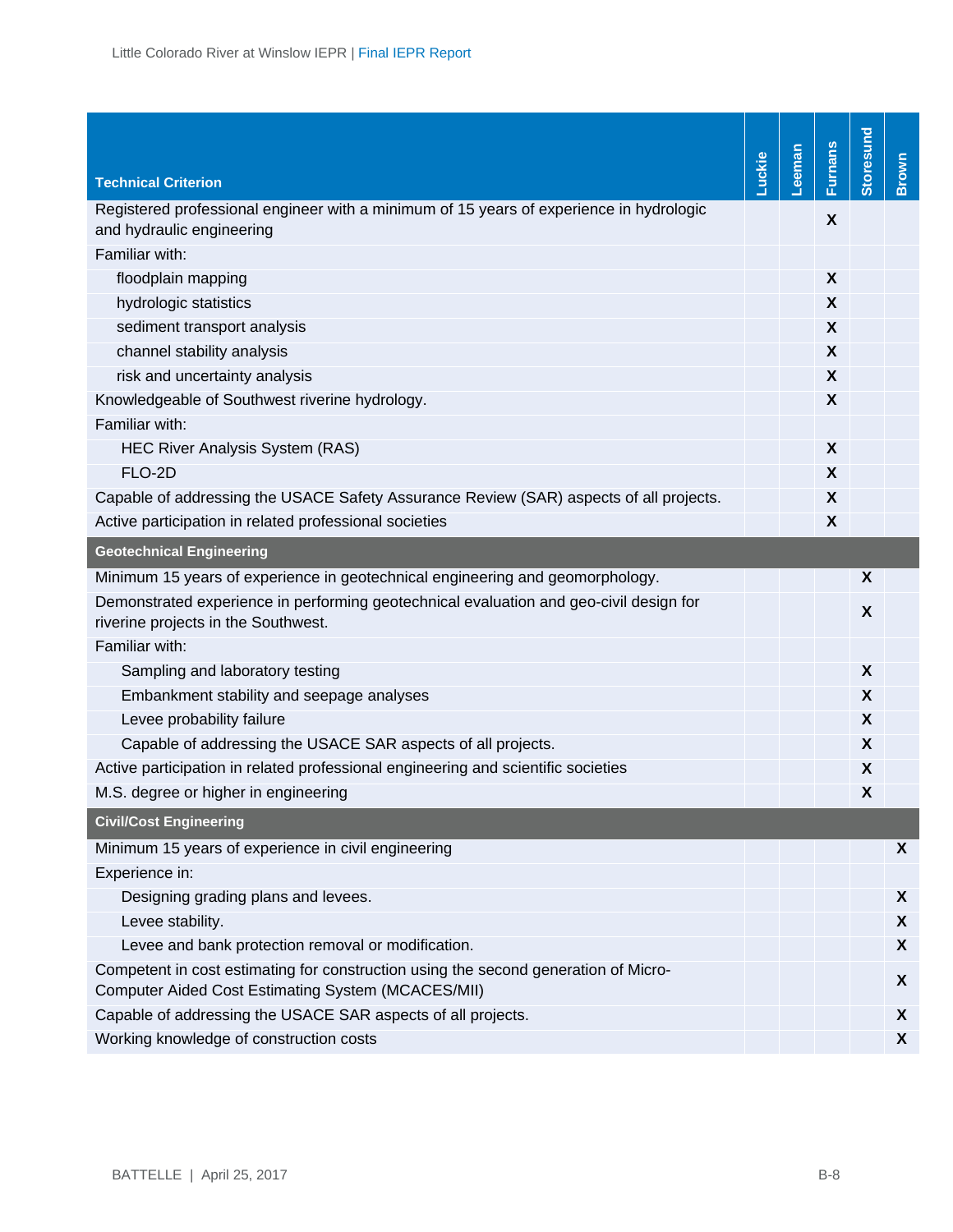**Technical Criterion** 

Active participation in related professional engineering and scientific societies. **X** 

# **B.3 Panel Member Qualifications**

Detailed biographical information on each panel members' credentials and qualifications and areas of technical expertise are summarized in the following paragraphs.

#### *David Luckie*

**Role:** Civil Works Planning/Economics **Affiliation:** Independent consultant

**Mr. Luckie** is an independent consultant with nearly three decades of experience in public works, water resource planning, and economic analysis. He earned his B.S. in economics and finance from the University of South Alabama in 1986. He has performed work for USACE, the U.S. Fish and Wildlife Service, the U.S. Forest Service, and numerous non-Federal and private sector clients.

Over the last 27 years, Mr. Luckie has been involved in numerous flood risk management studies. Two examples of such studies are the Village Creek Watershed Study in Birmingham, Alabama, which was a multipurpose project that included structural, non-structural, environmental, and recreation outputs, and the Charting Buffalo Study, a non-Federal evaluation of the benefits of creating green space through a combination of structural and non-structural management measures. Other recent relevant experience includes the Hunting Bayou General Reevaluation and Integrated Environmental Assessment and the White Oak Section 211(f) Flood Risk Management Study in Houston, Texas.

From 1988 through 2006, he served as a Regional Economist with the U.S. Army Corps of Engineers, Mobile District, Planning and Environmental Division. Since 2006, Mr. Luckie has worked with USACE on a variety of public works projects as a Project Delivery Team (PDT) Leader or reviewer. He has a long and intimate familiarity of USACE plan formulation from his positions as a PDT lead planner, project economist, and reviewer of planning studies prepared by others or subordinates.

Mr. Luckie is highly experienced in the Six-Step Planning Process, having used it throughout his nearly three-decade career. He has used the process to solve a variety of issues, including problems unrelated to public works and water resources. He is also well-versed in the Planning Guidance Notebook (ER 1105-2-100), including its appendices, and other policy guidance related to flood risk management and risk analysis.

Mr. Luckie has been using Hydrologic Engineering Center's Flood Damage Reduction Analysis (HEC-FDA) since its inception in the 1990s. He has also performed, reviewed, or trouble-shot scores of HEC-FDA analyses for Federal, non-Federal, and private sector clients. In addition, he has mentored interns and junior economists in USACE methodologies for flood risk management, requiring them to calculate without- and with-project condition damages, either by hand or with a Microsoft Excel spreadsheet, before allowing them to use HEC-FDA. He is also very familiar with the USACE Regional Economic System

**Luckie** 

**Leeman** 

eeman

**Furnans** 

**urnans** 

**Storesund** 

Storesund

**Brown**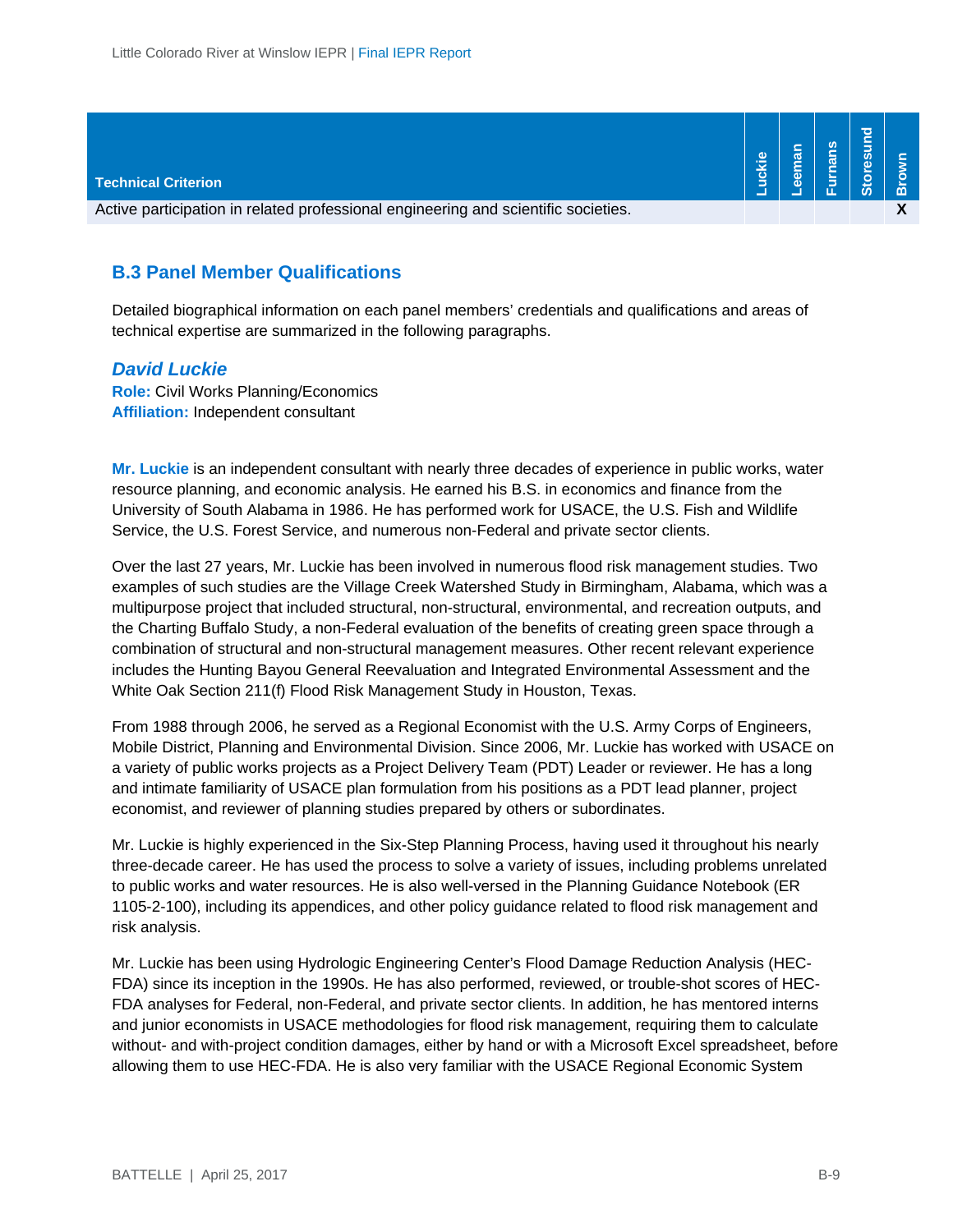(RECONS) model and the estimation of Regional Economic Development benefits, and has used it for both Federal and non-Federal project proponents since its inception.

Mr. Luckie serves on the Economics and Finance Advisory Board for his alma mater, the University of South Alabama. The Board helps the university's Mitchell College of Business faculty develop curricula relevant to today's skill-set needs for graduating economists. He is also a scheduled speaker for the student groups, the Financial Management Association, and the Economics Society of South Alabama.

Mr. Luckie has experience serving on IEPRs for flood risk management projects, including the Mill Creek, Davidson County, Feasibility Report and the Dallas Floodway Feasibility Report and Environmental Impact Statement (EIS), Dallas, Texas.

#### *Linda Leeman*

**Role:** Biological Resources and Environmental Law Compliance **Affiliation:** Ascent Environmental, Inc.

**Ms. Leeman**, a principal and Natural Resource Practice leader with Ascent Environmental, has 18 years of experience conducting environmental review and compliance under the California Environmental Quality Act (CEQA) and National Environmental Policy Act (NEPA) for water resource, flood control, and flood management projects. She earned her M.S. in natural resources from Humboldt State University in 2000 and is a certified wildlife biologist.

Ms. Leeman has worked extensively within the western United States and Central America. She has extensive experience with CEQA, NEPA, and the Federal and California Endangered Species Acts (ESA) compliance for projects throughout northern and central California. Although her primary experience is in California, she has worked in Arizona as an independent contractor for the Arizona Game and Fish Department and is familiar with the natural resources in Arizona. Since 2000, she has prepared numerous impact analyses for biological resources and prepared documents in accordance with CEQA and NEPA requirements. These impact analyses include cumulative effects analyses, compliance with other environmental regulations, and public outreach and comment periods.

Several water resource projects that she worked on triggered the Fish and Wildlife Coordination Act and relied on Habitat Evaluation Procedures (HEP) for the analysis. An example project is the Orestimba Creek Flood Control Project in Stanislaus County, California. She has extensive experience with ESA, developing compliance strategies through Section 7 of the ESA, not-likely-to-affect analyses, Biological Assessments, and conservation strategies. For example, she has been involved in the San Joaquin River Restoration Program Environmental Impact Report (EIR)/EIS and ESA compliance for the U.S. Bureau of Reclamation, the Calaveras Dam Project EIR and ESA compliance for the San Francisco Public Utilities Commission, and the Putah Creek Watershed Management Action Plan for the Creek Coordinating **Committee.** 

Through permitting of projects under the Clean Water Act, she has worked with cultural resource specialists and assisted USACE with Section 106 compliance, consulting with the State Historic Preservation Officer and tribal representatives. Ms. Leeman has also worked on several projects as the lead biologist for environmental compliance in coordination with archeologists for protection of cultural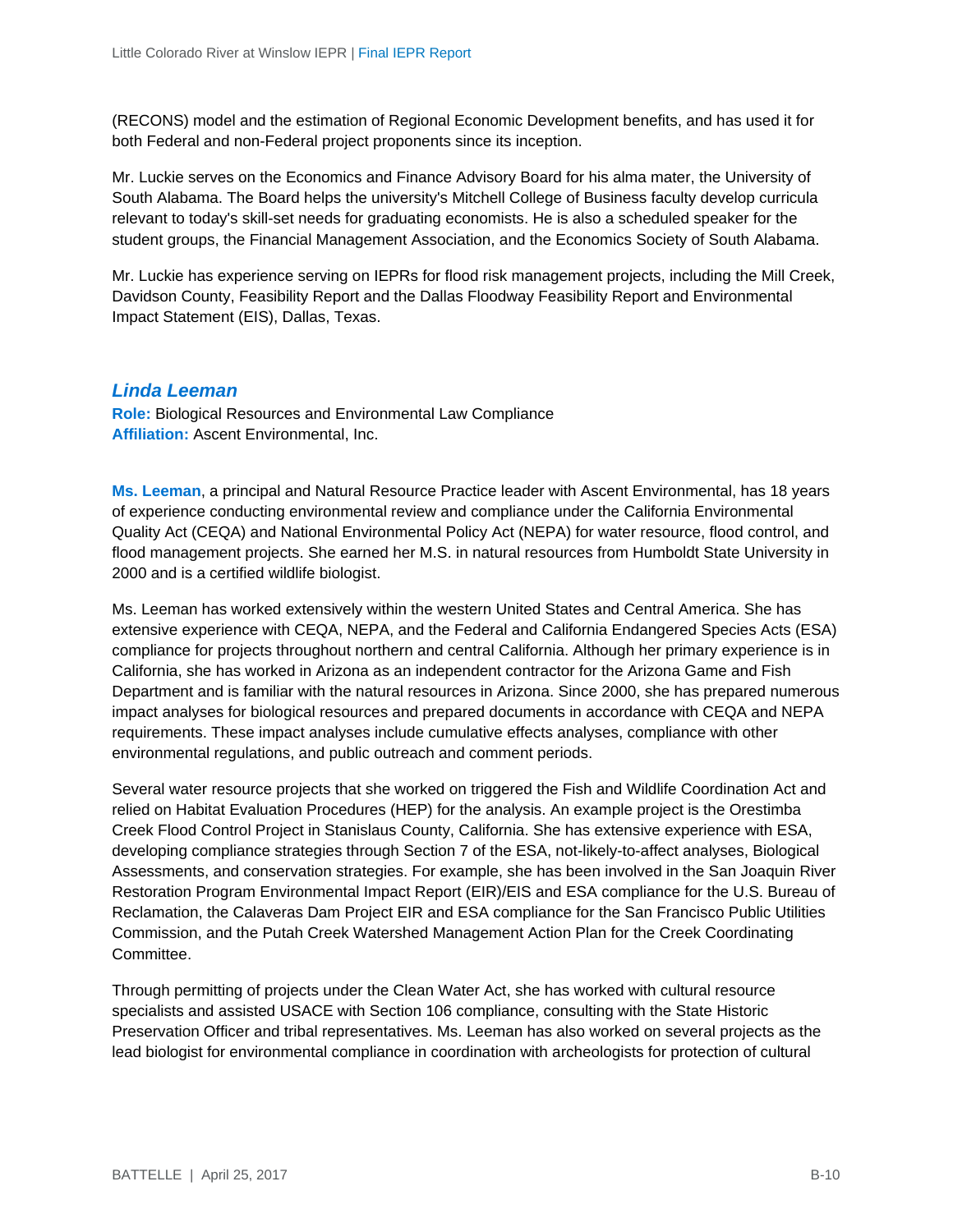resources. Examples include construction monitoring (and discovery of American Indian burials and sensitive cultural artifacts) of the Level II Infill Correctional Facility Project and the Natomas Levee Improvement Program, as well as surveys for cultural resources at Beale Air Force Base.

Ms. Leeman has experience serving on IEPRs for flood risk management projects, including the Berryessa Creek, California, General Reevaluation Study (GRS) Draft General Reevaluation Report and EIS/EIR and the Sutter Basin Pilot Feasibility Study, California: Draft Feasibility Report and EIS/EIR.

# *Jordan Furnans, Ph.D., P.E., P.G., CFM*

**Role:** Hydrology and Hydraulic Engineer **Affiliation:** LRE Water, LLC

**Dr. Furnans**, a vice president and manager with LRE Water, LLC, has 17 years of experience studying and working in hydrologic and hydraulic engineering. He is a licensed professional engineer in Texas, New Mexico, Oklahoma, Colorado, Washington, Indiana, Illinois, Michigan, and Florida. He is also a licensed professional geologist in Texas, as well as a certified floodplain manager (CFM). Dr. Furnans holds a BSE in civil engineering from Princeton University, and both an MSE in environmental and water resources engineering and a Ph.D. in civil engineering from the University of Texas at Austin.

As a certified floodplain manager, Dr. Furnans has the necessary training and experience to assess FEMA floodplain requirements and help clients evaluate and manage their flood-preparedness. He has used Hydrologic Engineering Center's River Analysis System (HEC-RAS) to define floodplains, and filed Letter of Map Revisions (LOMRs) with the Federal Emergency Management Agency (FEMA) upon reviewing changes to floodplains made by clients. He is well-versed in ArcGIS applications, and uses GIS daily in all his projects.

The majority of his professional work in Texas has involved hydrologic statistical analyses of streamgauge records. This has involved time-series analyses to determine heterogeneity in annual, monthly, and daily flow data. He has performed statistical analyses for all U.S. Geological Survey gauges in Texas, quantifying and spatially mapping streamflow trends. He has also used baseflow analysis techniques to assess trends in inflows to the Highland Lakes (upstream of Austin, Texas), and served as an expert witness in legal cases before the Texas State office of Administrative Hearings, where he testified regarding his statistical analyses of streamflows, trends in precipitation, and reservoir inflows.

Dr. Furnans has studied the physical bases for sediment transport models, and performed field data collection efforts to determine both bed load transport and suspended sediment transport (in Texas and Oklahoma). He also modeled sediment transport using EFDC, SED2D, and custom-designed streamflowpower relationships. The majority of his channel stability analyses have involved scour calculations around bridge piers, where he has used empirical equations and hydrodynamic models to calculate hydraulic forces on each pier. He has performed geomorphic assessments of stream alteration patterns in the Sabine and San Antonio Rivers (Texas), and assessed how high flow pulses are likely to damage and shape riverine landforms. .

Dr. Furnans has used Monte-Carlo type analyses, coupled with statistical analyses on inflow parameters, to assess uncertainty in water availability and hydrodynamic models in Florida and Texas. He has also helped Texas clients assess water supply risks associated with the vagaries of streamflow patterns in the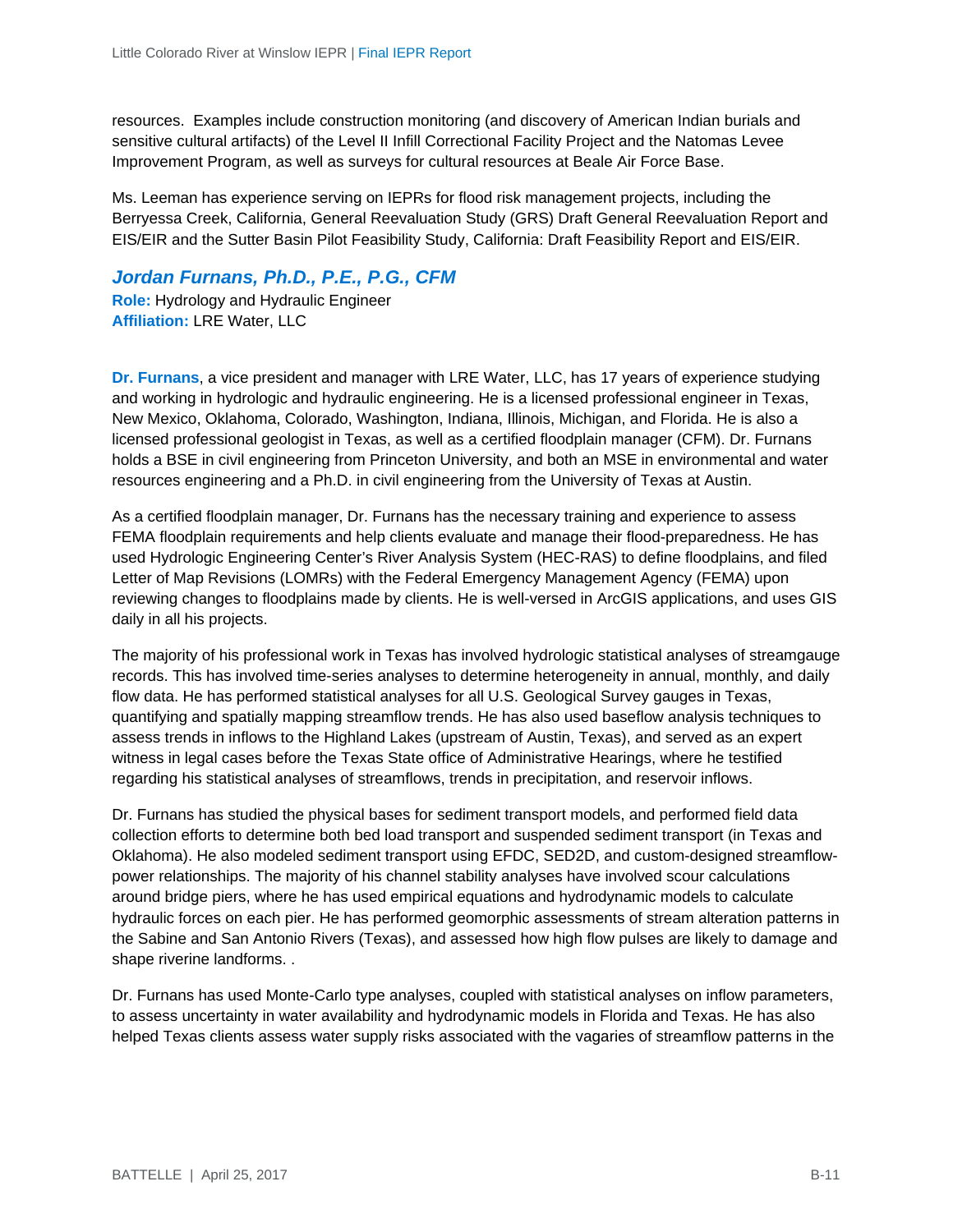Brazos River Basin, Texas. He used statistical techniques and Monte-Carlo analyses to assess uncertainty in water reliability calculations using State of Texas Watershed Assessment Models.

Dr. Furnans has focused most of his professional work in assessing Texas hydrology, performing analyses on every major river system across the state. He has also managed gain/loss studies on the Rio Grande River upstream of Albuquerque, New Mexico, and assessed the likely impacts of delayed or earlier onset annual snowmelt on river water availability for Albuquerque.

Dr. Furnans is proficient with the HEC-RAS model, having used it to determine floodplains and minimum flows and levels for Florida streams, and in designing canal improvements for water providers in Texas. All of the modeling has been under steady-flow conditions. He is currently developing a model of about 20 miles of water canals in Fort Bend County, Texas, including over 20 bridge crossings and inline gate structures. He has studied the physical basis for flood wave routing simulated in Flo-2D, and used similar flood routing models, including the Interconnected Channel and Pond Routing model (for the City of Bonita Springs, Florida) and HEC-RAS 2D (non-project specific training efforts).

In addition, he has addressed USACE's Safety Assurance Review (SAR) on previous IEPRs, including the Integrated Draft General Reevaluation Report and draft Supplemental Environmental Impact Statement for the Hunting Bayou Flood Risk Management Study in 2013.

Dr. Furnans is a member of the American Society of Civil Engineers, the Texas Floodplain Management Association, and the Texas Water Conservation Association. He recently presented a paper at the Environmental and Water Resources Institute World Environmental Congress in Austin, Texas.

# *Rune Storesund, D. Eng., P.E., G.E., QSD/QSP*

**Role:** Geotechnical Engineer **Affiliation:** Independent consultant

**Dr. Storesund** is the Executive Director of the University of California-Berkeley (UC Berkeley) Center for Catastrophic Risk Management, a group of academic researchers and practitioners who pursue transdisciplinary solutions to avoid and mitigate the aftereffects of catastrophic events. He also has a private civil engineering consultant. He has more than 16 years of planning, design, engineering, and construction experience working on a variety of projects throughout California, the United States, and internationally. He earned a D.Eng. (2009) in Civil Engineering (Civil Systems focus) and an M.S. (2002) in Civil Engineering (Geotechnical Engineering), both from UC Berkeley. His D.Eng. degree focused heavily on geotechnical engineering, geomorphology, and risk identification, analysis, and evaluation. He provides consulting services in all aspects of civil, geotechnical, water resources, ecological, restoration, and sustainability engineering projects. His expertise focuses on the application of reliability and riskbased approaches to engineering projects (with a specialization in environmental restoration and flood control projects) in order to effectively manage project uncertainties. He has participated in all aspects of engineering projects, from preliminary reviews, to detailed analyses, to construction observations and post-project monitoring. He is also the President of Storesund Engineering LLC, a Class A General **Contractor**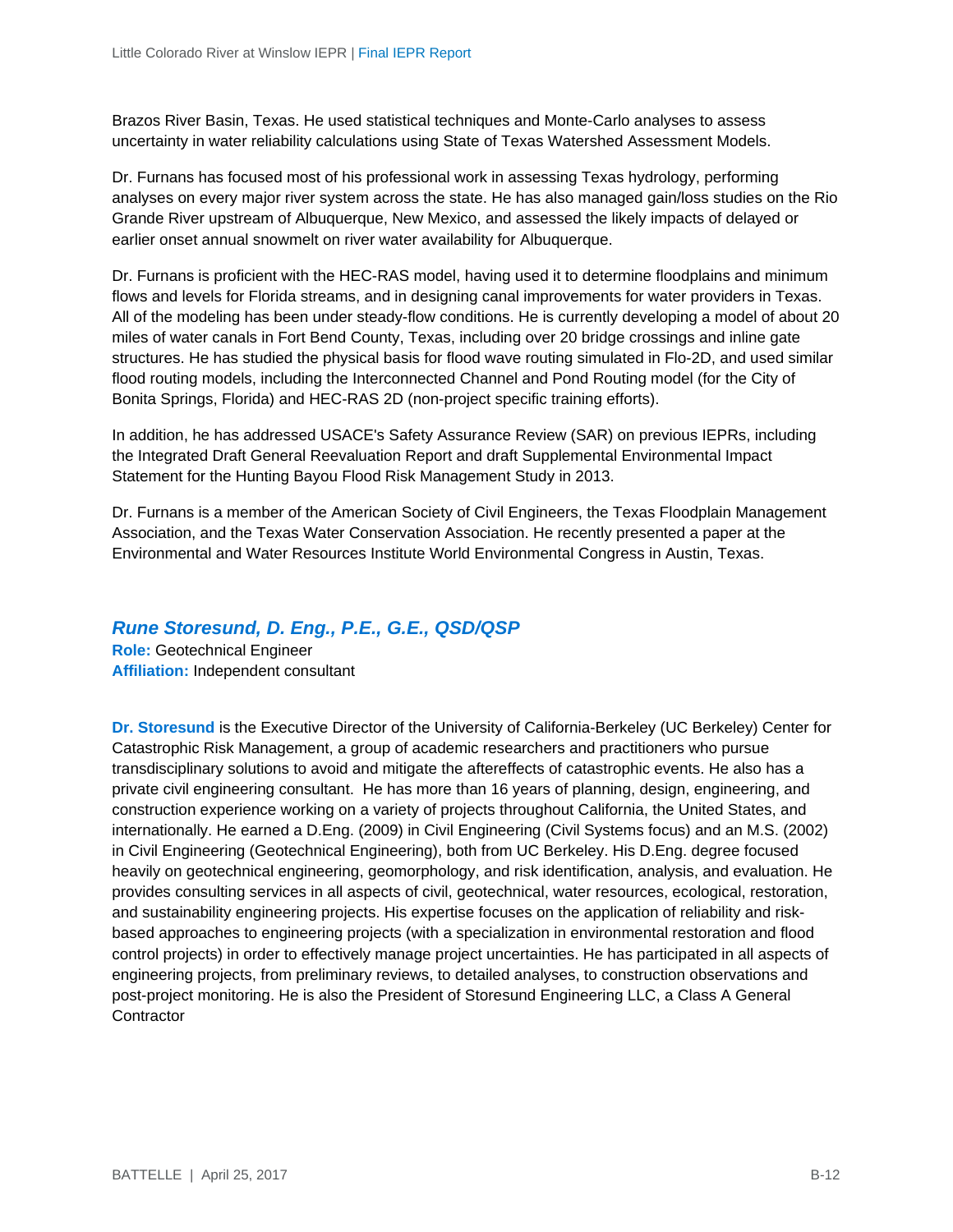Dr. Storesund's work on four USACE projects—the N1 Levee, N2 Levee, Pacheco Levee, and Panhandle Berm Levee—demonstrates his extensive experience evaluating static and dynamic slope stability, seepage through earthen embankments, and settlement of earthen embankments. He also evaluated seepage through and settlement of earthen embankments for the USACE MRGO Levee project and gained additional expertise on settlement through his work on the USACE Bulge Levee project.

Furthermore, Dr. Storesund gained experience evaluating underseepage through foundations of levee embankments through his work on the N1 Levee, N2 Levee, Bulge Levee, Pacheco Levee, Panhandle Berm, MRGO Levee, Amber Knolls Reservoir, Platt Reservoir, Grape Creek Reservoir, and Red Hills Reservoir projects. He has evaluated underseepage under floodwalls on three other USACE projects (the IHNC floodwalls, 17th Street Floodwall, and London Avenue Floodwall); evaluated underseepage under closure structures on the USACE Bayou Bienvenue Closure Structure, Bayou Dupre Closure Structure, and Hamilton Panhandle Control Structure projects; and evaluated underseepage of other pertinent features of flood protection systems such as outlet structures, overflow structures, and spillway structures. Dr. Storesund has worked on a number of projects in Arizona, including Chino Bandito, Chandler, Arizona.

Dr. Storesund has participated in numerous projects related to USACE geotechnical practices. For more than 10 years, he directly participated in engineering design, specification development, DrChecks, and Micro-Computer Aided Cost Estimating System (MCACES/MII) cost evaluations. Most recently, he served as the geotechnical engineer of record for the Hamilton Wetland Restoration project in Novato, California (2004 through 2014). Other USACE flood protection projects he has worked on include the West Sacramento Flood Control Project; the Las Gallinas Coastal Inundation Study; the Upper Penitencia Creek Flood Improvement Project; the San Lorenzo Flood Control Project; and the USACE Upper Napa River Flood Protection Project.

Dr. Storesund has extensive experience with SARs, having recently participated in the SAR for the USACE Princeville IEPR. In addition, in the aftermath of Hurricane Katrina, which hit the greater New Orleans area in 2005, he participated in an American Society of Civil Engineers assessment that served as the basis for the Guiding Principles for conducting USACE SARs. He has been active in advancing risk-informed decision making for critical infrastructure identification and management of uncertainties. His 'systems' synthesis perspective is unique among his peers, and he has routinely evaluated the application of redundancy, resiliency, and robustness.

Dr. Storesund is a registered P.E. in California, Louisiana, Hawaii, and Washington State and a registered Geotechnical Engineer (G.E.) in California. He also is a Qualified Stormwater Pollution Prevention Plan (SWPPP) Practitioner (QSP) and Qualified SWPPP Developer (QSD).

*Chris Brown, Ph.D., P.E.*  **Role:** Civil/Cost Engineer **Affiliation:** Independent consultant

**Dr. Brown** is an associate professor at the University of North Florida teaching civil engineering, fluid mechanics, hydraulics, senior design, foundation engineering, and engineering geology. He earned his Ph.D. in civil engineering in 2005 from the University of Florida and is a licensed, practicing professional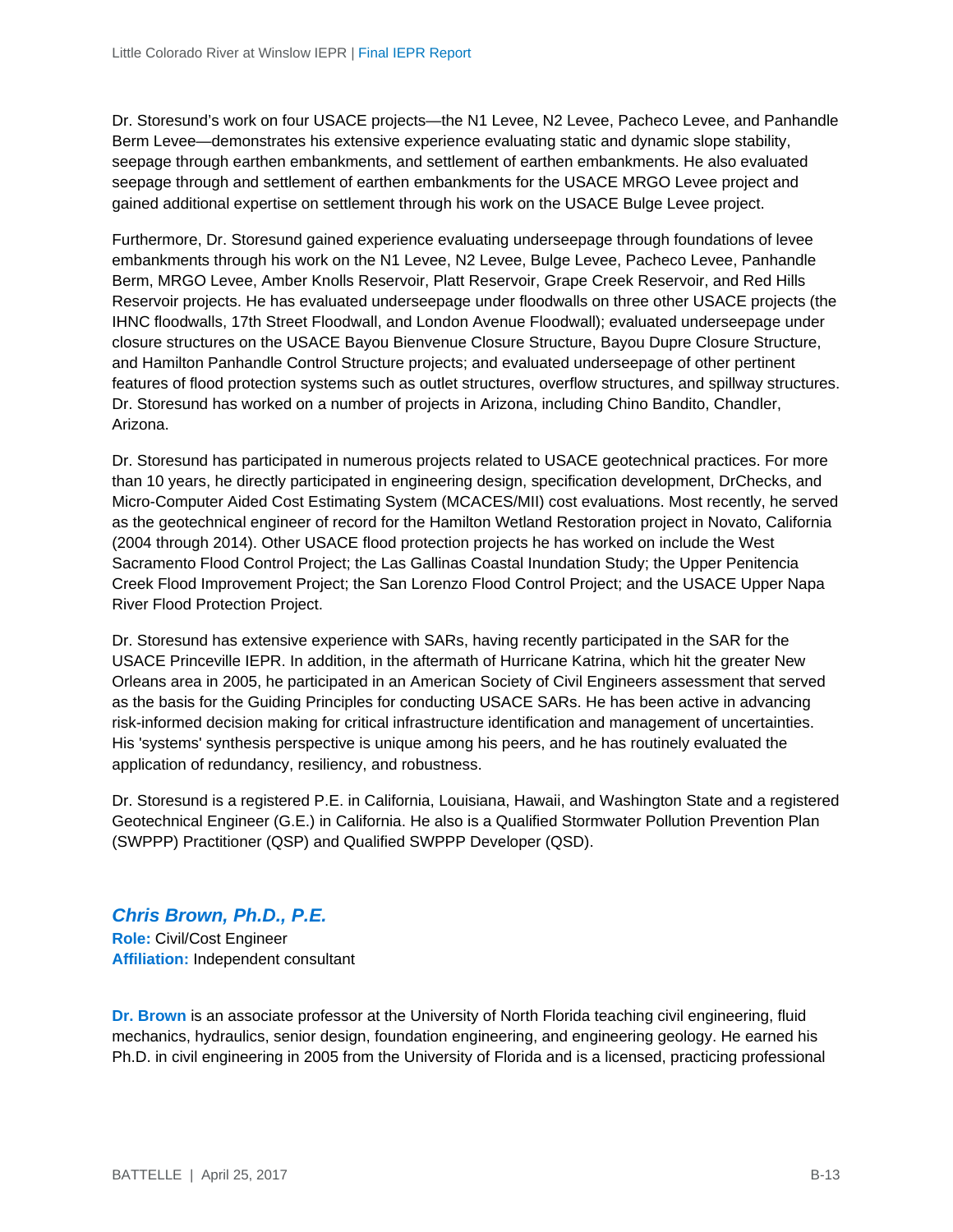engineer in Florida and Pennsylvania focusing on water resources and geotechnical engineering. Dr. Brown has 24 years of civil engineering experience including design, construction, inspection, and teaching, working with and for USACE (Philadelphia District, 1991 to 1999, Jacksonville District, 1999 to 2006), as well as municipal governments and private engineering firms.

Dr. Brown has worked on levee project design in Florida, Puerto Rico, Delaware, New Jersey, and Pennsylvania. He has also developed grading plans for earth works and landfills. He has evaluated levee stability (slope stability, seepage, erosion, and settlement), and served on the original USACE ad hoc national levee assessment team. In addition, he has designed levee and bank protection schemes in multiple states involving riprap, gabions, articulated mats, and various geosynthetic materials. Dr. Brown also helped devise the scope of work for levee overtopping studies in the Southeastern United States after Hurricane Katrina.

Dr. Brown is very competent in cost estimating for construction using MCACES and has acted as costestimating IEPR reviewer on some of the largest USACE Civil Works projects, including the most expensive lock and dam replacement in USACE history. He is very familiar with construction costing, material costs, labor costs, and overhead. Dr. Brown teaches construction cost estimating and contracting as part of the senior civil engineering capstone course series at the University of North Florida.

He is also fully capable of addressing relevant SAR issues and has fulfilled this requirement for at least four other IEPR projects, including the Olmsted Locks and Dam 52 and 53 Replacement Project Post Authorization Change Report and the Dallas Floodway Feasibility Report and EIS, Dallas, Texas.

Dr. Brown is active in the Society of American Military Engineers (SAME) and the American Water Resources Association, and is the faculty advisor to the University of North Florida SAME student chapter.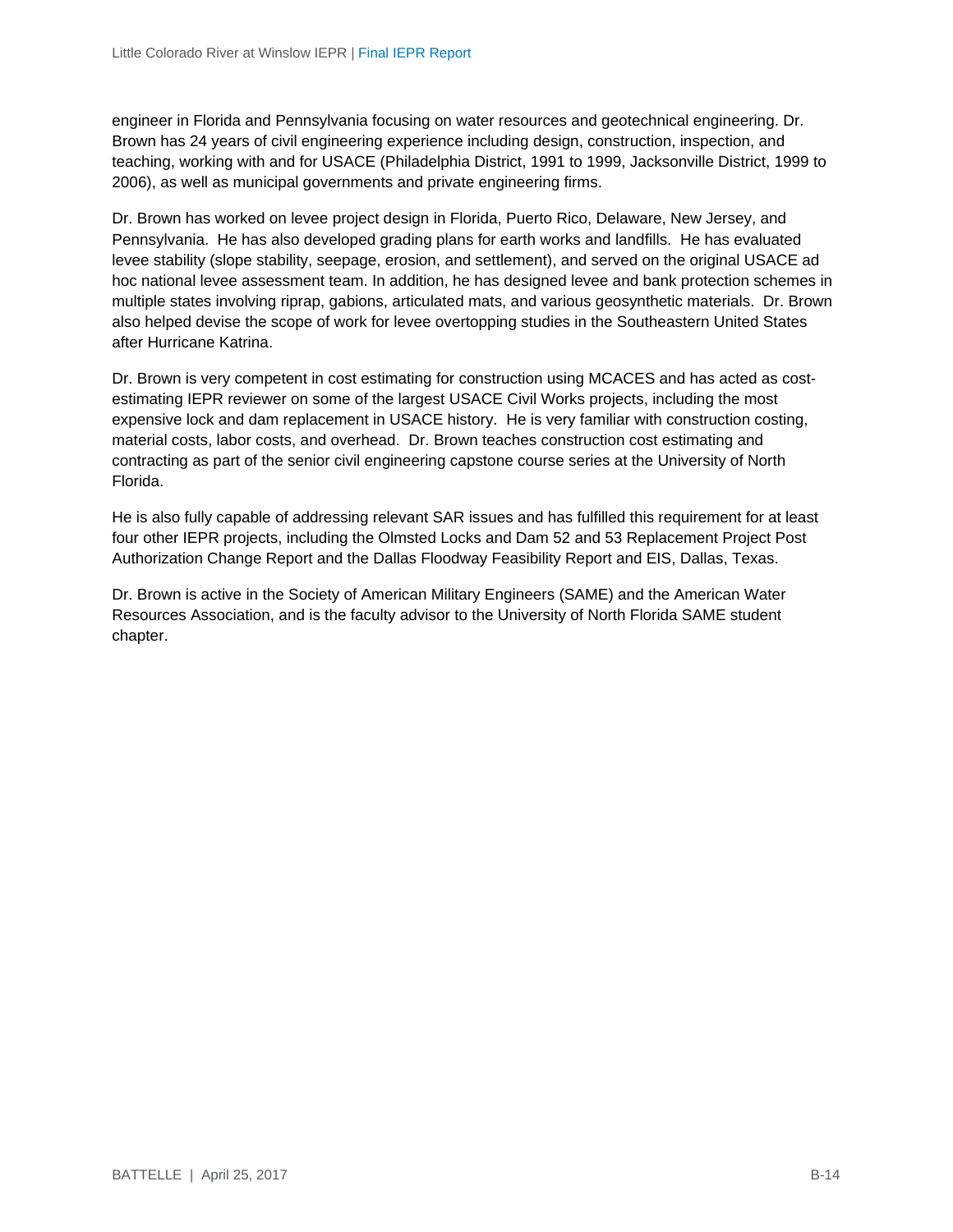# APPENDIX C

Final Charge for the Little Colorado River at Winslow IEPR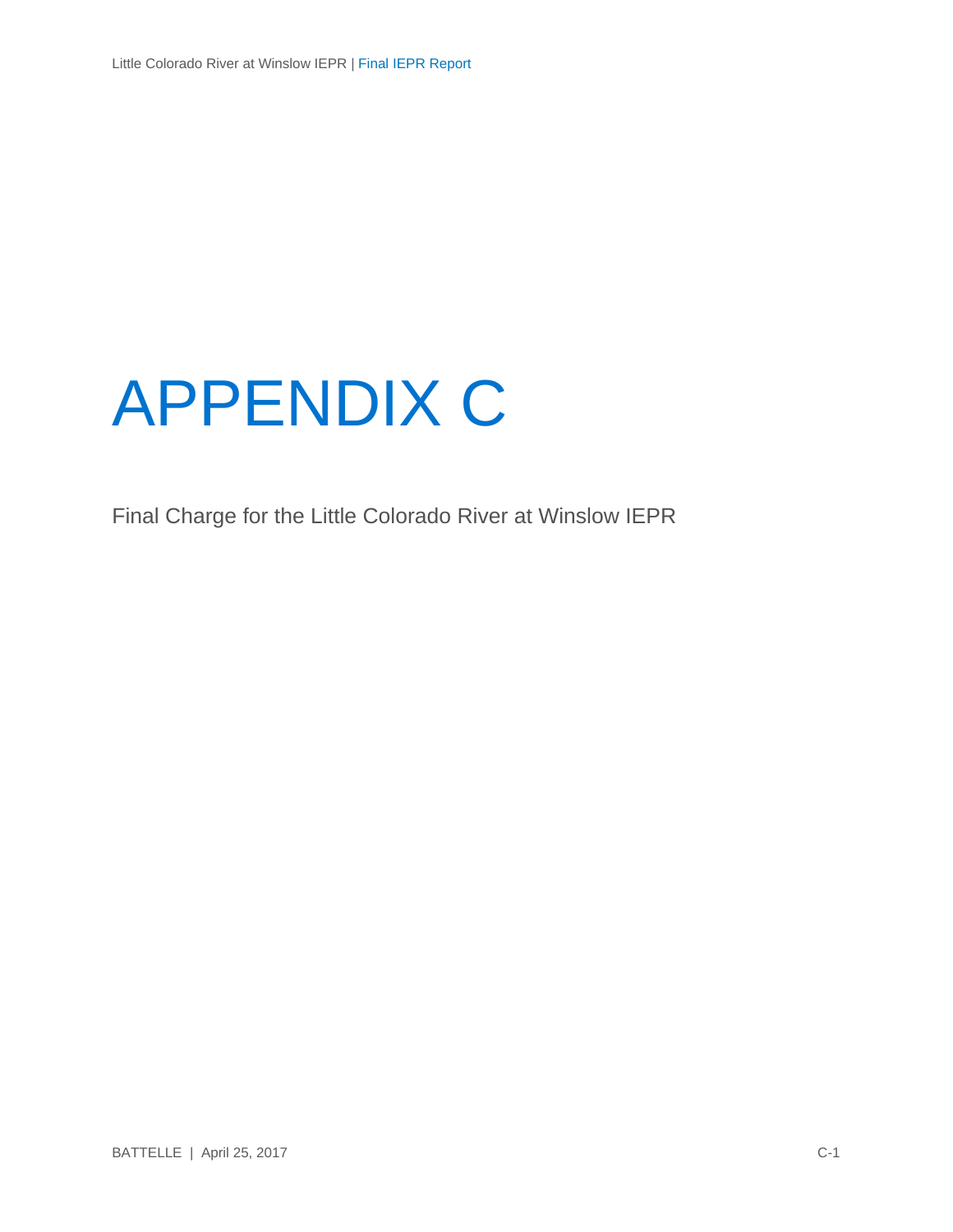This page is intentionally left blank.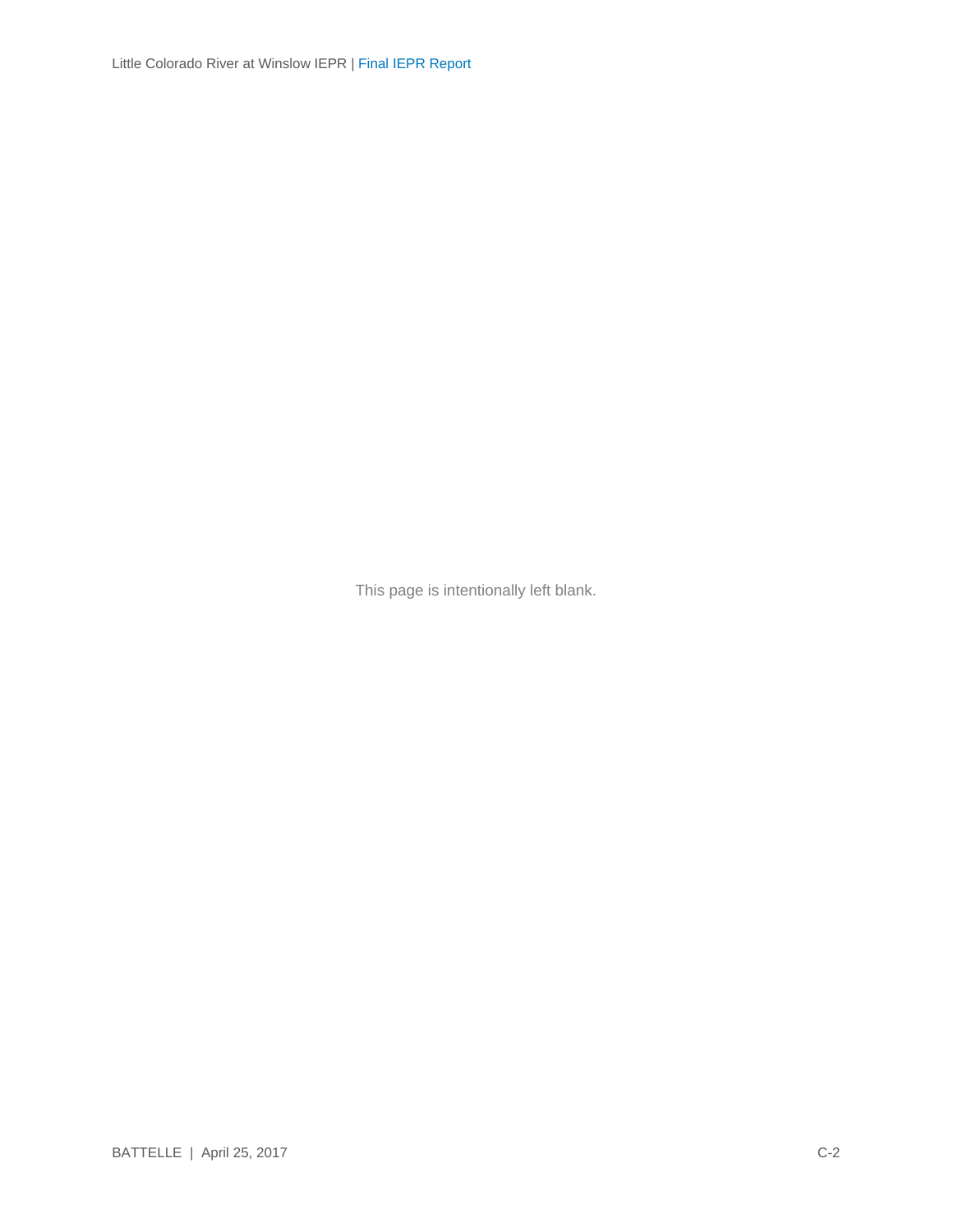**Charge Questions and Guidance to the Panel Members for the Independent External Peer Review (IEPR) of the Little Colorado River at Winslow, Navajo County, Arizona Flood Risk Management Feasibility Study** 

*This is the final Charge to the Panel for the Little Colorado River at Winslow IEPR. This final Charge was submitted to USACE as part of the final Work Plan, originally submitted on March 2, 2017.* 

# **BACKGROUND**

Little Colorado River at Winslow is a General Investigations study that was undertaken to evaluate structural and non-structural flood risk management (FRM) measures to reduce the risk of flooding in the City of Winslow and vicinity. Removal of invasive species (tamarisk, saltcedar) was considered as part of larger plans provided they contributed to the primary objective of flood risk management. The study team did not formulate ecosystem restoration plans, and National Ecosystem Restoration (NER) benefits were not determined for the purpose of plan selection. The non-Federal sponsor for the study is the Navajo County Flood Control District, Navajo County, Arizona.

The overall Little Colorado River watershed encompasses an area of approximately 27,051 square miles in northeastern Arizona and northwestern New Mexico. Approximately 80 percent of the watershed is in Arizona and includes parts of Coconino, Navajo, and Apache Counties. The remaining 20 percent of the watershed is in New Mexico and includes parts of San Juan, McKinley, Cibola, and Catron Counties. The drainage basin of the Little Colorado River is approximately 245 miles long and 158 miles wide at its widest point. The mainstem of the Little Colorado River is entirely in Arizona, has a channel length of 356 miles, and total elevation drop of about 6,300 feet from its headwaters in the White Mountains to its confluence with the Colorado River. The Little Colorado River flows in generally a northwest direction and receives runoff from 18 sub-watershed basins and contributing drainage areas with hundreds of miles of small tributary streams. The Little Colorado River Watershed is bound on the east by the Rio Grande Basin, on the south by the Gila River Basin, and on the north by the San Juan Basin. The Little Colorado River joins the Colorado River in the Grand Canyon on the northwest edge of the Basin.

The Little Colorado River at Winslow study area is located in the middle Little Colorado River Sub-Watershed, in and near the City of Winslow in western Navajo County Arizona. The study area encompasses the floodplain of the Little Colorado River from the vicinity of the Clear Creek confluence downstream (northwest) to the north end of the existing Winslow Levee system. The study area includes the majority of the City of Winslow, including the Ruby Wash Diversion Levee (RWDL) and the Ruby Wash Levee. The tributaries of Ruby Wash, Clear Creek, Cottonwood Wash, and Salt Creek join the Little Colorado River Mainstem within the study area.

The City of Winslow is located along both Interstate Highway 40 and the Burlington Northern Santa Fe Railroad along the western border of Navajo County. Winslow is the largest city in Navajo County. The area is supported by tourism, manufacturing, trade, and retail. The 27,000 square mile Navajo Reservation and the 2,410 square mile Hopi Reservation are located to the north. Elsewhere, the surrounding land consists of a patchwork of private and State Trust lands.

As stated previously, the study purpose was to investigate problems and opportunities and potential alternatives to provide flood risk management (FRM) for the City of Winslow and vicinity. Potential FRM solutions included both structural and non-structural measures. Structural measures included levee rehabilitation, new levees, channel improvements to increase conveyance capacity, grade control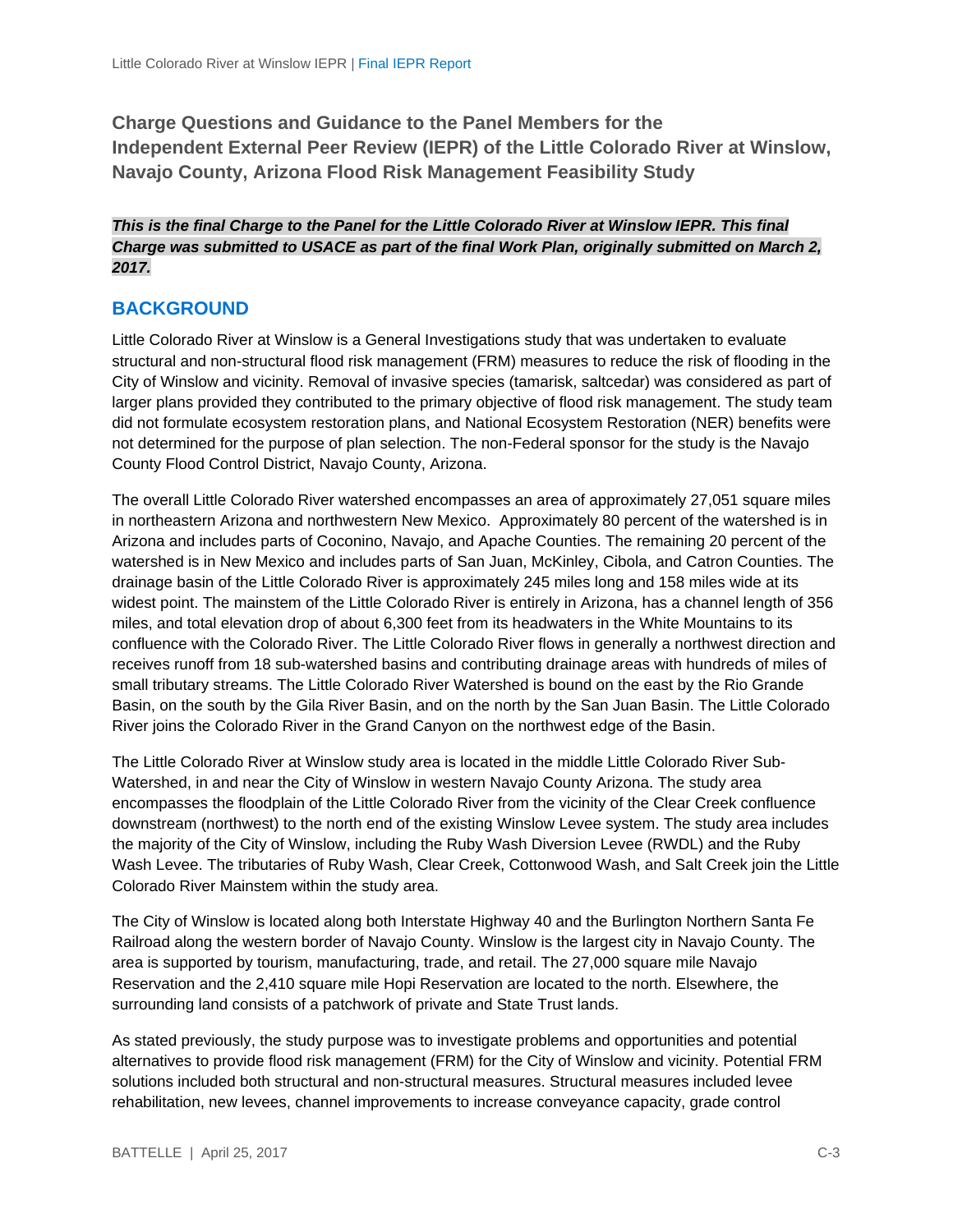structures, bank stabilization, and on-line or off-line detention facilities. Non-structural floodplain management measures included assisting communities with floodplain management and flood warning systems in areas where needed. In addition, floodproofing, buyout, relocation, and dry flood-proofing were considered.

The Little Colorado River at Winslow FRM Study Team has conducted the feasibility study following the Corps Planning process defined in Engineer Regulation 1105-2-100 (Planning Guidance Notebook) and the USACE SMART Planning initiative, which incorporates risk-informed evaluation with less detailed information to reach decision points more efficiently, and includes greater Vertical Team coordination throughout the study.

#### **OBJECTIVES**

The objective of this work is to conduct an independent external peer review (IEPR) of the Little Colorado River at Winslow, Navajo County, Arizona Flood Risk Management Feasibility Study (hereinafter: Little Colorado River at Winslow IEPR) in accordance with the Department of the Army, U.S. Army Corps of Engineers (USACE), Water Resources Policies and Authorities' *Civil Works Review* (Engineer Circular [EC] 1165-2-214, dated December 15, 2012), and the Office of Management and Budget's *Final Information Quality Bulletin for Peer Review* (December 16, 2004).

Peer review is one of the important procedures used to ensure that the quality of published information meets the standards of the scientific and technical community. Peer review typically evaluates the clarity of hypotheses, validity of the research design, quality of data collection procedures, robustness of the methods employed, appropriateness of the methods for the hypotheses being tested, extent to which the conclusions follow from the analysis, and strengths and limitations of the overall product.

The purpose of the IEPR is to assess the "adequacy and acceptability of the economic, engineering, and environmental methods, models, and analyses used" (EC 1165-2-214; p. D-4) for the Little Colorado River at Winslow documents. The IEPR will be limited to technical review and will not involve policy review. The IEPR will be conducted by subject matter experts (i.e., IEPR panel members) with extensive experience in civil works planning/economy, biological resources and environmental law compliance, hydrology and hydraulic engineering, geotechnical engineering, and civil/cost engineering issues relevant to the project. They will also have experience applying their subject matter expertise to flood risk management.

The Panel will be "charged" with responding to specific technical questions as well as providing a broad technical evaluation of the overall project. Per EC 1165-2-214, Appendix D, review panels should identify, explain, and comment upon assumptions that underlie all the analyses, as well as evaluate the soundness of models, surveys, investigations, and methods. Review panels should be able to evaluate whether the interpretations of analysis and the conclusions based on analysis are reasonable. Reviews should focus on assumptions, data, methods, and models. The panel members may offer their opinions as to whether there are sufficient analyses upon which to base a recommendation.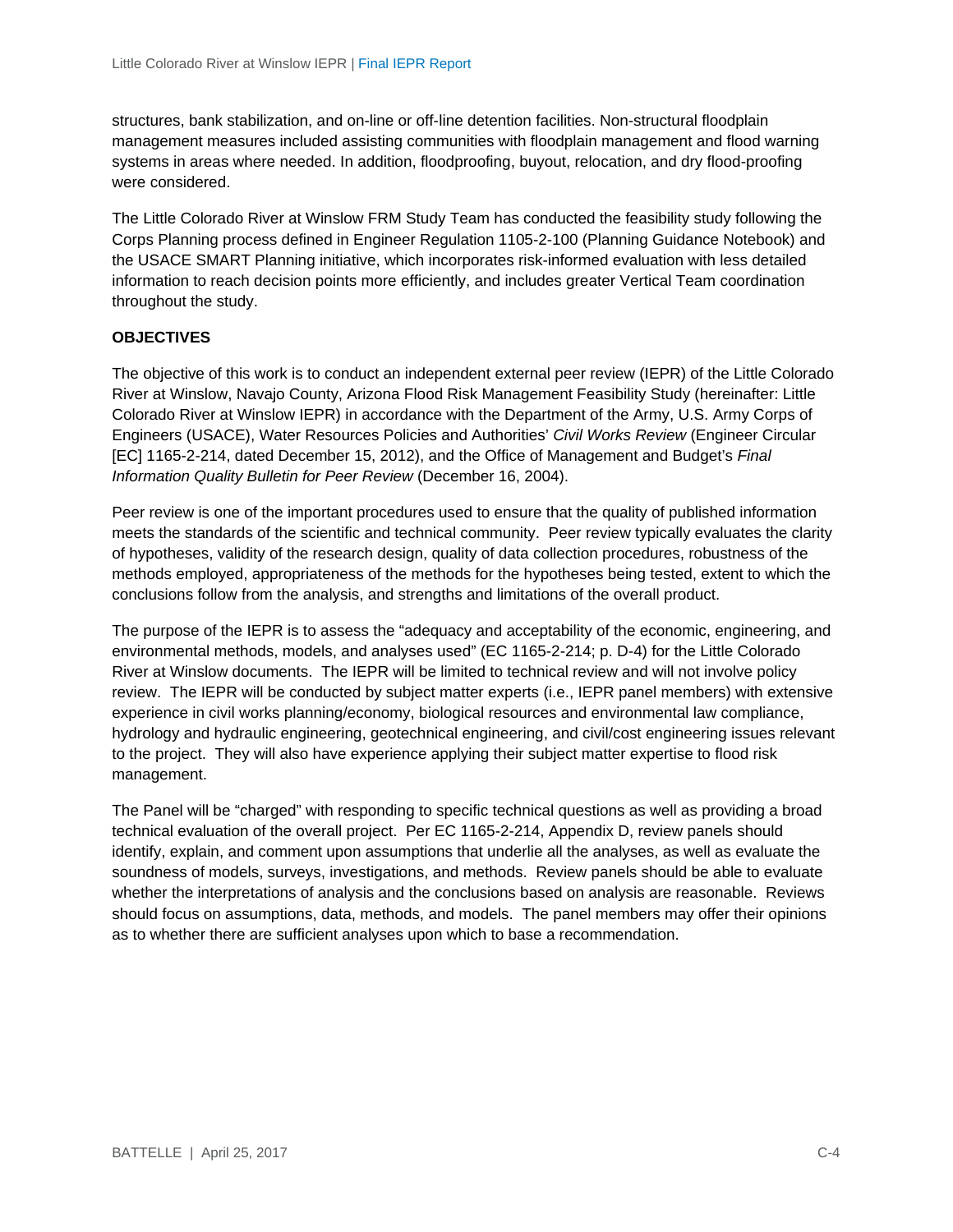#### **DOCUMENTS PROVIDED**

The following is a list of documents, supporting information, and reference materials that will be provided for the review.

#### **Documents for Review**

The following documents are to be reviewed by designated discipline:

| <b>Title</b>                                                           | <b>No. of Pages</b> | <b>Required Disciplines</b>                                                                              |
|------------------------------------------------------------------------|---------------------|----------------------------------------------------------------------------------------------------------|
| Integrated Feasibility Report/Environmental<br><b>Impact Statement</b> | 380                 | <b>All Disciplines</b>                                                                                   |
| Appendix A Hydrology                                                   | 554                 | <b>H&amp;H Engineering</b>                                                                               |
| Appendix B Hydraulics                                                  | 353                 | <b>H&amp;H Engineering</b>                                                                               |
| Appendix C Economics                                                   | 77                  | <b>Civil Works Planner/Economics</b>                                                                     |
| Appendix D Design                                                      | 42                  | Geotechnical Engineering;<br>Civil/Cost Engineering; H&H<br>Engineering                                  |
| Appendix E Cost Engineering                                            | 54                  | Civil Works Planner/Economics;<br><b>Civil/Cost Engineering</b>                                          |
| Appendix F Geotechnical (Appendices A and B)                           | 182                 | <b>Geotechnical Engineering</b>                                                                          |
| Appendix G HTRW                                                        | 41                  | <b>Biological Resources and</b><br><b>Environmental Law Compliance</b>                                   |
| Appendix H Real Estate                                                 | 54                  | Civil Works Planner/Economics;<br><b>Biological Resources and</b><br><b>Environmental Law Compliance</b> |
| Appendix I Environmental                                               | 89                  | <b>Biological Resources and</b><br><b>Environmental Law Compliance</b>                                   |
| Appendix J Clean Water Act 404(b)(1) Evaluation                        | 53                  | <b>Biological Resources and</b><br><b>Environmental Law Compliance</b>                                   |
| <b>Public Comments*</b>                                                | 34                  | <b>All Disciplines</b>                                                                                   |
| Appendix F Geotechnical (Attachments 1-7 to<br>Appendix B)**           | 691                 |                                                                                                          |
| Risk Register**                                                        | 13                  | <b>All Disciplines</b>                                                                                   |
| Decision Management Plan (Decision Log)**                              | 6                   | <b>All Disciplines</b>                                                                                   |
| <b>Total Page Count</b>                                                | 2,623               |                                                                                                          |

*\*Page count for public comments is approximate* 

*\*\*Supporting documentation only. Not included in the total page count.* 

#### **Documents for Reference**

- USACE guidance *Civil Works Review,* (EC 1165-2-214, December 15, 2012)
- Office of Management and Budget's *Final Information Quality Bulletin for Peer Review* (December 16, 2004)
- Foundations of SMART Planning
- SMART Planning Bulletin (PB 2013-03)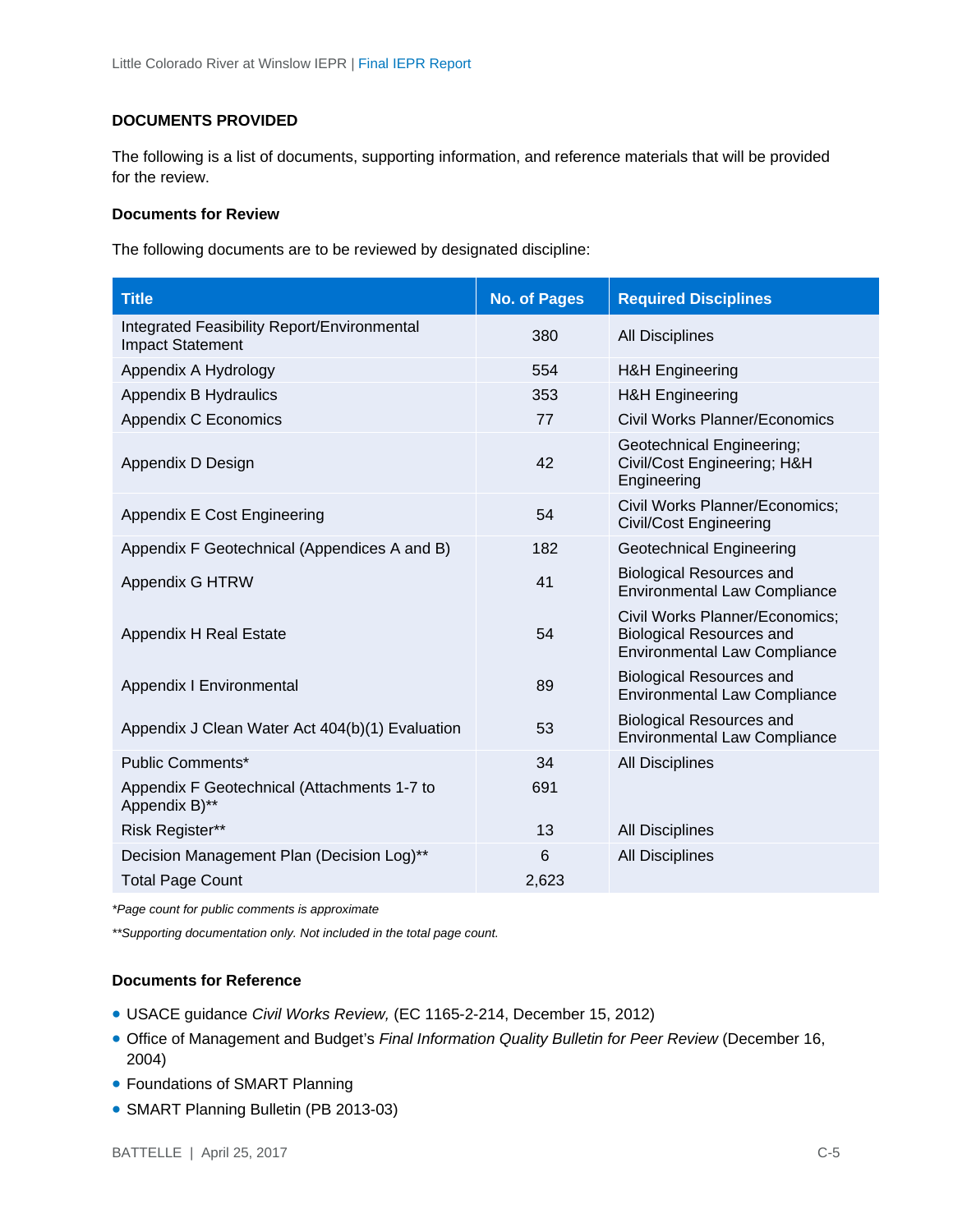- SMART Planning Overview
- Planning Modernization Fact Sheet.

#### **SCHEDULE**

This draft schedule is based on the January 20, 2017 receipt of the final review documents. Note that dates presented in the schedule below could change due to document, panel member and/or USACE availability.

| <b>Task</b>                                                                            | <b>Action</b>                                                                                                                                          | <b>Due Date</b><br><b>Working Days</b> |
|----------------------------------------------------------------------------------------|--------------------------------------------------------------------------------------------------------------------------------------------------------|----------------------------------------|
| Conduct<br>Peer<br><b>Review</b>                                                       | Subcontractors complete mandatory Operations Security<br>(OPSEC) training                                                                              | 3/9/2017                               |
|                                                                                        | Battelle sends review documents to panel members                                                                                                       | 2/14/2017                              |
|                                                                                        | Battelle convenes kick-off meeting with panel members                                                                                                  | 2/14/2017                              |
|                                                                                        | Battelle convenes kick-off meeting with USACE and panel<br>members                                                                                     | 2/14/2017                              |
|                                                                                        | Battelle convenes mid-review teleconference for panel members<br>to ask clarifying questions of USACE                                                  | <b>TBD</b>                             |
|                                                                                        | Panel members complete their individual reviews                                                                                                        | 3/15/2017                              |
| Prepare<br><b>Final</b><br><b>Panel</b><br><b>Comments</b><br>and Final<br><b>IEPR</b> | Battelle provides talking points to panel members for Panel<br><b>Review Teleconference</b>                                                            | 3/23/2017                              |
|                                                                                        | Battelle convenes Panel Review Teleconference                                                                                                          | 3/29/2017                              |
|                                                                                        | Battelle provides Final Panel Comment templates and instructions<br>to panel members                                                                   | 3/30/2017                              |
|                                                                                        | Panel members provide draft Final Panel Comments to Battelle                                                                                           | 4/6/2017                               |
|                                                                                        | Battelle provides feedback to panel members on draft Final Panel<br>Comments; panel members revise Final Panel Comments                                | 4/07/2017 -<br>4/16/2017               |
|                                                                                        | <b>Panel finalizes Final Panel Comments</b>                                                                                                            | 4/17/2017                              |
|                                                                                        | Battelle sends public comments to Panel                                                                                                                | 3/23/2017                              |
|                                                                                        | Panel members complete their review of public comments                                                                                                 | 3/29/2017                              |
| <b>Report</b>                                                                          | Panel drafts Final Panel Comment, if necessary                                                                                                         | 3/31/2017                              |
|                                                                                        | Panel finalizes Final Panel Comment regarding public comments                                                                                          | 4/4/2017                               |
|                                                                                        | Battelle provides Final IEPR Report to panel members for review                                                                                        | 4/19/2017                              |
|                                                                                        | Panel members provide comments on Final IEPR Report                                                                                                    | 4/21/2017                              |
|                                                                                        | Battelle submits Final IEPR Report to USACE*                                                                                                           | 4/25/2017                              |
|                                                                                        | USACE Planning Center of Expertise (PCX) provides decision on<br>Final IEPR Report acceptance                                                          | 5/2/2017                               |
| Comment/<br><b>Response</b><br><b>Process</b>                                          | Battelle inputs Final Panel Comments to Design Review and<br>Checking System (DrChecks) and provides Final Panel Comment<br>response template to USACE | 5/3/2017                               |
|                                                                                        | Battelle convenes teleconference with Panel to review Comment<br>Response process                                                                      | 5/3/2017                               |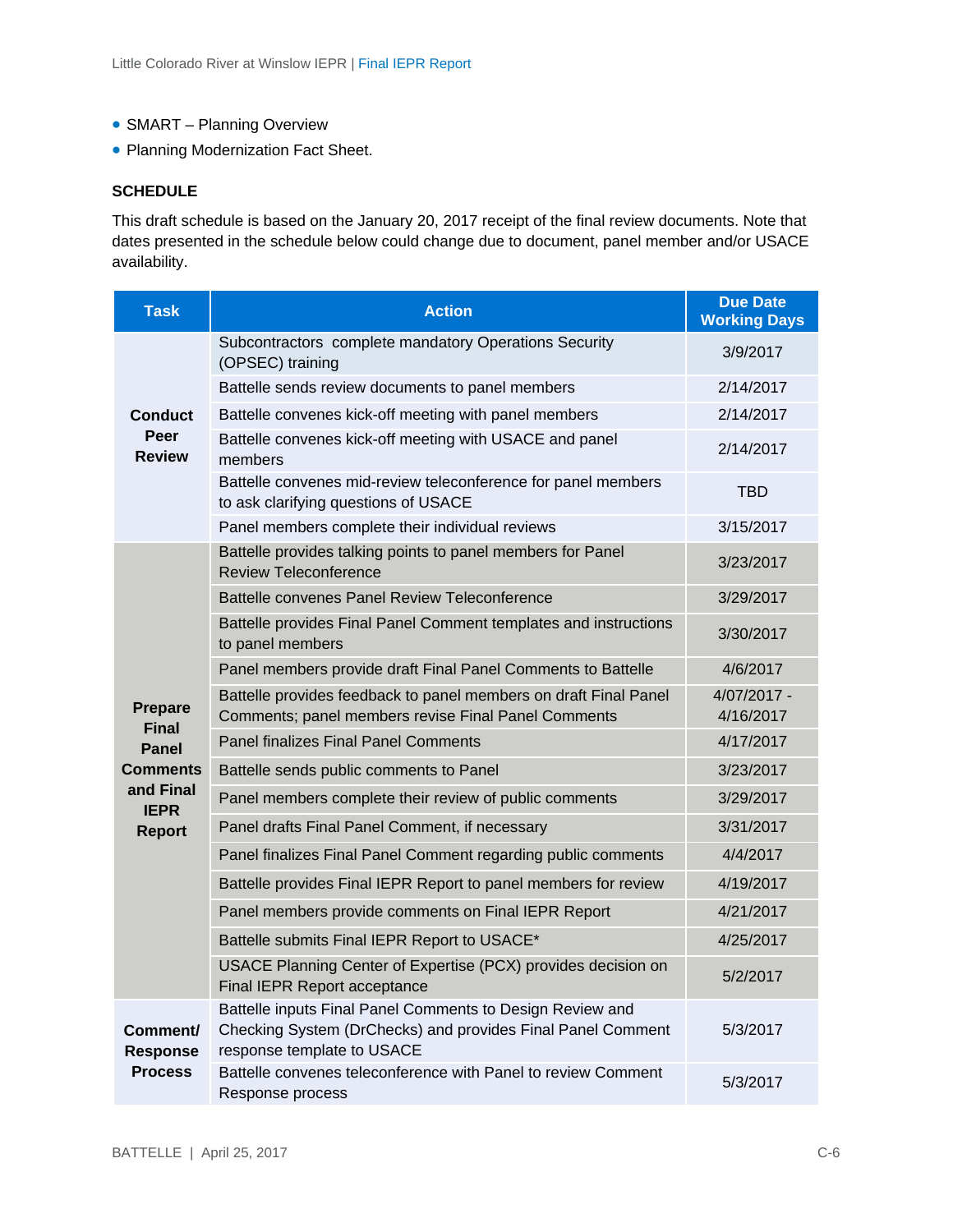| <b>Task</b>                                             | <b>Action</b>                                                                                                            | <b>Due Date</b><br><b>Working Days</b> |
|---------------------------------------------------------|--------------------------------------------------------------------------------------------------------------------------|----------------------------------------|
|                                                         | USACE Project Delivery Team (PDT) provides draft Evaluator<br>Responses to USACE PCX for review                          | 5/17/2017                              |
|                                                         | USACE PCX reviews draft Evaluator Responses and works with<br>USACE PDT regarding clarifications to responses, if needed | 5/23/2017                              |
|                                                         | USACE PCX provides draft PDT Evaluator Responses to Battelle                                                             | 5/24/2017                              |
|                                                         | Battelle provides draft PDT Evaluator Responses to panel<br>members                                                      | 5/26/2017                              |
|                                                         | Panel members provide draft BackCheck Responses to Battelle                                                              | 6/1/2017                               |
|                                                         | Battelle convenes teleconference with panel members to discuss<br>draft BackCheck Responses                              | 6/2/2017                               |
|                                                         | Battelle convenes Comment Response Teleconference with panel<br>members and USACE                                        | 6/5/2017                               |
|                                                         | USACE inputs final PDT Evaluator Responses to DrChecks                                                                   |                                        |
|                                                         | Battelle provides final PDT Evaluator Responses to panel<br>members                                                      | 6/14/2017                              |
|                                                         | Panel members provide final BackCheck Responses to Battelle                                                              | 6/19/2017                              |
|                                                         | Battelle inputs the panel members' final BackCheck Responses to<br><b>DrChecks</b>                                       | 6/26/2017                              |
|                                                         | Battelle submits pdf printout of DrChecks project file*                                                                  | 6/27/2017                              |
| Agency<br><b>Decision</b><br><b>Milestone</b><br>(ADM)  | Panel prepares and/or reviews slides for ADM                                                                             | <b>TBD</b>                             |
|                                                         | <b>ADM Meeting</b>                                                                                                       | October 2017                           |
| <b>Civil</b>                                            | Panel prepares and/or reviews slides for CWRB                                                                            | <b>TBD</b>                             |
| <b>Works</b><br><b>Review</b><br><b>Board</b><br>(CWRB) | <b>CWRB Meeting</b>                                                                                                      | May 2018                               |

# **CHARGE FOR PEER REVIEW**

Members of this IEPR Panel are asked to determine whether the technical approach and scientific rationale presented in the Little Colorado River at Winslow documents are credible and whether the conclusions are valid. The Panel is asked to determine whether the technical work is adequate, competently performed, and properly documented; satisfies established quality requirements; and yields scientifically credible conclusions. The Panel is being asked to provide feedback on the economic, engineering, environmental resources, and plan formulation. The panel members are not being asked whether they would have conducted the work in a similar manner.

Specific questions for the Panel (by report section or appendix) are included in the general charge guidance, which is provided below.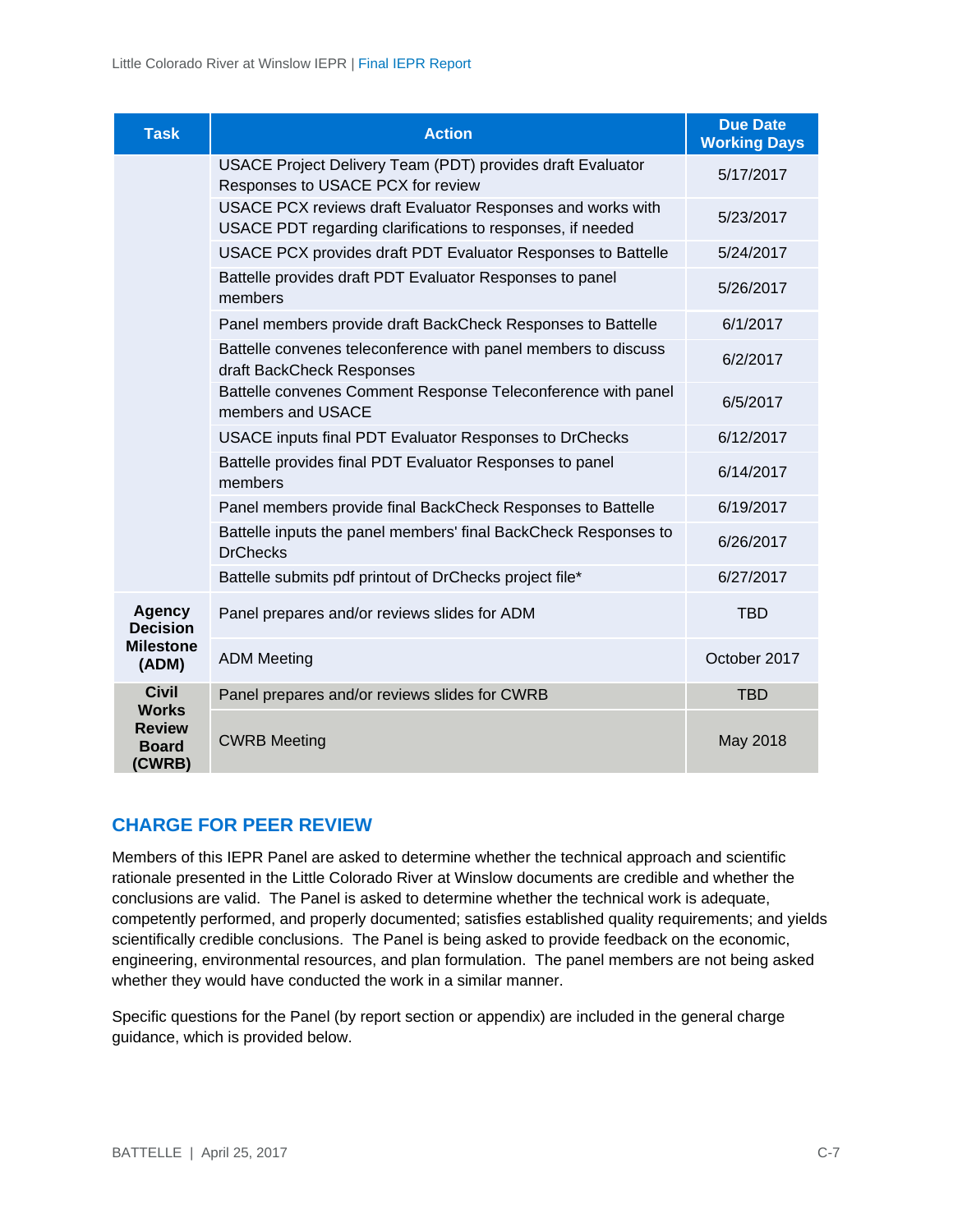#### **General Charge Guidance**

Please answer the scientific and technical questions listed below and conduct a broad overview of the Little Colorado River at Winslow documents. Please focus your review on the review materials assigned to your discipline/area of expertise and technical knowledge. Even though there are some sections with no questions associated with them, that does not mean that you cannot comment on them. Please feel free to make any relevant and appropriate comment on any of the sections and appendices you were asked to review. In addition, please note the following guidance. Note that the Panel will be asked to provide an overall statement related to 2 and 3 below per USACE guidance (EC 1165-2-214; Appendix D).

- 1. Your response to the charge questions should not be limited to a "yes" or "no." Please provide complete answers to fully explain your response.
- 2. Assess the adequacy and acceptability of the economic and environmental assumptions and projections, project evaluation data, and any biological opinions of the project study.
- 3. Assess the adequacy and acceptability of the economic analyses, environmental analyses, engineering analyses, formulation of alternative plans, methods for integrating risk and uncertainty, and models used in evaluating economic or environmental impacts of the proposed project.
- 4. If appropriate, offer opinions as to whether there are sufficient analyses upon which to base a recommendation.
- 5. Identify, explain, and comment upon assumptions that underlie all the analyses, as well as evaluate the soundness of models, surveys, investigations, and methods.
- 6. Evaluate whether the interpretations of analysis and the conclusions based on analysis are reasonable.
- 7. Please focus the review on assumptions, data, methods, and models.

Please **do not** make recommendations on whether a particular alternative should be implemented, or whether you would have conducted the work in a similar manner. Also please **do not** comment on or make recommendations on policy issues and decision making. Comments should be provided based on your professional judgment, **not** the legality of the document.

- 1. If desired, panel members can contact one another. However, panel members **should not** contact anyone who is or was involved in the project, prepared the subject documents, or was part of the USACE Agency Technical Review (ATR).
- 2. Please contact the Battelle Project Manager (Corey Wisneski, wisneskic@battelle.org) or Program Manager (Rachel Sell (sellr@battelle.org) for requests or additional information.
- 3. In case of media contact, notify the Battelle Program Manager, Rachel Sell (sellr@battelle.org) immediately.
- 4. Your name will appear as one of the panel members in the peer review. Your comments will be included in the Final IEPR Report, but will remain anonymous.

Please submit your comments in electronic form to Corey Wisneski, wisneskic@battelle.org, no later than March 15, 2017, 10 pm ET.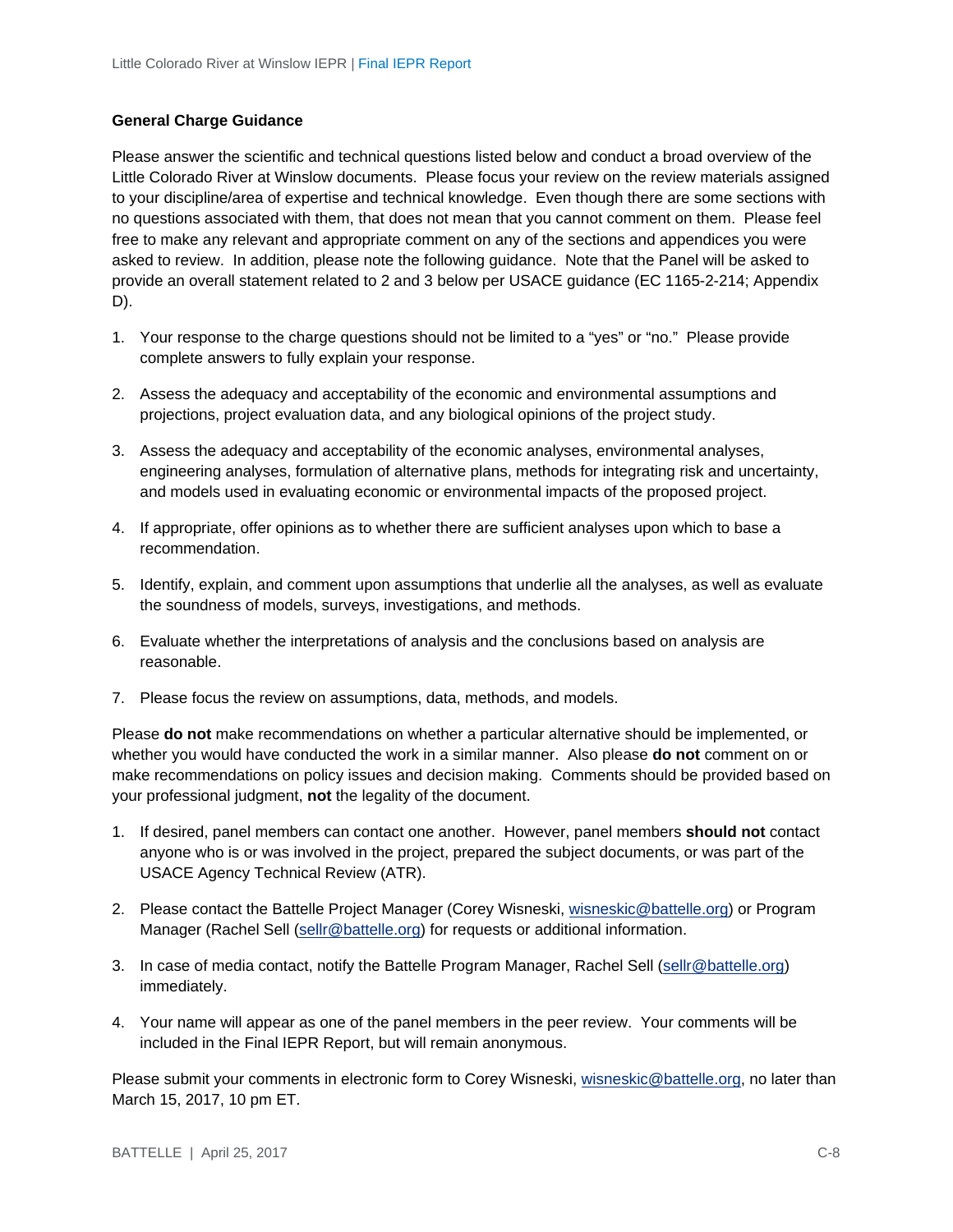# **Independent External Peer Review**

# **of the**

# **Little Colorado River at Winslow, Navajo County, Arizona Flood Risk Management Feasibility Study**

# **Charge Questions and Relevant Sections as Supplied by USACE**

#### **Broad Evaluation Charge Questions**

- 1. Is the need for and intent of the decision document clearly described?
- 2. Does the decision document adequately address the stated need and intent?

#### **Decision Documents**

- 3. Assess the adequacy and acceptability of the Project evaluation data used in the study analyses.
- 4. Assess the adequacy and acceptability of the Economic, environmental, and engineering assumptions that underlie the study analyses.
- 5. Assess the adequacy and acceptability of the Economic, environmental, and engineering methodologies, analyses, and projections.
- 6. Assess the adequacy and acceptability of the Models used in the evaluation of existing and future without-project conditions and of economic or environmental impacts of alternatives.
- 7. Assess the adequacy and acceptability of the Methods for integrating risk and uncertainty.
- 8. Assess the adequacy and acceptability of the Formulation of alternative plans and the range of alternative plans considered.
- 9. Assess the adequacy and acceptability of the Quality and quantity of the surveys, investigations, and engineering sufficient for conceptual design of alternative plans.
- 10. Assess the adequacy and acceptability of the Overall assessment of significant environmental impacts and any biological analyses.
- 11. Evaluate whether the interpretations of analysis and the conclusions based on analysis are reasonable.
- 12. Assess the considered and tentatively selected alternatives from the perspective of systems, including systemic aspects being considered from a temporal perspective, including the potential effects of climate change.

### **Tentatively Selected Plan (TSP)**

- 13. Assess whether the models used to assess life safety hazards are appropriate.
- 14. Assess whether the assumptions made for the life safety hazards are appropriate.
- 15. Assess whether the quality and quantity of the surveys, investigations, and engineering are sufficient for a concept design considering the life safety hazards and to support the models and assumptions made for determining the hazards.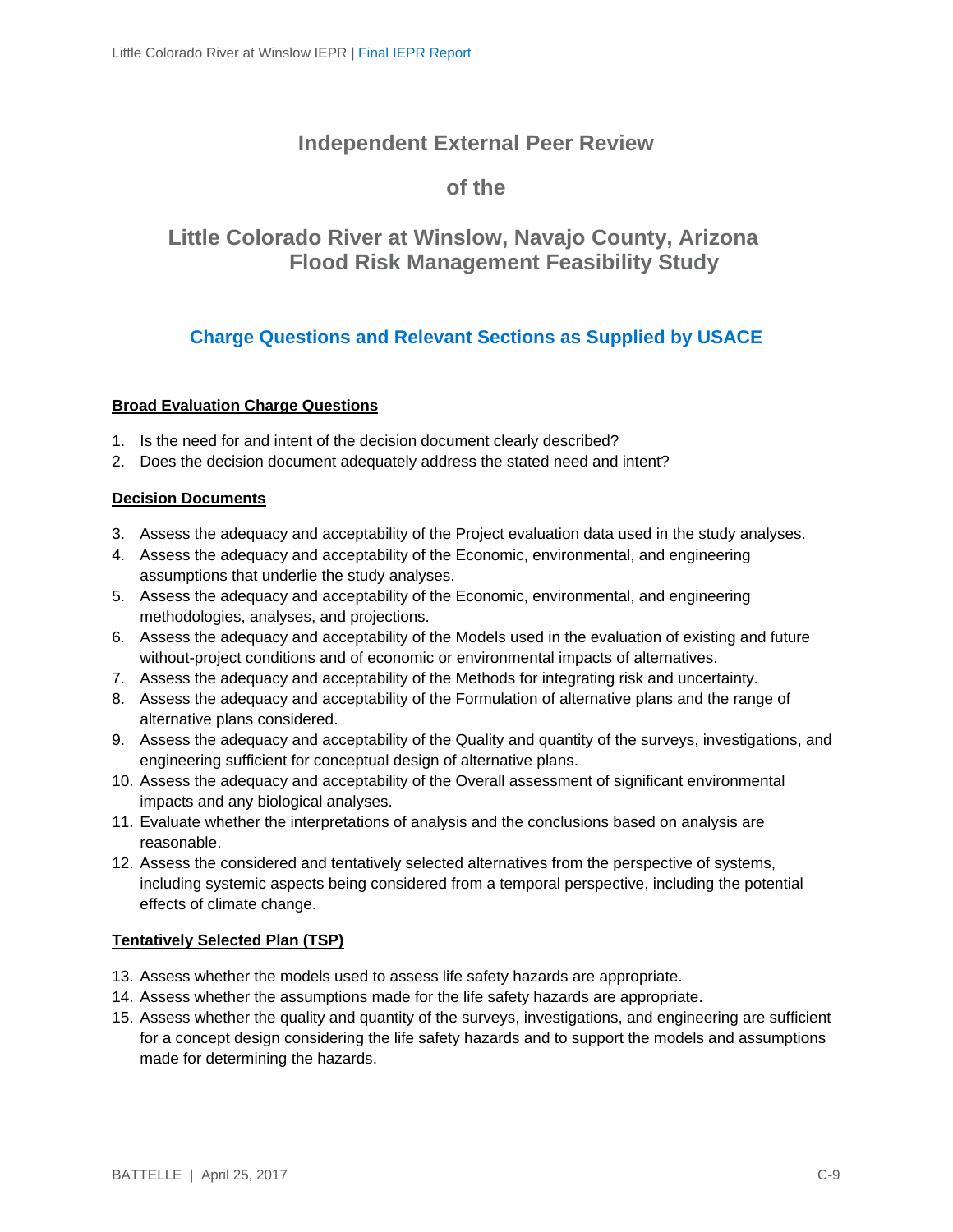- 16. Assess whether the analysis adequately address the uncertainty and residual risk given the consequences associated with the potential for loss of life for this type of project.
- 17. From a public safety perspective, assess whether the proposed alternative is reasonably appropriate or are there other alternatives that should be considered.

#### **Specific Technical and Scientific Charge Questions**

- 18. Given the limited study-specific geotechnical information, are the assumptions made regarding construction material sources, salvage, re-use, transport and disposal of materials reasonable and appropriate to support evaluation of and selection among alternative plans?
- 19. Given the uncertainties regarding geotechnical data, levee and channel design, material availability/transport and environmental commitments, are the cost contingencies and conceptual cost estimates for the alternative plans reasonable and adequate for differentiating among plans? Have the uncertainties been adequately defined, and the cost risks associated with those uncertainties appropriately identified, to reasonably support future development of a detailed cost estimate for the selected plan?
- 20. Assess the sustainability of the proposed project in consideration of floodplain geomorphology, levee placement, river channelization, and the anticipated operation and maintenance costs.
- 21. Does the decision document provide adequate and reasonable scientific and technical information to differentiate among different alternative plans and support selection of a recommended plan?
- 22. Does the decision document reasonably identify and discuss impacts to critical facilities, flood warning time, evacuation routes, depth/velocity of flooding and water temperature as they relate to life safety considerations with the selected plan?

#### **Battelle Summary Charge Questions to the Panel Members1**

#### **Summary Questions**

- 23. Please identify the most critical concerns (up to five) you have with the project and/or review documents. These concerns can be (but do not need to be) new ideas or issues that have not been raised previously.
- 24. Please provide positive feedback on the project and/or review documents.

#### **Public Comment Questions**

25. Do the public comments raise any additional discipline-specific technical concerns with regard to the overall report?

l

<sup>1</sup> Questions 23 through 25 are Battelle supplied questions and should not be construed or considered part of the list of USACEsupplied questions. These questions were delineated in a separate appendix in the final Work Plan submitted to USACE.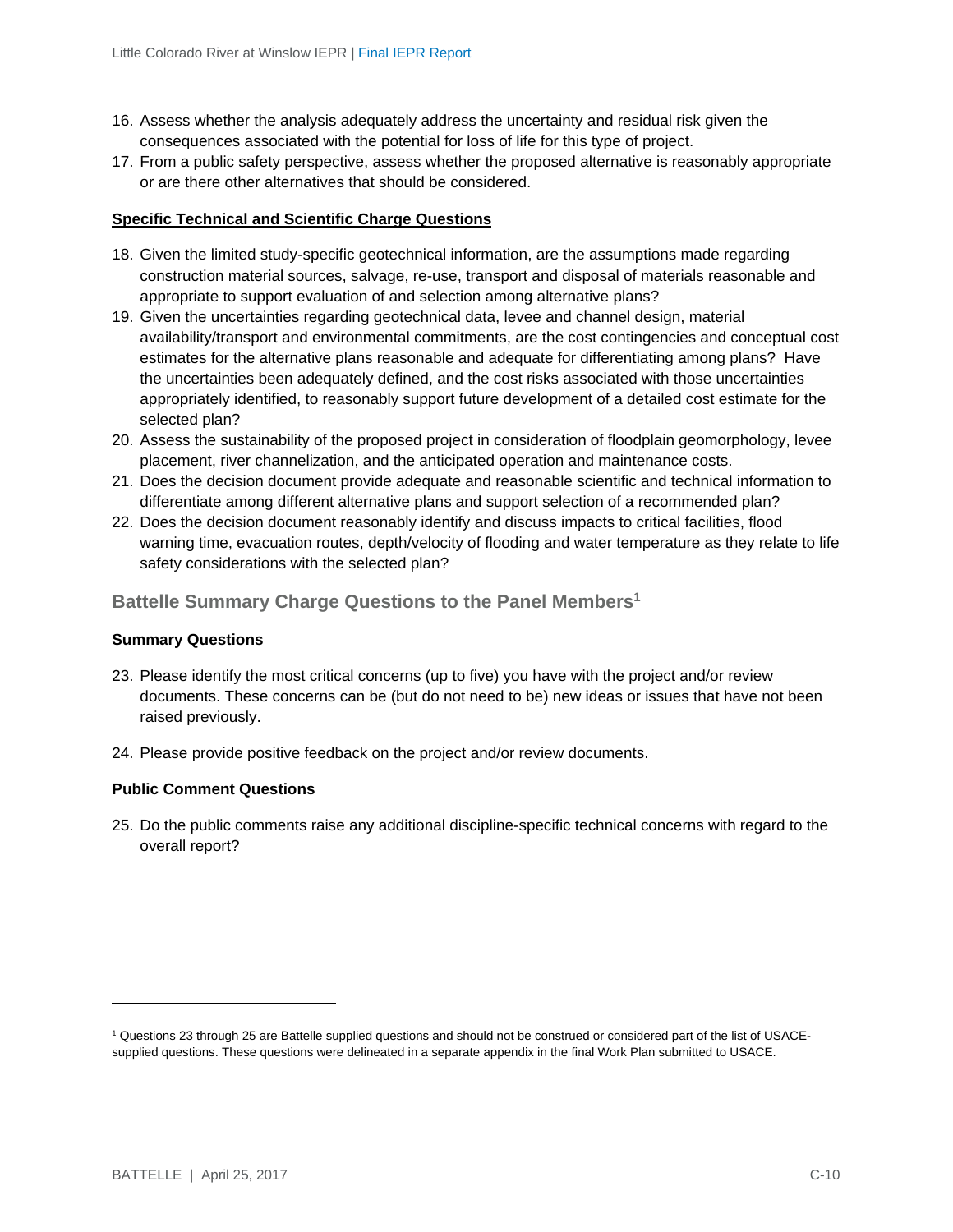# APPENDIX D

Conflict of Interest Form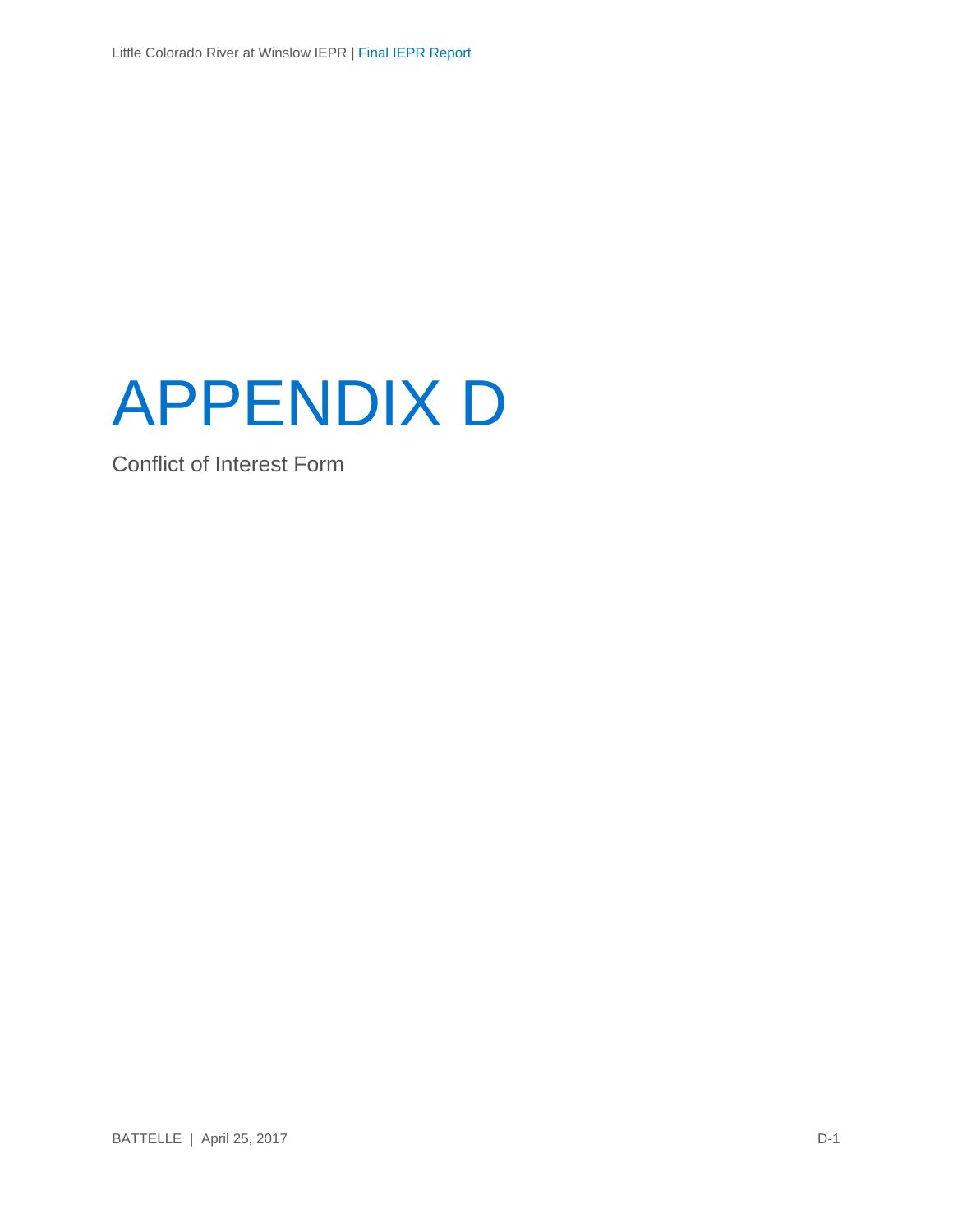This page is intentionally left blank.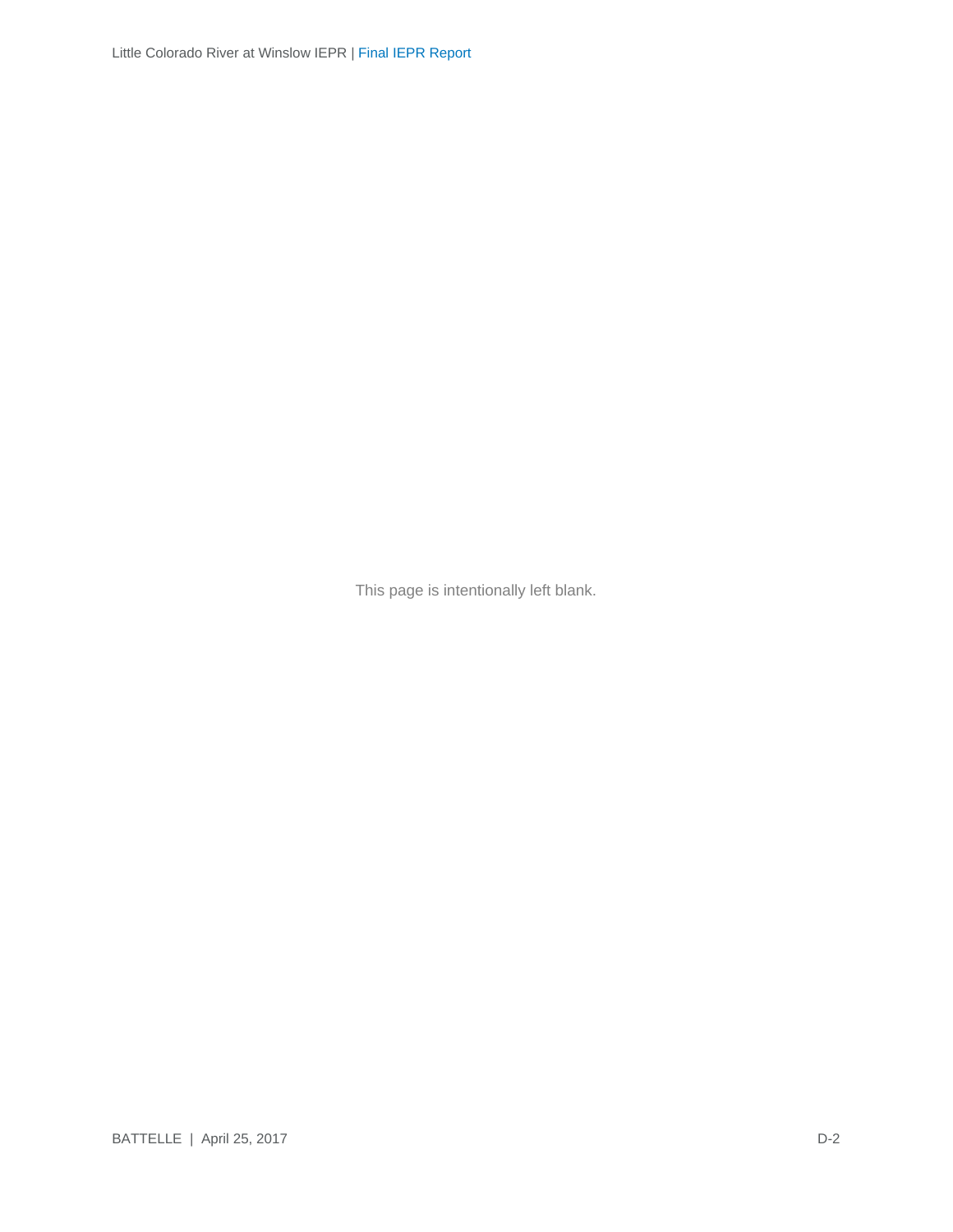# **Conflicts of Interest Questionnaire Independent External Peer Review** Little Colorado River (Winslow, AZ) IEPR

The purpose of this document is to help the U.S. Army Corps of Engineers identify potential organizational conflicts of interest on a task order basis as early in the acquisition process as possible. Complete the questionnaire with background information and fully disclose relevant potential conflicts of interest. Substantial details are not necessary; USACE will examine additional information if appropriate. Affirmative answers will not disqualify your firm from this or future procurements.

**NAME OF FIRM: Battelle Memorial Institute** REPRESENTATIVE'S NAME: LaDonna James TELEPHONE: 614-424-5543 ADDRESS: 505 King Avenue, Columbus, OH 43210 EMAIL ADDRESS: james1@battelle.org

I. INDEPENDENCE FROM WORK PRODUCT. Has your firm been involved in any aspect of the preparation of the subject study report and associated analyses (field studies, report writing, supporting research etc.) No  $\underline{X}$  Yes (if yes, briefly describe):

II. INTEREST IN STUDY AREA OR OUTCOME. Does your firm have any interests or holdings in the study area, or any stake in the outcome or recommendations of the study, or any affiliation with the local sponsor? No  $\underline{X}$  Yes (if yes, briefly describe):

III. REVIEWERS. Do you anticipate that all expert reviewers on this task order will be selected from outside your firm? No Yes  $\underline{X}$  (if no, briefly describe the difficulty in identifying outside reviewers):

IV. AFFILIATION WITH PARTIES THAT MAY BE INVOLVED WITH PROJECT IMPLEMENTATION. Do you anticipate that your firm will have any association with parties that may be involved with or benefit from future activities associated with this study, such as project construction?  $No X$  Yes (if yes, briefly describe):

V. ADDITIONAL INFORMATION. Report relevant aspects of your firm's background or present circumstances not addressed above that might reasonably be construed by others as affecting your firm's judgment. Please include any information that may reasonably: impair your firm's objectivity; skew the competition in favor of your firm; or allow your firm unequal access to nonpublic information.

LaDonna James

June 18, 2015

YOUR SIGNATURE

**DATE**